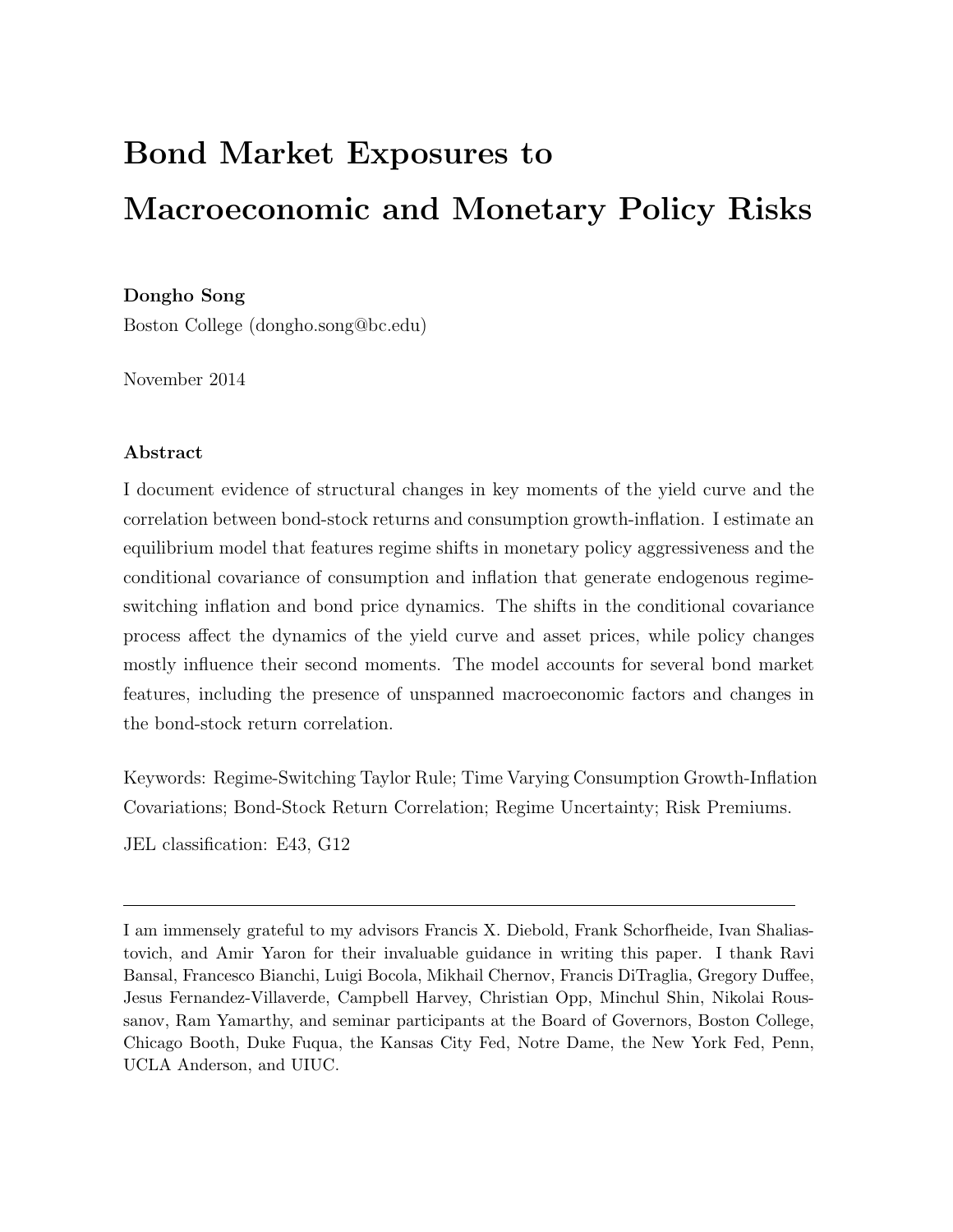## 1 Introduction

There is mounting evidence that the U.S. Treasury yield curve and macroeconomic fundamentals, that is, consumption growth and inflation, have undergone structural changes over the past decade. For example, recent empirical studies have come to understand that U.S. Treasury bonds have served as a hedge to stock market risks in the last decade.<sup>1</sup> In sharp contrast to the 1980s, during which both bond and stock returns were low and tended to co-move positively, the bond-stock return correlation has turned strongly negative in the 2000s. Several other aspects of bond markets have changed over the years between 1998 and 2011. Among them are a flattening of the yield curve and a substantial drop in the degree of time variation in excess bond returns. The striking feature is that the correlation between consumption growth and inflation has also changed from negative to positive in the same period.<sup>2</sup> In this paper, I study the role of structural changes in macroeconomic fundamentals as well as in the aggressiveness of monetary policy in explaining the bond market changes over the last decade. The central contributions of this paper are to investigate whether the bond market changes are brought about by external shocks, by monetary policy, or by both, and to quantify and characterize bond market price exposures to macroeconomic and monetary policy risks.

I develop a state-space model to capture the joint dynamics of consumption growth, inflation, and asset returns. The real side of the model builds on the long-run risks (LRR) model of Bansal and Yaron (2004) and assumes that consumption growth contains a small predictable component (i.e., long-run growth), which, in conjunction with investors' preference for early resolution of uncertainty, determines the price of real assets. The nominal side of the model extends Gallmeyer, Hollifield, Palomino, and Zin (2007) in that inflation dynamics are derived endogenously from the monetary policy rule, and the nominal assets inherit the properties of monetary policy. My model distinguishes itself from the existing literature in two important dimensions. First, it allows for changes in the monetary policy rule, both in the inflation target and in the

<sup>&</sup>lt;sup>1</sup>See Baele, Bekaert, and Inghelbrecht (2010); Campbell, Pflueger, and Viceira (2013); Campbell, Sunderam, and Viceira (2013); and David and Veronesi (2013).

<sup>2</sup>See Table 1 for descriptive statistics and Figure 1 for impulse responses.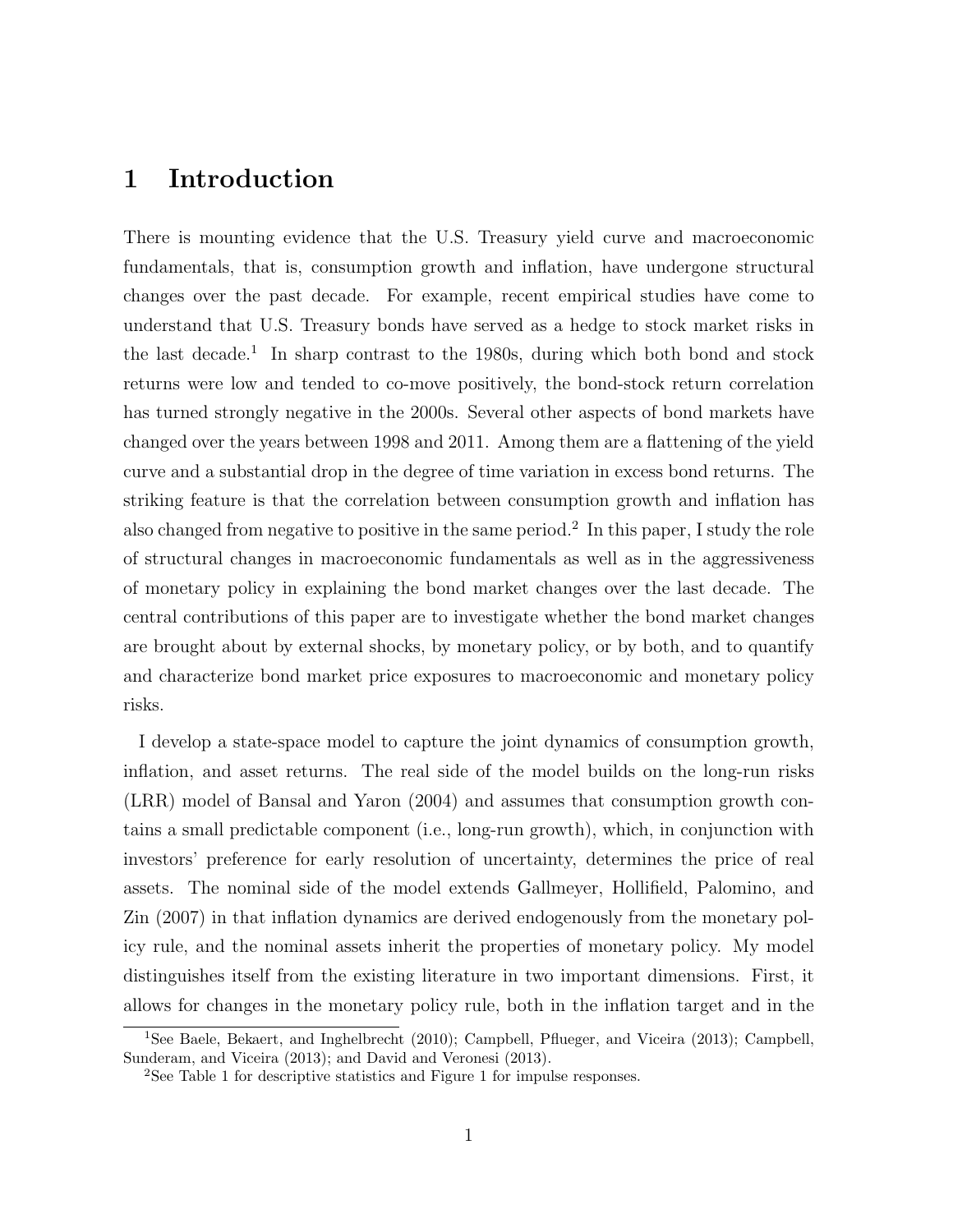stabilization rule (i.e., the central bank's response to deviations of actual inflation from the inflation target and to fluctuations in consumption). The regime-switches in stabilization policy coefficients are modeled through a Markov process. Second, I allow for a channel that breaks the long-run dichotomy between the nominal and real sides of the economy. I assume that the fluctuations in the long-run growth component are not just driven by its own innovation process but also by the innovation to the inflation target of the central bank. I add flexibility to this channel by allowing for both positive-negative fluctuations.<sup>3</sup> In essence, there is a regime-switching Markov process that captures the sign-switching behavior of the conditional covariance between long-run growth and the inflation target.

As a consequence of my model features, asset prices and macroeconomic aggregates are affected through two distinct channels: (1), changes in the conditional covariance between the inflation target and long-run growth, and (2), changes in the stabilization policy rule. This leads to endogenous inflation dynamics, and the resulting nominal bond market prices are differentially affected through both channels. In order to empirically assess the relative strengths of the two channels and examine the quantitative fit of the model, I apply a Bayesian approach to the estimation. I embed a particlefilter-based likelihood approximation into a Metropolis-Hastings algorithm to generate parameter draws from the posterior distribution and to solve a nonlinear filtering problem. The estimation incorporates mixed-frequency data to maximize the use of data. The idea is to combine data from a quarterly survey of professional forecasters with monthly macroeconomic fundamentals and bond yields to identify hidden regimes, latent conditional means, and conditional variance dynamics of growth and inflation. All of these procedures are done simultaneously in a nonlinear state-space framework.

The estimation of the model delivers several important empirical findings. First, the estimation results suggest that the economic environment involves two regimes with

<sup>&</sup>lt;sup>3</sup>The economic reasoning behind the changes in the covariance structure shares the New Keynesian view that there are periods in which the inflation target is above the so-called desirable rate of inflation, e.g., the rate at which prices can be changed without costs. Any positive shock to the inflation target during such periods creates distortions by reducing long-run growth. When the inflation target is assumed to be lower than the desirable one, positive shocks to the inflation target will actually remove distortions and generate positive long-run growth movements. See Aruoba and Schorfheide (2011) for more.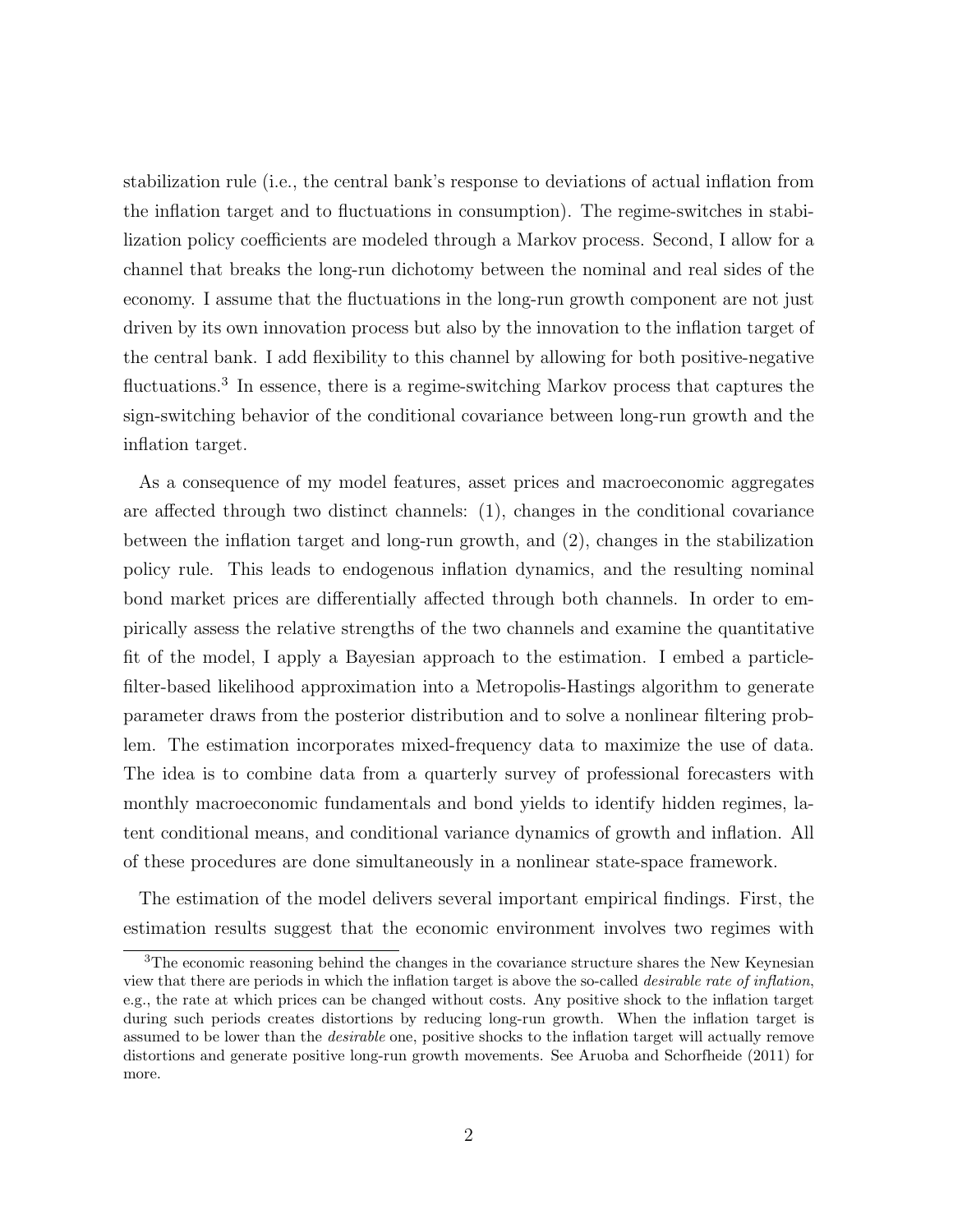different conditional covariance dynamics: one with a negative covariance between the inflation target and long-run growth (countercyclical inflation) and one with a positive covariance (procyclical inflation). The relative magnitude of the conditional heteroscedasticity present is larger in the countercyclical inflation regime. In each inflation regime the central bank either increases interest rates more than one-for-one with inflation (active monetary policy) or does not (passive monetary policy). Overall, a total of 4 different regimes affect the comovement of bond prices and macroeconomic aggregates. Second, the changes in the conditional covariance between the inflation target and longrun growth alter the dynamics of the long-run components and have a persistent effect on bond markets. On the other hand, the changes in the conduct of monetary policy are more targeted to affecting the short-run volatility dynamics of inflation, and therefore, their effect on bond markets is relatively short-lived. Therefore, the model predicts the changes in the conditional covariance dynamics to be the main driver of structural changes in bond markets, such as sign changes in the stock-bond return correlation and the time variations in risk premiums.

Third, each regime carries distinctly different risk prices, and uncertainty about moving across regimes poses additional risks to bond markets. The risk channels can be broadly classified into two types: "within-regime" and "across-regime" risks. For the purpose of explanation, I decompose the long-term bond yields into the expected sum of future short rates (the expectations component) and the term premium (risk compensation for long-term bonds). Risks associated with the countercyclical inflation regime raise both the expectations component and the term premium.<sup>4</sup> Risks for the procyclical inflation regime work in the opposite direction. With regard to monetary policy risks, the effect is mostly on the expectations component, but its directional influence depends on the inflation regime. When the policy stance is active, monetary policy works to lower the inflation expectation and produces a downward shift in the level of the term structure (i.e., lowers the expectations component). With passive monetary policy and a countercyclical inflation regime, agents understand that the central bank is less effective in stabilizing the economy (raising the expectations component) and they demand a greater inflation premium, leading to the steepest term structure. With

<sup>4</sup>Note that this is how Piazzesi and Schneider (2006) and Bansal and Shaliastovich (2013) generate the inflation premium.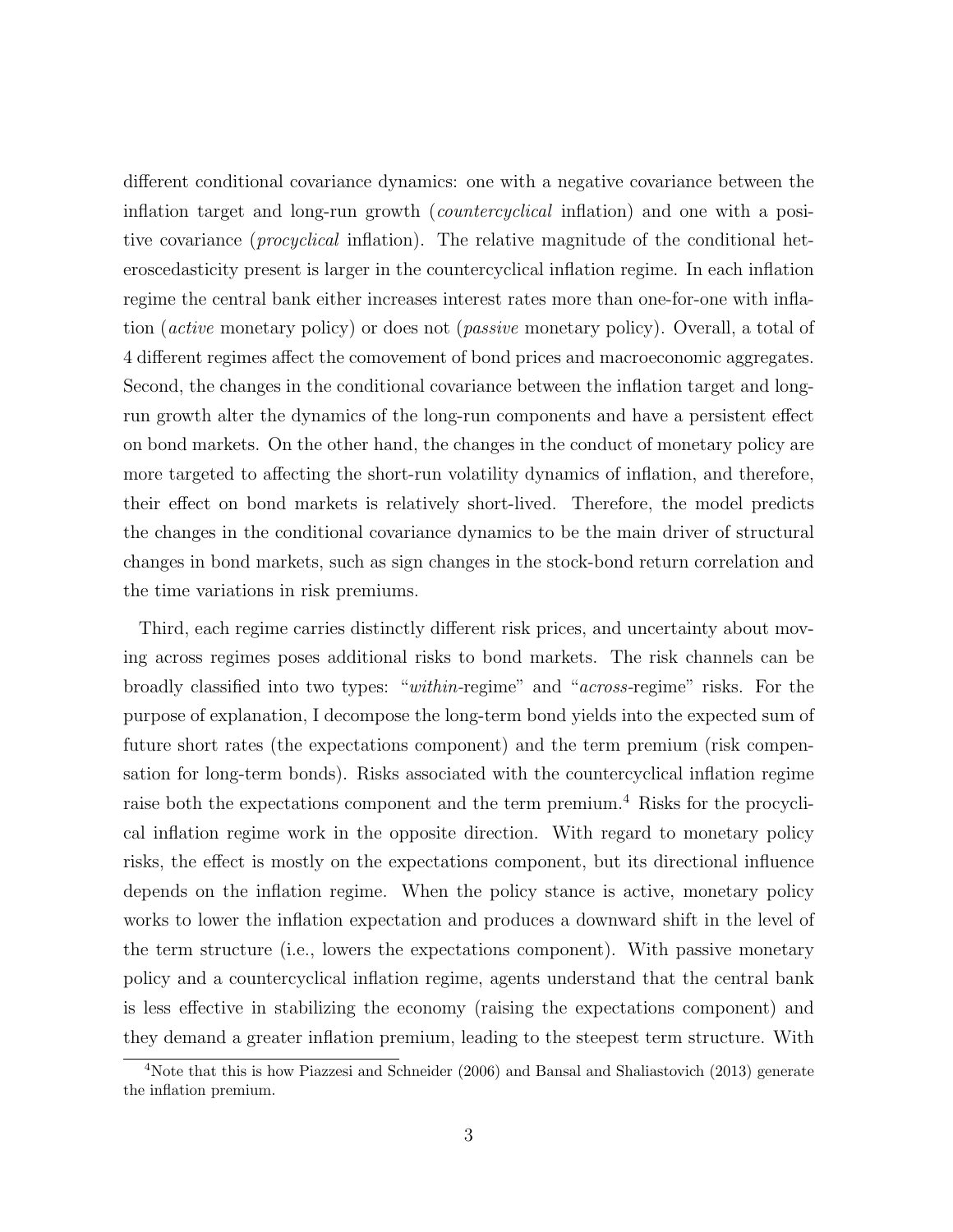passive monetary policy and a procyclical inflation regime, the inherent instability associated with the passive monetary policy will amplify the "procyclicality" (lower the expectations component). The across-regime risks imply that the risk properties of alternative regimes are incorporated, since agents are aware of the possibility of moving across regimes. This is a prominent feature of the model that generates an upwardsloping yield curve even when the economy is in the procyclical inflation regime. When in the procyclical inflation regime, which otherwise would lead to a downward sloping yield curve, the risks of the monetary authority not responding aggressive by enough to inflation fluctuations and the risks of transitioning to the countercyclical inflation regime generate an upward sloping yield curve.

Fourth, the time variations within a regime and risks associated with moving across regimes give rise to time variations in risk premia, which provide testable implications for the expectations hypothesis (EH). The estimated model as a whole overwhelmingly rejects the EH and provides strong empirical evidence of time variations in expected excess bond returns. The evidence is supported by the model-implied term spread regression of Campbell and Shiller (1991) and the excess bond return predictability regression of Cochrane and Piazzesi (2005). I find that the degree of violation of the EH is least apparent within the procyclical inflation and passive monetary policy regime, which is also supported in the data.

Finally, due to the nonlinearities created by regime switching, the model is not affine in yields. This model feature allows me to analyze issues related to unspanned macroeconomic risks (see Joslin, Priebsch, and Singleton (2014) for example). In the context of linear predictive regression analysis, model simulations reveal that current macroeconomic variables, i.e., consumption growth and inflation, are informative about future values of macroeconomic variables, the level of bond yields, and risk premiums after controlling for the current cross-section of bond yields. My model provides strong evidence of macroeconomic risks in consumption growth and inflation that are unspanned by the cross-section of the current bond yields. However, consumption growth and inflation become insignificant once I condition on the model state variables. This finding implies that the information set of the model state variables encompasses those of macroeconomic variables and of the cross-section of bond yields. This finding further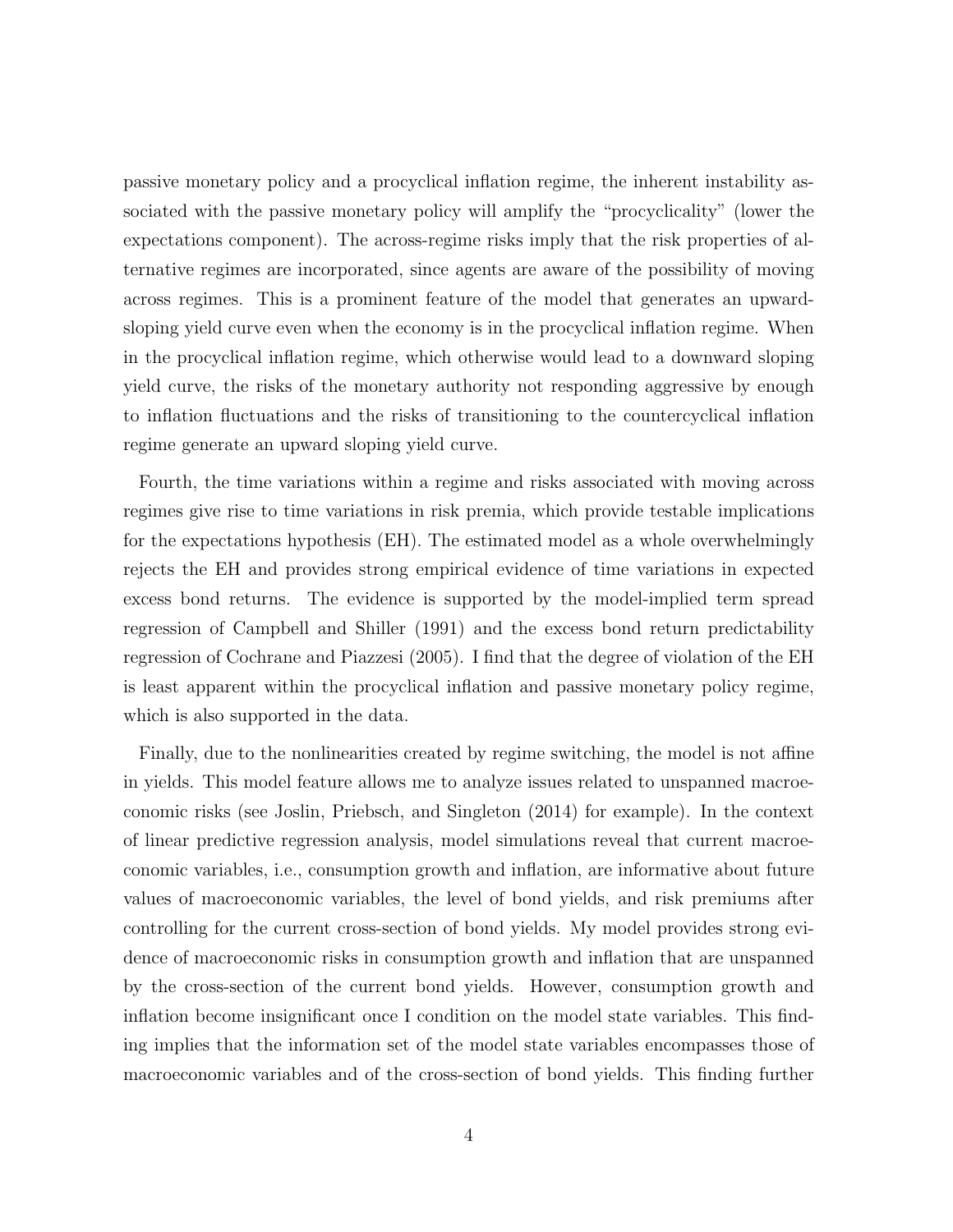indicates that the model state variables contain (nearly) all risks in consumption growth and inflation that are priced in the bond market. I then ask how much of the variation in model state variables is spanned by the cross-section of yields. The  $R^2$  values from the linear regression for predicting the real state variables (i.e., long-run growth and its volatility component) are about one third of those from predicting the nominal ones. The evidence is consistent with the findings in Joslin, Priebsch, and Singleton (2014) that the portfolio of risks that shape real economic growth is not spanned by the cross-section of bond yields.

Related Literature. This paper is related to several strands of the literature. My work is related to a number of recent papers that study the changes in the bond-stock return correlation. Baele, Bekaert, and Inghelbrecht (2010) utilize a dynamic factor model in which stock and bond returns depend on a number of economic state variables, e.g., macroeconomic, volatility, and liquidity factors. The authors attribute the changes in the bond-stock return correlation to liquidity factors. Campbell, Sunderam, and Viceira (2013) embed time-varying bond-stock return covariance in a quadratic termstructure model and argue that the root cause is due to changes in nominal risks in bond markets. What distinguishes my work from these reduced-form studies is that it builds on a consumption-based equilibrium model with monetary policy to identify the driving forces behind the bond-stock return correlation changes.

The works that come closest to my paper are Burkhardt and Hasseltoft (2012), Campbell, Pflueger, and Viceira (2013) and David and Veronesi (2013). Burkhardt and Hasseltoft (2012) find an inverse relation between bond-stock correlations and correlations of growth and inflation. Burkhardt and Hasseltoft (2012) rationalize their finding in a long-run risks model with regime shifting (in the conditional dynamics of macroeconomic fundamentals) calibrated to data on fundamentals and asset returns. Campbell, Pflueger, and Viceira (2013) examine the role of monetary policy in nominal bond risks using a New Keynesian model. Using macroeconomic fundamentals and asset prices, Campbell, Pflueger, and Viceira (2013) estimate the model separately over three different subsamples. From the counterfactual analysis, the authors claim that the change in monetary policy parameters is the main driver of bond risks. David and Veronesi (2013) estimate an equilibrium model of learning about inflation news and show that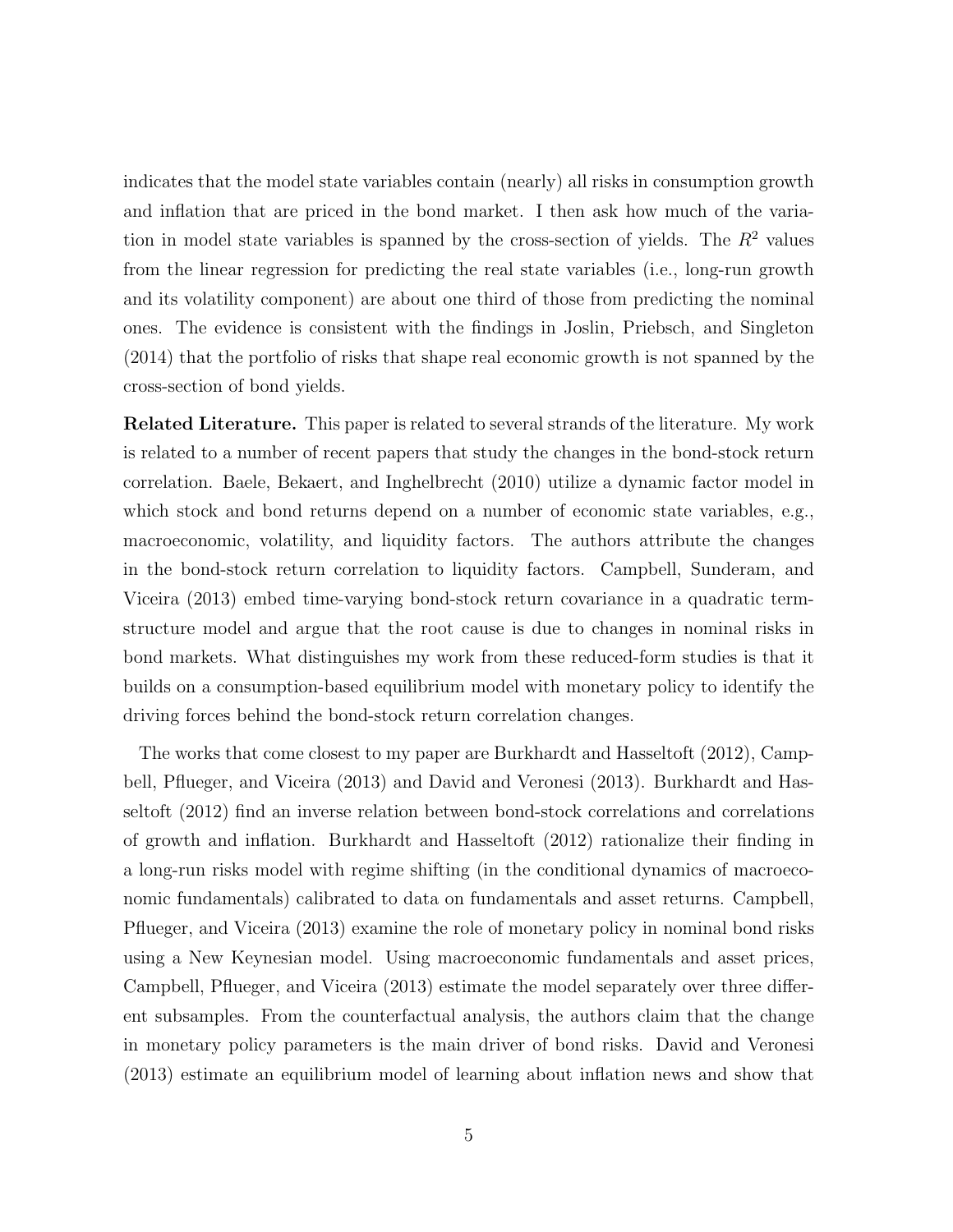market participants' variation in their beliefs about inflation regimes strongly affects the direction of bond-stock comovement.

Here are a few of the important distinctions between my paper and the existing ones. First, the structural changes in the economy are identified from macroeconomic fundamentals and asset prices without imposing (sometimes ad hoc) assumptions, e.g., known break points as in Burkhardt and Hasseltoft (2012) and Campbell, Pflueger, and Viceira (2013). Second, I explicitly account for the role of market participants' beliefs about regime switches in the bond market. I find strong empirical evidence in the data that the anticipation of moving across regimes is one of the most important risk factors priced in the bond market. For example, ignoring the role of beliefs overstates (understates) the implications of a passive (active) monetary policy regime or countercyclical (procyclical) inflation regime because the risk properties of alternative regimes are not incorporated. Campbell, Pflueger, and Viceira (2013) do not allow for a beliefs channel to operate. Third, my model exhibits a richer structure than that of David and Veronesi (2013). By accounting for time variations in all elements (beyond diagonal components) of the covariance matrix of macroeconomic innovations and in monetary policy parameters, I am able to provide extensive descriptions of the bond market transmission mechanism of monetary policy and macroeconomic shocks. In this regard, my model complements Burkhardt and Hasseltoft (2012), Campbell, Pflueger, and Viceira (2013), and David and Veronesi (2013).

By investigating the time variation in the stance of monetary policy, my work also contributes to the monetary policy literature, e.g., Clarida, Gali, and Gertler (2000), Coibon and Gorodnichenko (2011), Fernández-Villaverde, Guerrón-Quintana, and Rubio-Ramírez (2010), Lubik and Schorfheide (2004), Schorfheide (2005), and Sims and Zha  $(2006).$ <sup>5</sup> While most of these papers study the impact of changes in monetary policy on macroeconomic aggregates, Ang, Boivin, Dong, and Loo-Kung (2011) and Bikbov and Chernov (2013) focus on their bond market implications (using reduced-form modeling frameworks). My work distinguishes itself from these last two papers, since I focus on a fully specified economic model and characterize time-varying bond market exposures to monetary policy risks.

<sup>5</sup>Note that I am including those that explicitly account for changes in monetary policy.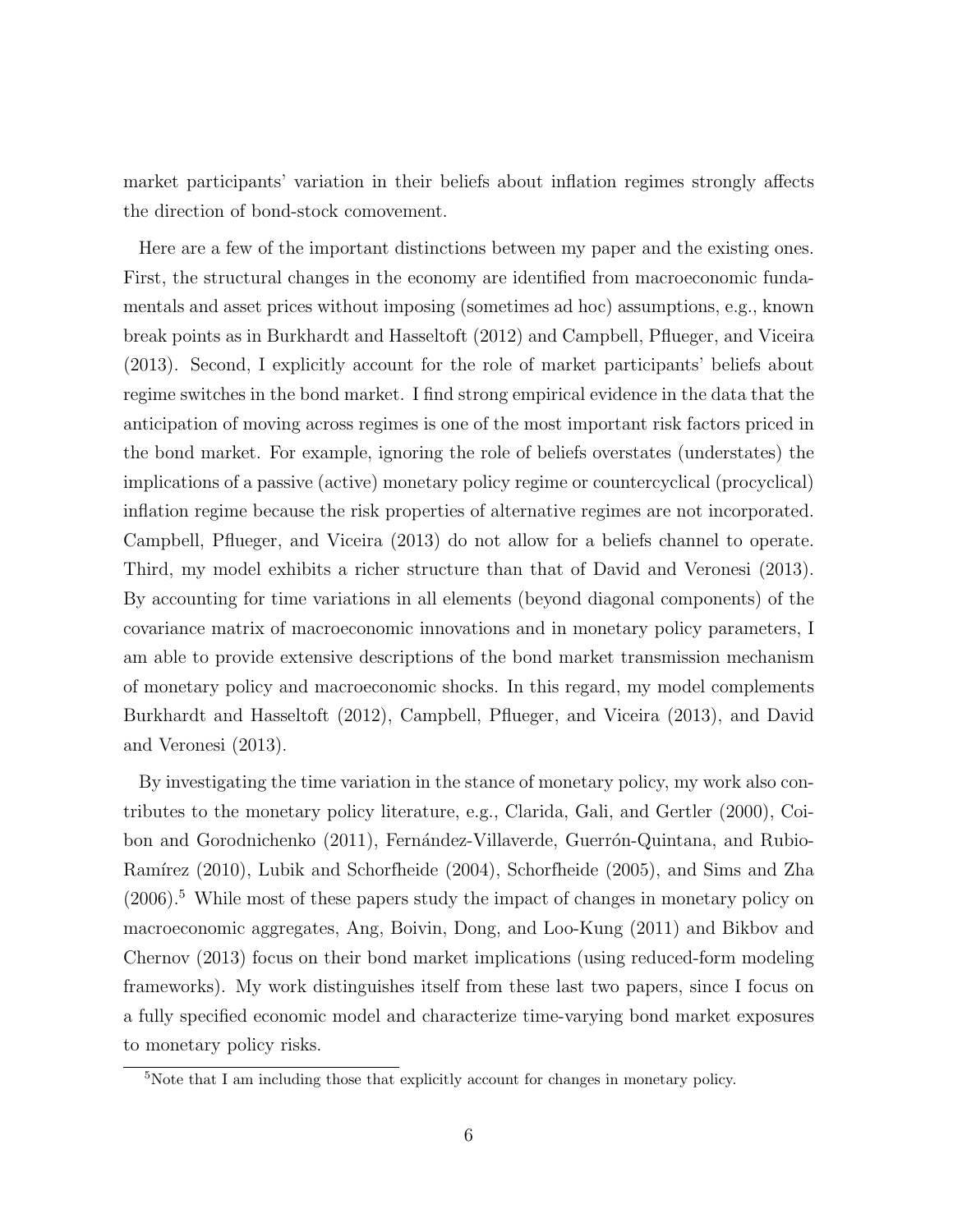In terms of modeling the term structure with recursive preferences, this paper is closely related to those of Bansal and Shaliastovich (2013), Le and Singleton (2010), Doh (2012), and Piazzesi and Schneider (2006), who work in an endowment economy setting, and, van Binsbergen, Fernández-Villaverde, Koijen, and Rubio-Ramírez (2012), who study a production-based economy. My work generalizes the first four by endogenizing inflation dynamics from the monetary policy rule. While van Binsbergen, Fernández-Villaverde, Koijen, and Rubio-Ramírez (2012) allow for endogenous capital and labor supply and analyze their interaction with the yield curve, which are ignored in my analysis, they do not allow for time variations in volatilities and in monetary policy stance, both of which are key risk factors in my analysis.

There is a growing and voluminous literature in macro and finance that highlights the importance of volatility for understanding the macroeconomy and financial markets (see Bansal, Kiku, and Yaron (2012); Bansal, Kiku, Shaliastovich, and Yaron (2013); Bloom  $(2009)$ ; and Fernández-Villaverde and Rubio-Ramírez  $(2011)$ ). This paper further contributes to the literature by incorporating a time-varying conditional covariance process. Finally, the estimation algorithm builds on Schorfheide, Song, and Yaron (2013), yet further develops to accommodate Markov-switching processes (see Kim and Nelson (1999) for a comprehensive overview of estimation methods for the Markov switching models) and efficiently implements Bayesian inference using particle filtering in combination with a Markov chain Monte Carlo (MCMC) algorithm.

The remainder of the paper is organized as follows. Section 2 provides empirical evidence on structural changes in the U.S. economy. Section 3 introduces the model environment and describes the model solution. Section 4 presents the empirical statespace model and describes the estimation procedure. Section 5 discusses the empirical findings, and Section 6 provides concluding remarks.

# 2 Empirical Evidence on Structural Changes

Here, I provide empirical evidence on structural changes in macroeconomic fundamentals, in the Treasury yield curve, and in the correlation between bond and stock returns.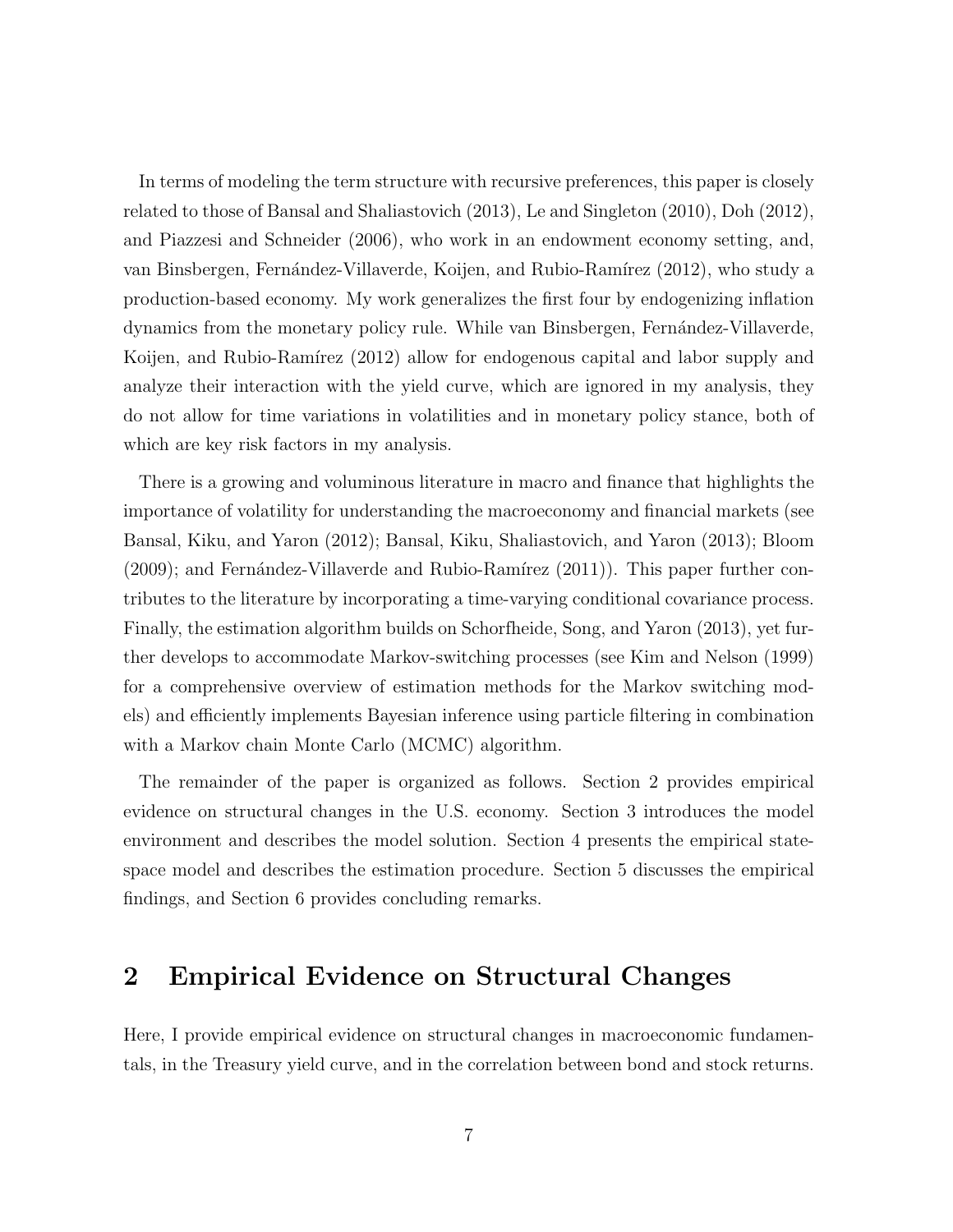## 2.1 Changes in Macroeconomic Fundamentals

A recurrent theme of macro-finance term structure models that underlies risk premiums is that inflation uncertainty makes nominal bonds risky.<sup>6</sup> A common pattern to model inflation uncertainty, which Piazzesi and Schneider (2006) provide empirically and which is found by many others, is to assume that inflation is a carrier of bad news to consumption growth. By construction, inflation erodes the value of nominal bonds precisely at times when consumption growth is low (or marginal utility is high). However, this pattern does not appear to be robust over different sub-samples.

Following Piazzesi and Schneider (2006), I assume that the vector of inflation  $(\pi)$  and consumption growth  $(\Delta c)$  has the following state-space representation

$$
z_t = s_{t-1} + \varepsilon_t, \quad z_t = [\pi_t, \Delta c_t]'
$$
  
\n
$$
s_t = \phi s_{t-1} + \phi K \varepsilon_t, \quad \varepsilon_t \sim N(0, \Omega).
$$
\n(1)

The state vector  $s_t$  is 2-dimensional and contains expected inflation and consumption,  $\phi$  is the 2×2 autoregressive matrix, and K is the 2×2 gain matrix. I estimate this system with data on quarterly consumption and inflation that span 1959 to 2011 using Bayesian methods. Details (priors and posterior estimates) are provided in the Online Appendix. The estimation sample is split into two parts. One is from 1959 to 1997 and the other spans the period 1998 to 2011. In order to understand the key properties of the estimated dynamics, I report the impulse responses of the system in Figure 1. Each response represents either the change in consumption or inflation forecasts following a 1 percent inflation shock  $\varepsilon_{\pi,t}$ .

The findings on the left (the top and bottom left plots) are consistent with what Piazzesi and Schneider (2006) report. Two aspects of the results on the right are noteworthy. First, the sign of consumption's reaction to an inflation shock changed from negative (the top left plot) to positive (the top right plot) over the last fifteen years. A 1 percent inflation surprise predicts that consumption growth will be higher

<sup>&</sup>lt;sup>6</sup>Macro-finance term structure models refer to models in which the pricing kernel comes directly from a utility-maximization problem. Gürkaynak and Wright (2012) provide a nice overview of macrofinance term structure models.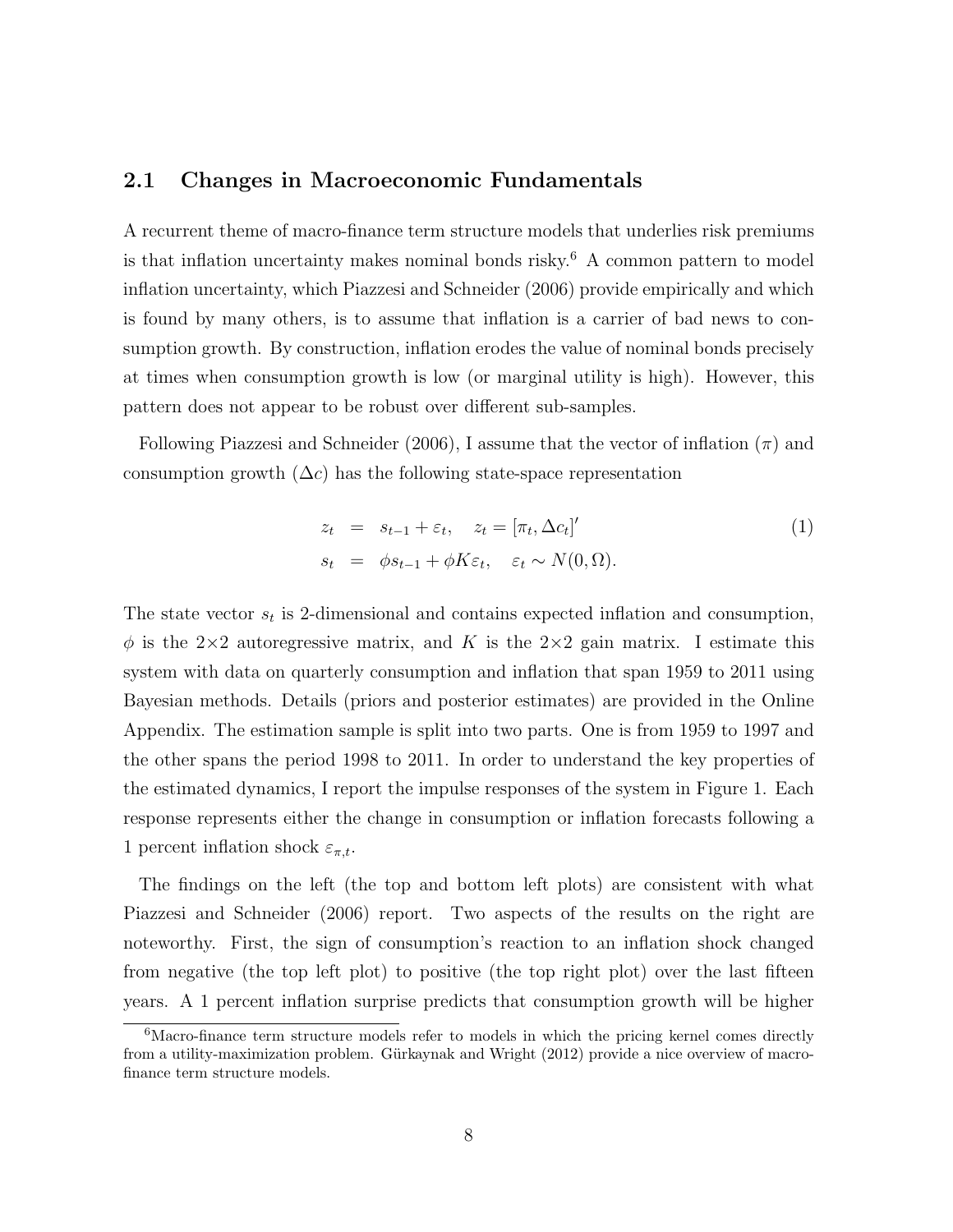Figure 1: Consumption and Inflation Reaction to 1 Percentage Point Inflation Surprises Consumption Reaction



Notes: Black lines represent posterior median reactions to 1 percentage point surprises in inflation. Light (dark) gray-shaded areas correspond to 90 (60)% credible intervals. x-axis represents the impulse response horizon (in quarters).

by approximately 10 basis points in the next year.<sup>7</sup> Second, the own-shock responses for inflation decayed much faster over the last fifteen years. The impact of a 1 percent inflation surprise on itself completely dies out over the next 1-2 years (the bottom right plot). This is mainly due to a large decline in the persistence of the expected inflation process, e.g., the autoregressive coefficient for inflation dropped from 0.96 to 0.41 (see

<sup>7</sup>Table 1 also reports the unconditional correlation between different measures of real growth and inflation. The sign-switching pattern is robust to the choice of growth and inflation variables and to different sampling frequencies.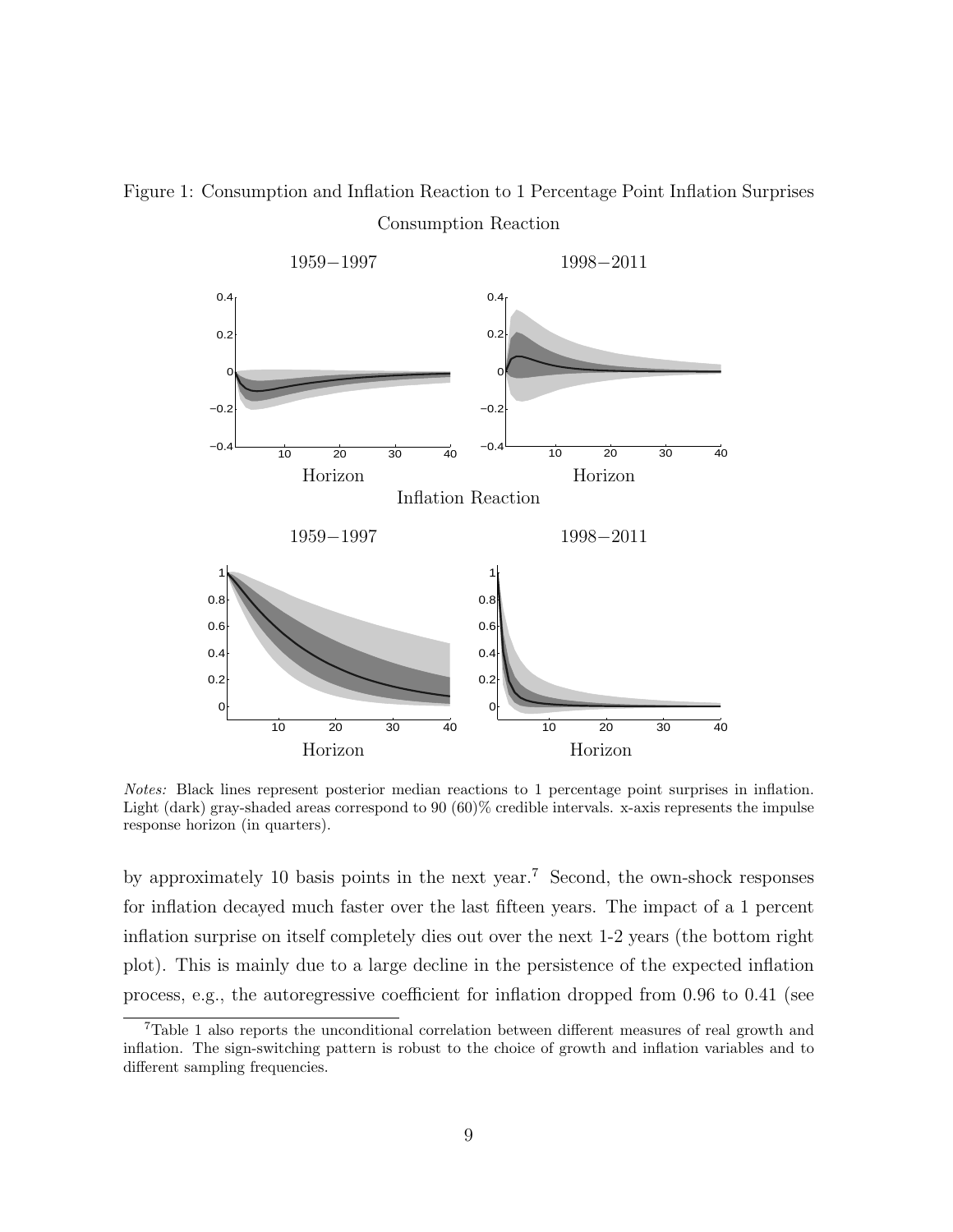|                                                     | Pre-1998                                   | $Post-1998$                               | <b>Full Sample</b> |  |  |  |  |  |
|-----------------------------------------------------|--------------------------------------------|-------------------------------------------|--------------------|--|--|--|--|--|
|                                                     |                                            | Annualized Average Bond Yields            |                    |  |  |  |  |  |
| Mean $(y_{3m})$                                     | 6.07                                       | 2.64                                      | 5.16               |  |  |  |  |  |
| Mean $(y_{1y})$                                     | 6.51                                       | 2.88                                      | 5.55               |  |  |  |  |  |
| Mean $(y_{3y})$                                     | 6.87                                       | 3.35                                      | 5.94               |  |  |  |  |  |
| Mean $(y_{5y})$                                     | 7.05                                       | 3.78                                      | 6.19               |  |  |  |  |  |
| Mean $(y_{10y})$                                    | 7.35                                       | 4.38                                      | 6.57               |  |  |  |  |  |
|                                                     | Correlation between Growth and Inflation   |                                           |                    |  |  |  |  |  |
| $Corr(\Delta c, \pi)$                               | $-0.19$                                    | 0.02                                      | $-0.11$            |  |  |  |  |  |
| $Corr(\Delta c, \pi)^Q$                             | $-0.36$                                    | 0.18                                      | $-0.16$            |  |  |  |  |  |
| $Corr(\Delta gdp, \pi)^{Q}$                         | $-0.26$                                    | 0.33                                      | $-0.13$            |  |  |  |  |  |
| $Corr(\mathbb{E}\Delta\text{gdp}, \mathbb{E}\pi)^Q$ | $-0.43$                                    | 0.19                                      | $-0.31$            |  |  |  |  |  |
|                                                     | Correlation between Stock and Bond Returns |                                           |                    |  |  |  |  |  |
| $Corr(r_m, r_{2y})$                                 | 0.16                                       | $-0.13$                                   | 0.09               |  |  |  |  |  |
| $Corr(r_m, r_{3y})$                                 | 0.21                                       | $-0.14$                                   | 0.13               |  |  |  |  |  |
| $Corr(r_m, r_{4y})$                                 | 0.22                                       | $-0.14$                                   | 0.14               |  |  |  |  |  |
| $Corr(r_m, r_{5y})$                                 | 0.24                                       | $-0.14$                                   | 0.15               |  |  |  |  |  |
|                                                     |                                            | Term Spread Regression, Slope Coefficient |                    |  |  |  |  |  |
| $r_{2y,t+1y}$ onto spread <sub>2y,t</sub>           | $-0.95$                                    | 0.89                                      | $-0.62$            |  |  |  |  |  |
| $r_{3y,t+1y}$ onto spread <sub>3y,t</sub>           | $-1.37$                                    | 0.43                                      | $-1.00$            |  |  |  |  |  |
| $r_{4y,t+1y}$ onto spread <sub>4y,t</sub>           | $-1.77$                                    | 0.02                                      | $-1.40$            |  |  |  |  |  |
| $r_{5y,t+1y}$ onto spread <sub>5y,t</sub>           | $-1.69$                                    | $-0.28$                                   | $-1.41$            |  |  |  |  |  |
|                                                     |                                            | Excess Bond Return Predictability, $R^2$  |                    |  |  |  |  |  |
| $rx_{2y,t+1y}$ onto forward <sub>t</sub>            | 34.34                                      | 13.60                                     | 20.68              |  |  |  |  |  |
| $rx_{3y,t+1y}$ onto forward <sub>t</sub>            | 35.29                                      | 13.92                                     | 21.54              |  |  |  |  |  |
| $rx_{4y,t+1y}$ onto forward <sub>t</sub>            | 37.72                                      | 15.79                                     | 24.38              |  |  |  |  |  |
| $rx_{5y,t+1y}$ onto forward <sub>t</sub>            | 34.49                                      | 19.15                                     | 22.32              |  |  |  |  |  |

Table 1: Descriptive Statistics

*Notes:* The top three panels report descriptive statistics for aggregate consumption growth  $(\Delta c)$ , gross domestic product (GDP) growth (∆gdp), expected GDP growth (E∆gdp), consumer price index (CPI) inflation  $(\pi)$ , expected inflation  $(\mathbb{E}\pi)$ , log returns of the aggregate stock market  $(r_m)$ , the log bond yields  $(y_n)$ , log bond returns  $(r_n)$ , and log bond excess returns  $(rx_n)$  where  $n \in \{3m, 1y, 2y, 3y, 4y, 5y, 10y\}$ . It shows mean (Mean) and pairwise correlation (Corr) between growth and inflation and market and bond returns. Measures of expected GDP growth ( $\mathbb{E}\Delta$ gdp) and expected inflation ( $\mathbb{E}\pi$ ) are based on the Survey of Professional Forecasters historical forecasts, which are available from 1968 to 2011. The remaining variables are available from 1959 to 2011. The numbers in the table are derived from monthly frequency data except for those with the superscript "Q"; those numbers are derived from quarterly frequency data. The fourth panel provides the slope coefficient from the term spread regression of Campbell and Shiller (1991). The "spread<sub>n,t</sub>" is the difference between an n year yield and a 1-year yield. I focus on a 1-year return horizon.  $r_n$  ( $rx_n$ ) denotes return (excess return) on an n year bond. The last panel provides  $R^2$  values (in percent) from the excess bond return predictability regression found in Cochrane and Piazzesi (2005). "forward<sub>t</sub>" includes a constant term, a 1-year bond yield, and four forward rates.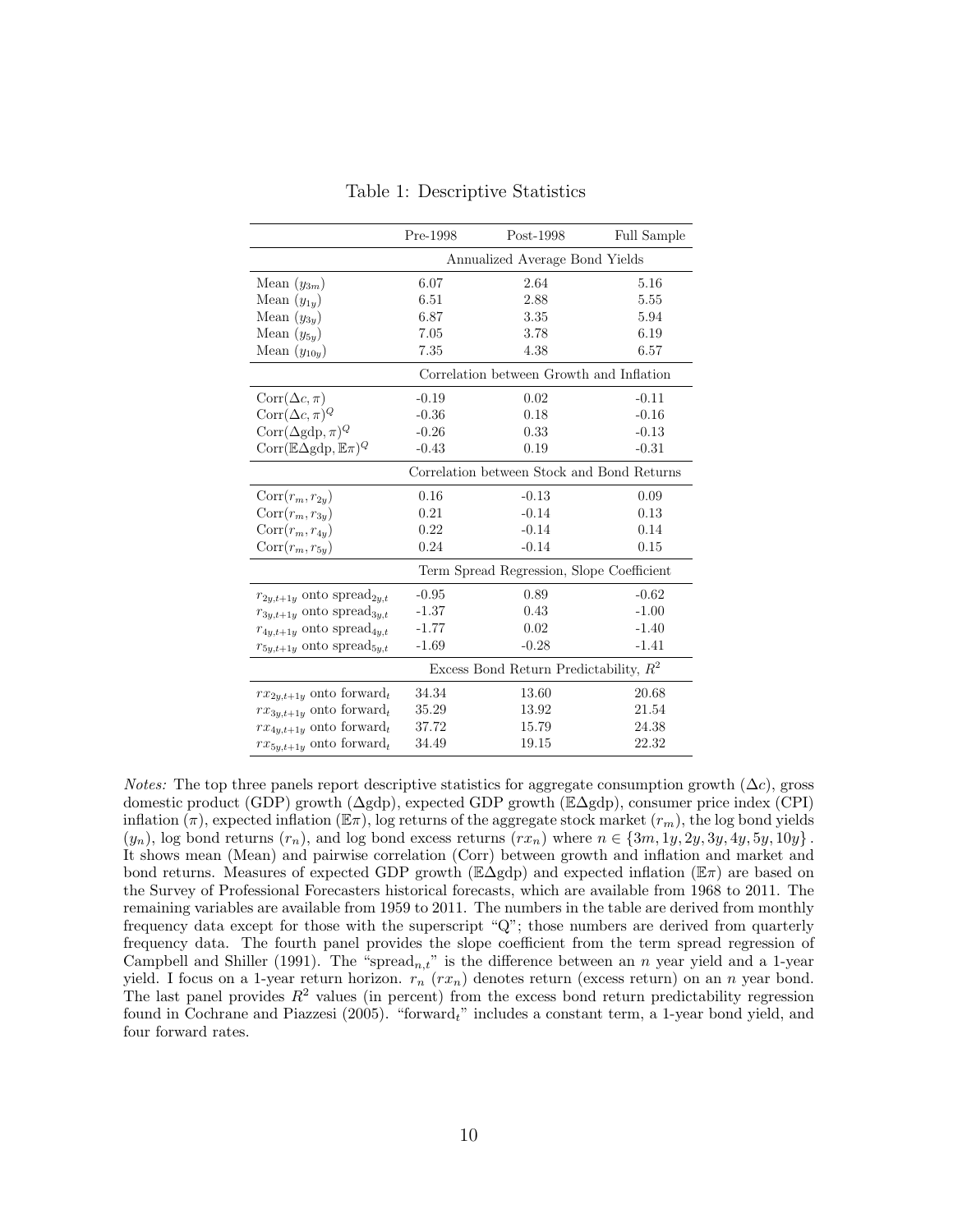the Online Appendix for details).

The key aspects of the data are that the inflation dynamics have changed substantially over time and there are periods in which inflation an surprise can be good news for consumption growth.<sup>8</sup>

#### 2.2 Changes in the Treasury Bond Yields and Asset Returns

The top panel of Table 1 shows that yields with longer maturities are on average higher than those with shorter maturities. This evidence is typically known as un upward sloping yield curve. What is puzzling from the perspective of existing term structure models is that the Treasury yield curve still slopes upward during those periods in which inflation is a carrier of good news to consumption growth. It is interesting to observe that several other aspects surrounding the Treasury bond markets have also changed during this period (see the bottom three panels of Table 1). The correlation between bond and stock returns changed from positive to negative, and the degree of violation of the expectations hypothesis (explained in detail later) and the excess nominal bond return predictability (risk premiums) appear to be much lower over the last fifteen years.

Overall, the evidence in Table 1 is interesting not only because it shows the limitations of the existing approaches, but also because it implies that the sources of risk behind the yield curve might have changed over time. There is an important reason to believe that the yield curve and inflation dynamics are sensitive to monetary policy shifts or changes in the distribution of economic shocks. In fact, a large literature in macroeconomics supports frequent shifts in the Federal Reserve's inflation policy action and in the distribution of fundamental shocks (see Clarida, Gali, and Gertler (2000), Coibon and Gorodnichenko (2011), Fernández-Villaverde, Guerrón-Quintana, and Rubio-Ramírez (2010), Justiniano and Primiceri (2008), Schorfheide (2005), and Sims and Zha (2006)). Such empirical facts posit the need to look at the data from a broader perspective, which calls for a more flexible approach to the joint modeling of macroeconomic fundamentals, monetary policy, and stock and bond asset prices.

<sup>8</sup>This evidence is also documented in David and Veronesi (2013).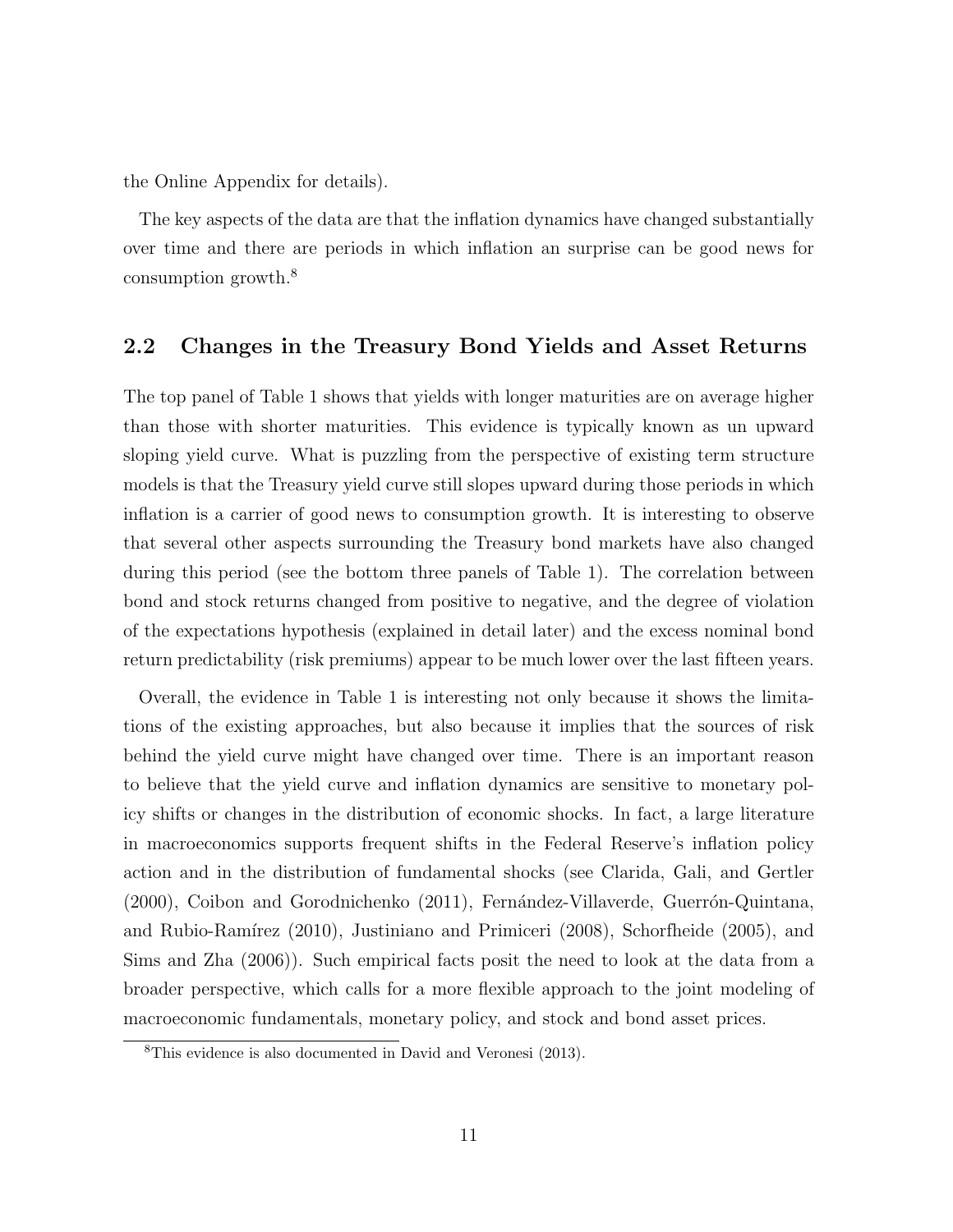# 3 The LRR Model with Monetary Policy

In response to the previous empirical facts, I develop an asset pricing framework that embeds risks through regime changes in the monetary policy action as well as in the covariance matrix of nominal inflation and real growth innovations. These shifts, which give rise to endogenous regime switching inflation and bond price dynamics, are considered to be a potential source of risk variations that can explain several bond market features, including the upward sloping yield curve.

#### 3.1 Preferences and Cash-Flow Dynamics

I consider an endowment economy with a representative agent who maximizes her lifetime utility,

$$
V_t = \max_{C_t} \left[ (1 - \delta) C_t^{\frac{1 - \gamma}{\theta}} + \delta \left( \mathbb{E}_t[V_{t+1}^{1 - \gamma}] \right)^{\frac{1}{\theta}} \right]^{\frac{\theta}{1 - \gamma}},
$$

subject to the budget constraint

$$
W_{t+1} = (W_t - C_t)R_{c,t+1},
$$

where  $W_t$  is the wealth of the agent,  $R_{c,t+1}$  is the return on all invested wealth,  $\gamma$  is risk aversion,  $\theta = \frac{1-\gamma}{1-1/\psi}$ , and  $\psi$  is the intertemporal elasticity of substitution (IES).

Following Bansal and Yaron (2004), consumption growth,  $g_{c,t+1}$ , is decomposed into a (persistent) long-run growth component,  $x_{c,t+1}$ , and a (transitory) short-run component,  $\bar{\sigma}_c \eta_{c,t+1}$ . The persistent long-run growth component is modeled as an AR(1) process with two fundamental shocks: a shock to growth,  $\sigma_{c,t}e_{c,t+1}$ , and a shock to the inflation target,  $\sigma_{\pi,t}e_{\pi,t+1}$  (both with stochastic volatilities). The inflation target is modeled by an AR(1) process with its own stochastic volatilities and the persistence is allowed to switch regimes. The persistence of the long-run growth,  $\rho_c(S_{t+1})$ , and its exposure to an inflation target shock, which is captured by  $\chi_{c,\pi}(S_{t+1})$ , are subject to regime changes, where  $S_{t+1}$  denotes the regime indicator variable. The value of  $\chi_{c,\pi}(S_{t+1})$  can be either negative or positive. The economic reasoning behind this follows the view that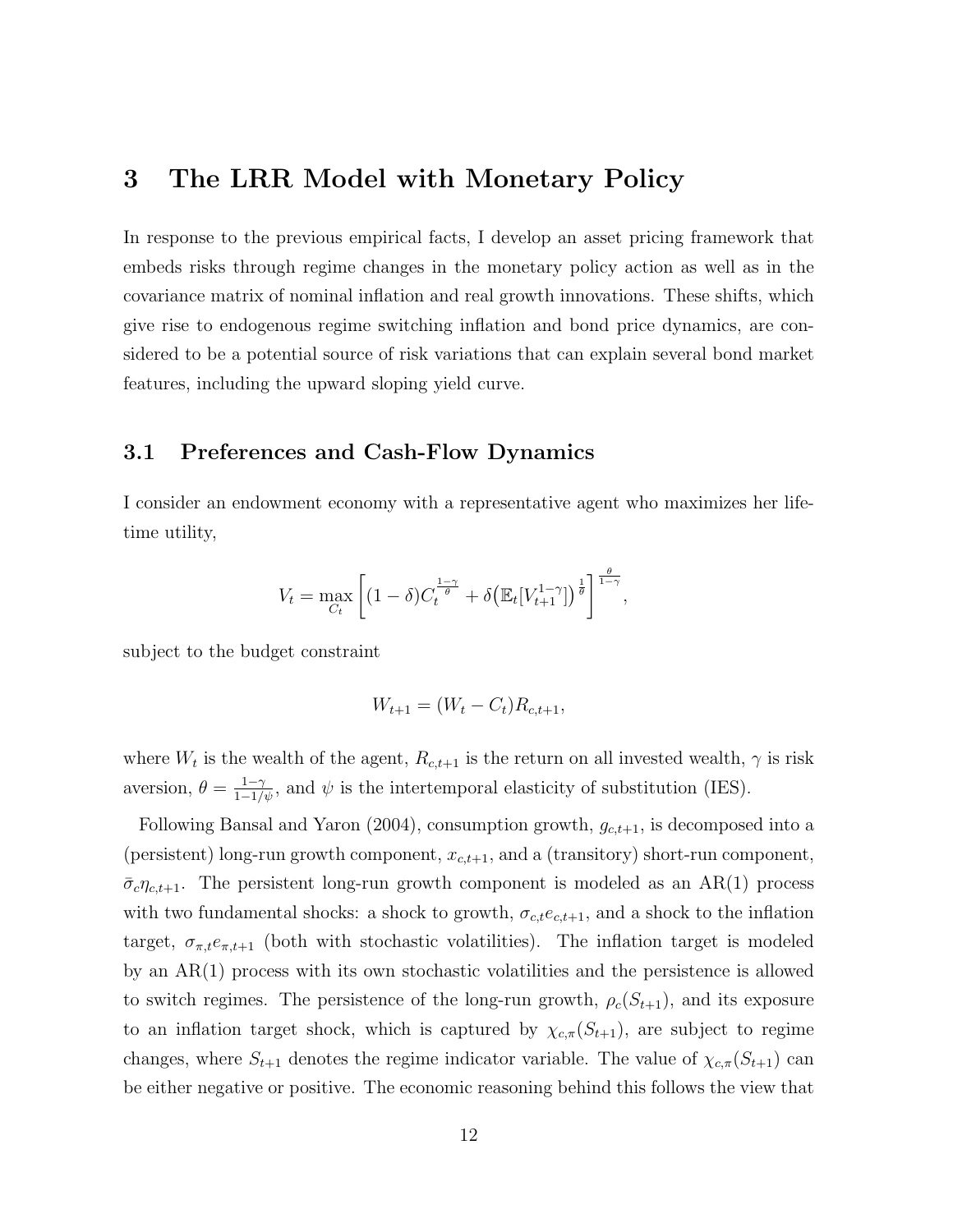there are periods in which the inflation target is above the so-called desirable rate of inflation,<sup>9</sup> and that any positive shock to the inflation target during those periods creates distortions and hampers long-run growth. The negative  $\chi_{c,\pi}(S_{t+1})$  values correspond to these periods. The periods with positive  $\chi_{c,\pi}(S_{t+1})$  values depict periods during which the inflation target is assumed to be lower than the desirable one, and a positive shock to the inflation target removes distortions and facilitates long-run growth. Dividend streams,  $g_{d,t+1}$ , have levered exposures to both  $x_{c,t+1}$  and  $\bar{\sigma}_c \eta_{c,t+1}$ , whose magnitudes are governed by the parameters  $\phi_x$  and  $\phi_\eta$ , respectively. I allow  $\bar{\sigma}_d \eta_{d,t+1}$  to capture the idiosyncratic movements in dividend streams. Overall, the joint dynamics for the cash flows are

$$
\begin{bmatrix} g_{c,t+1} \\ g_{d,t+1} \end{bmatrix} = \begin{bmatrix} \mu_c \\ \mu_d \end{bmatrix} + \begin{bmatrix} 1 \\ \phi_x \end{bmatrix} x_{c,t+1} + \begin{bmatrix} 1 & 0 \\ \phi_{\eta} & 1 \end{bmatrix} \begin{bmatrix} \bar{\sigma}_c \eta_{c,t+1} \\ \bar{\sigma}_d \eta_{d,t+1} \end{bmatrix}
$$
(2)  

$$
\begin{aligned} x_{c,t+1} &= \rho_c(S_{t+1}) x_{c,t} + \sigma_{c,t} e_{c,t+1} + \chi_{c,\pi}(S_{t+1}) \sigma_{\pi,t} e_{\pi,t+1}, \\ x_{\pi,t+1} &= \rho_{\pi}(S_{t+1}) x_{\pi,t} + \sigma_{\pi,t} e_{\pi,t+1} \end{aligned}
$$

where the stochastic volatilities evolve according to

$$
\sigma_{j,t} = \varphi_j \bar{\sigma}_c \exp(h_{j,t}), \quad h_{j,t+1} = \nu_j h_{j,t} + \sigma_{h_j} \sqrt{1 - \nu_j^2} w_{j,t+1}, \quad j = \{c, \pi\}, \tag{3}
$$

and the shocks are assumed to be

$$
\eta_{i,t+1}, e_{j,t+1} \sim N(0, 1), \quad i \in \{c, d\}.
$$

Following Schorfheide, Song, and Yaron (2013), the logarithm of the volatility process is assumed to be normal, which ensures that the standard deviation of the shocks remains positive at every point in time.

<sup>&</sup>lt;sup>9</sup>In a New Keynesian model, the desirable rate of inflation would be the rate at which prices can be changed without costs. See Aruoba and Schorfheide (2011) for a more detailed discussion.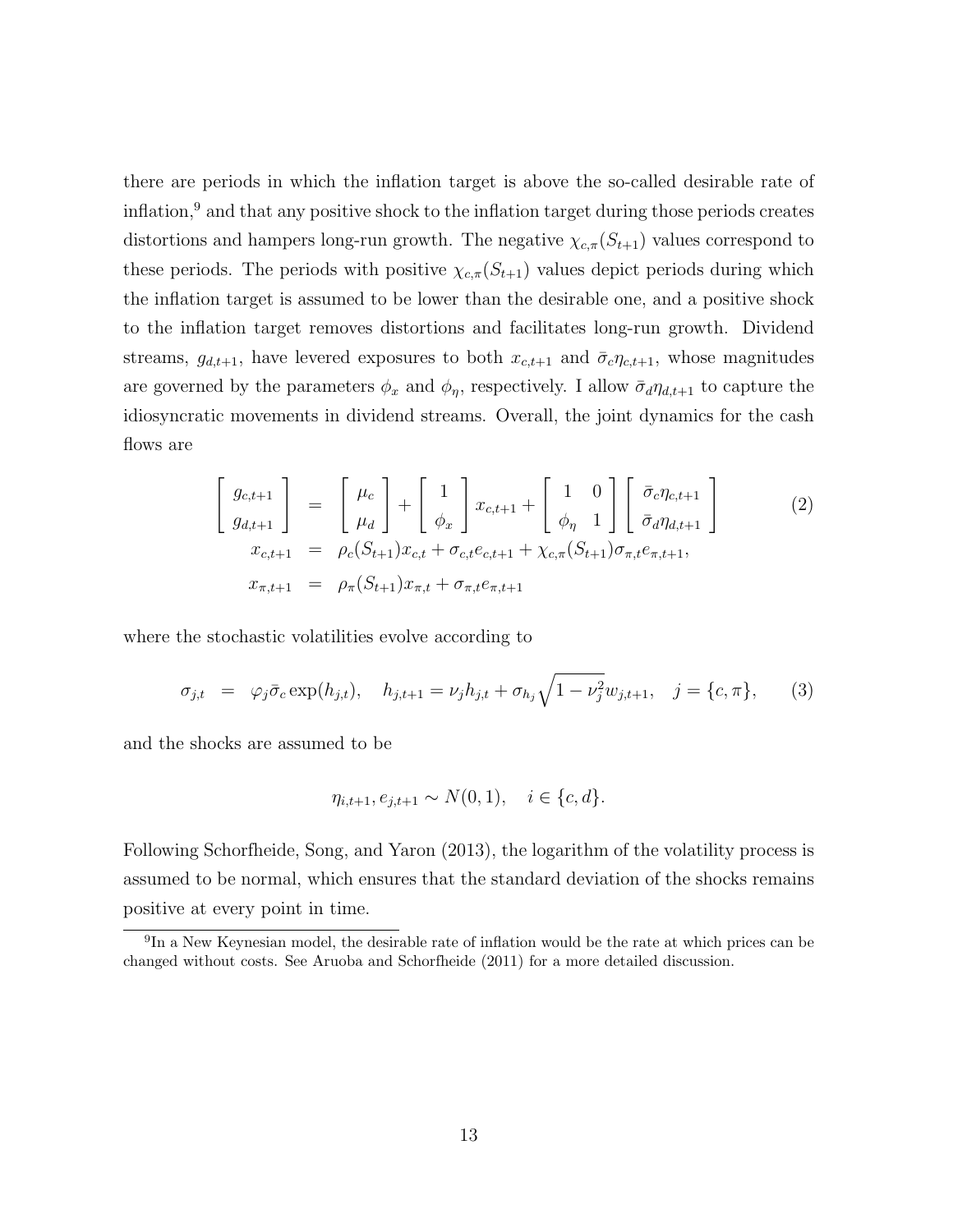## 3.2 Monetary Policy

Monetary policy consists of two components: stabilization and a time-varying inflation target. Stabilization policy is "active" or "passive" depending on its responsiveness to the consumption gap and inflation fluctuations relative to the target. The monetary policy shock,  $x_{m,t}$ , is also modeled as an AR(1) process. In sum, monetary policy follows a regime-switching Taylor rule,

$$
i_{t} = \mu_{i}^{MP}(S_{t}) + \underbrace{\tau_{c}(S_{t})(g_{c,t} - \mu_{c})}_{\text{consumption gap}} + \underbrace{\tau_{\pi}(S_{t})(\pi_{t} - x_{\pi,t})}_{\text{short-run inflation}} + x_{\pi,t} + x_{m,t},
$$
\n(4)  
\n
$$
= \mu_{i}^{MP}(S_{t}) + [\tau_{c}(S_{t}), 1 - \tau_{\pi}(S_{t}), 1, \tau_{c}(S_{t})]X_{t}^{B} + \tau_{\pi}(S_{t})\pi_{t}, \quad X_{t}^{B} = [x_{c,t}, x_{\pi,t}, x_{m,t}, \eta_{c,t}]',
$$

where  $\tau_c(S_t)$  and  $\tau_{\pi}(S_t)$  capture the central bank's reaction to the consumption gap and to the variation in short-run inflation, respectively. To recap, the dynamics of the inflation target and monetary policy shocks are

$$
x_{\pi,t+1} = \rho_{\pi}(S_{t+1})x_{\pi,t} + \sigma_{\pi,t}e_{\pi,t+1}, \quad x_{m,t+1} = \rho_m x_{m,t} + \sigma_m e_{m,t+1}.
$$

Observe that several important modifications have been made in (4). To begin with, the role of interest rate smoothing is assumed to be absent. While (4) may look quite restrictive in its form, it yields a much simpler expression in that the current short rate is affine with respect to the "current" state variables,  $X_t^B$ , and "realized" inflation,  $\pi_t$ , without any "lagged" term. Moreover, given the argument posited in Rudebusch (2002), it seems sensible to consider the monetary policy rule without an interest rate smoothing motive in order to study the term structure.<sup>10</sup> More important, however,  $(4)$  assumes that the central bank makes informed decisions with respect to inflation fluctuations at different frequencies. While the central bank attempts to steer actual inflation toward the inflation target at low frequencies, it aims to stabilize inflation fluctuations relative to its target at high frequencies. Furthermore, in the context of the term structure models, it is very important to consider an explicit role for the target inflation since it behaves similarly to a level factor of the nominal term structure. The specification of

<sup>&</sup>lt;sup>10</sup>Based on the term structure evidence, Rudebusch (2002) shows that monetary policy inertia is not due to the smoothing motive but is due to persistent shocks.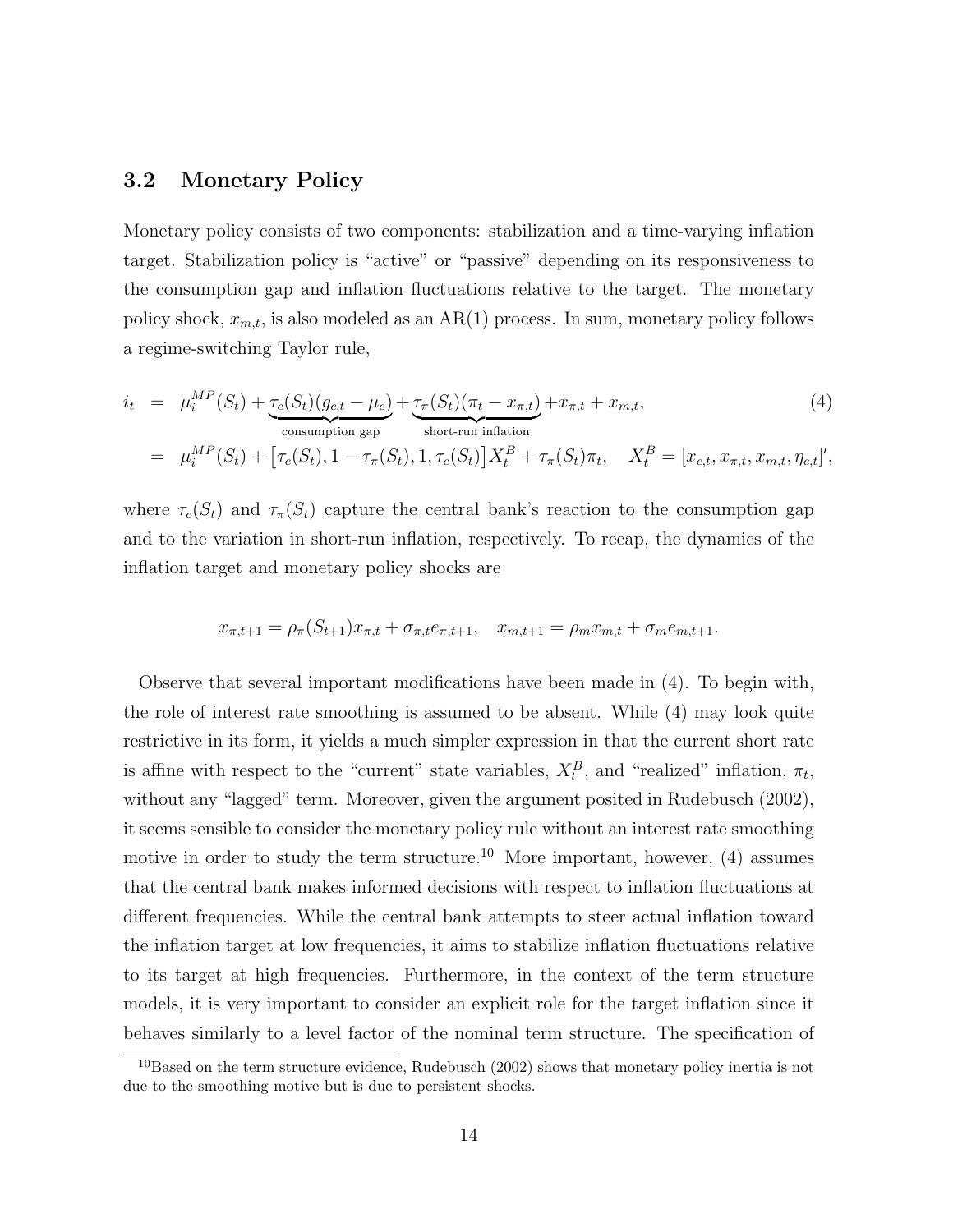(4) resembles specifications in which the level factor of the term structure directly enters into the monetary policy rule (see Rudebusch and Wu  $(2008)$ , for example).<sup>11</sup> Finally, (4) assumes that the strength with which the central bank tries to pursue its goal—a stabilization policy—changes over time along the lines explored in Clarida, Gali, and Gertler (2000).

#### 3.3 Endogenous Inflation Dynamics

Inflation dynamics can be determined endogenously from the monetary policy rule (4) and a Fisher-type asset-pricing equation, which is given below,

$$
\begin{split} i_{t} &= -\mathbb{E}_{t} \left[ m_{t+1} - \pi_{t+1} \right] - \frac{1}{2} \mathbb{V}_{t} \left[ m_{t+1} - \pi_{t+1} \right] \tag{5} \\ &\approx \mu_{i}^{AP}(S_{t}) + \left[ \frac{1}{\psi} \mathbb{E}_{t} [\rho_{c}(S_{t+1})], 0, 0, 0 \right] X_{t}^{B} + E_{t} \left[ \pi_{t+1} \right], \quad X_{t}^{B} = [x_{c,t}, x_{\pi,t}, x_{m,t}, \eta_{c,t}]'. \end{split}
$$

(See Cochrane (2011) and Backus, Chernov, and Zin (2013) for a similar discussion.) The approximation is exact if the short rate contains no risk premium.<sup>12</sup> Substituting the asset-pricing equation (5) into the monetary policy rule (4), the system reduces to a single regime-dependent equation

$$
\tau_{\pi}(S_t)\pi_t = \mathbb{E}_t\left[\pi_{t+1}\right] + \Lambda(S_t)X_t^B,\tag{6}
$$

where  $\Lambda(S_t) = \left[\frac{1}{\psi}\right]$  $\frac{1}{\psi} \mathbb{E}_t[\rho_c(S_{t+1})], 0, 0, 0] - [\tau_c(S_t), 1 - \tau_{\pi}(S_t), 1, \tau_c(S_t)]$ <sup>13</sup> In the Online Appendix, I show that the equilibrium inflation dynamics can be expressed as

$$
\pi_t = \Gamma(S_t) X_t^B, \quad \text{where} \quad \Gamma(S_t) = [\underbrace{\Gamma_{x,c}(S_t), \Gamma_{x,\pi}(S_t), \Gamma_{x,m}(S_t)}_{\Gamma_x(S_t)}, \Gamma_\eta(S_t)]. \tag{7}
$$

<sup>&</sup>lt;sup>11</sup>Note also that incorporating a time-varying inflation target is quite common in the monetary policy literature (see Coibon and Gorodnichenko (2011) and Aruoba and Schorfheide (2011)).

 $12$ This assumption is not unreasonable given the results of the variance decomposition of the short rate in the subsequent section; see Table 6. Also, Campbell, Pflueger, and Viceira (2013) apply a similar assumption.

<sup>&</sup>lt;sup>13</sup>Equation (6) holds true if  $\mu_i^{MP}(S_t) = \mu_i^{AP}(S_t)$ .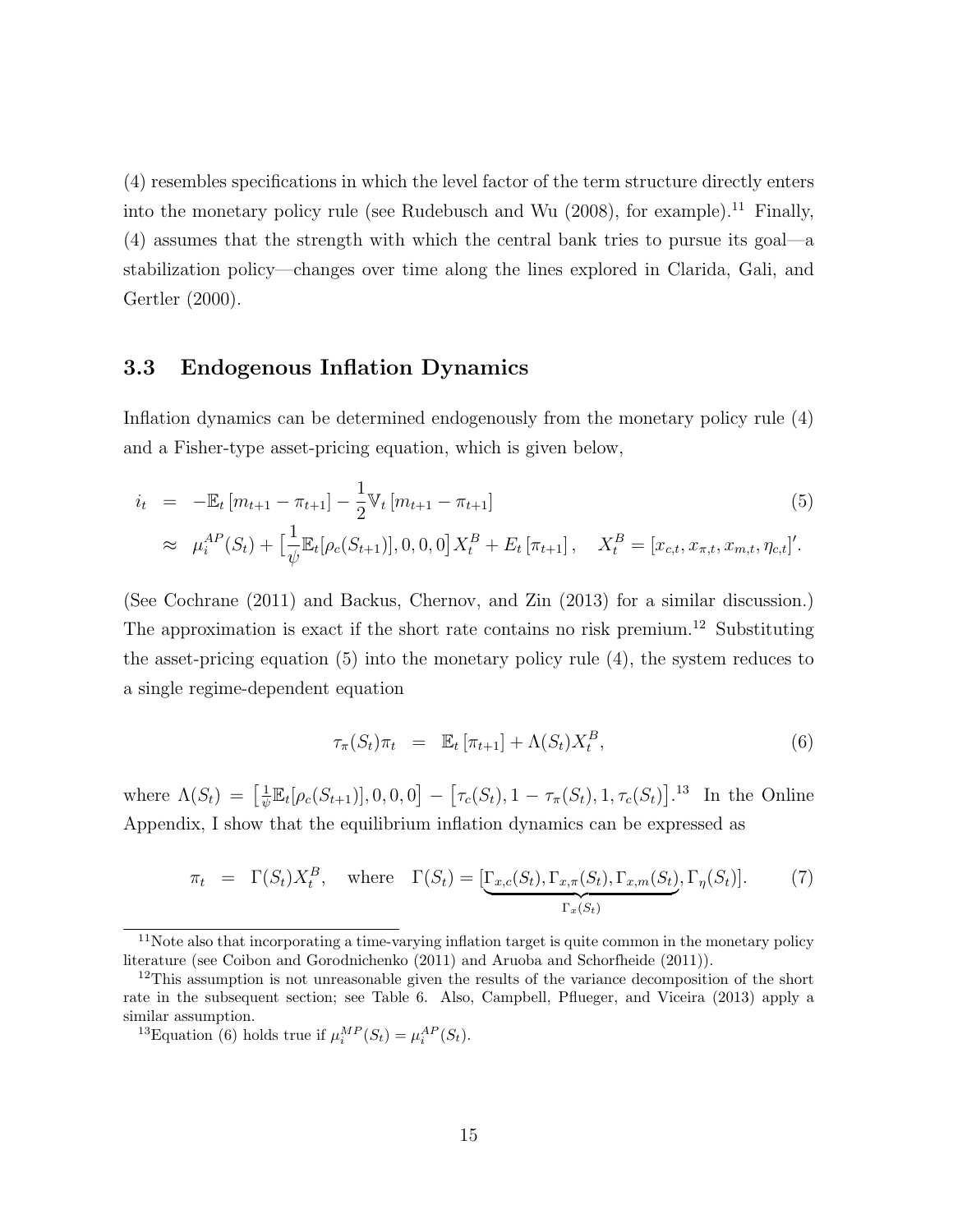## 3.4 Markov Chain

In order to achieve flexibility while maintaining parsimony,<sup>14</sup> I assume that the model parameters evolve according to a four-state Markov chain  $S_t = (S_t^X, S_t^M)$  (i.e., that the regime switching is not synchronized). It can be further decomposed into two independent two-state Markov chains,  $S_t^X$ ,  $S_t^M$ ,

$$
\mathbb{P}_X = \left[ \begin{array}{cc} p_{X_1} & 1 - p_{X_1} \\ 1 - p_{X_2} & p_{X_2} \end{array} \right], \quad \mathbb{P}_M = \left[ \begin{array}{cc} p_{M_1} & 1 - p_{M_1} \\ 1 - p_{M_2} & p_{M_2} \end{array} \right]
$$

where  $X_i$  and  $M_i$  are indicator variables for correlation and monetary policy regimes,  $i = 1, 2$ . Define

$$
S_t = \begin{cases} 1 & \text{if} \quad S_t^X = X_1 \quad \text{and} \quad S_t^M = M_1 \\ 2 & \text{if} \quad S_t^X = X_1 \quad \text{and} \quad S_t^M = M_2 \\ 3 & \text{if} \quad S_t^X = X_2 \quad \text{and} \quad S_t^M = M_1 \\ 4 & \text{if} \quad S_t^X = X_2 \quad \text{and} \quad S_t^M = M_2, \end{cases}
$$

from which I construct the transition probability  $\mathbb{P} = \mathbb{P}_X \otimes \mathbb{P}_M$ .

#### 3.5 Solution

The first-order condition of the agent's expected utility maximization problem yields the Euler equations

$$
\mathbb{E}_t \left[ \exp \left( m_{t+1} + r_{k,t+1} \right) \right] = 1, \quad k \in \{c, m\}, \quad \text{(Real Assets)} \tag{8}
$$

$$
p_{n,t} = \log \mathbb{E}_t[\exp(m_{t+1} - \pi_{t+1} + p_{n-1,t+1})], \quad \text{(Nominal Assets)} \tag{9}
$$

where  $m_{t+1} = \theta \log \delta - \frac{\theta}{\psi}$  $\frac{\theta}{\psi}g_{c,t+1} + (\theta - 1)r_{c,t+1}$  is the log of the real stochastic discount factor (SDF),  $r_{c,t+1}$  is the log return on the consumption claim,  $r_{m,t+1}$  is the log market return, and  $p_{n,t}$  is the log price of an n-month zero-coupon bond.

<sup>&</sup>lt;sup>14</sup>There is no reason to assume a priori that the coefficient,  $\chi_{c,\pi}$ , and the monetary policy parameters,  $\tau_c, \tau_{\pi}$ , switch simultaneously.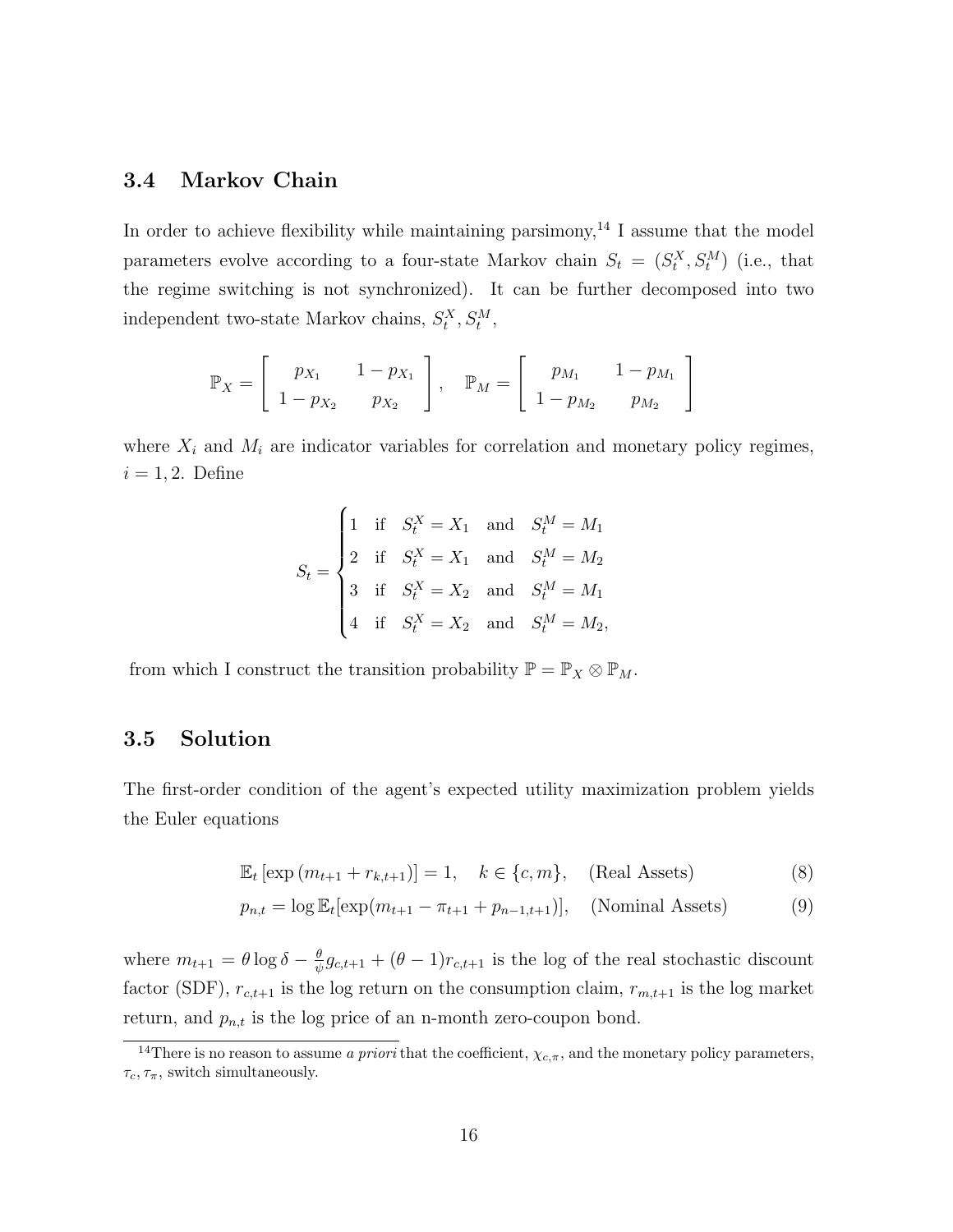The solutions to (8) and (9) depend on the joint dynamics of consumption, dividend growth, and inflation, which can be conveniently broken up into three parts and rewritten as:

#### Fundamental Dynamics

$$
\begin{bmatrix}\ng_{c,t+1} \\
g_{d,t+1} \\
\pi_{t+1}\n\end{bmatrix} = \begin{bmatrix}\n\mu_c \\
\mu_d \\
\mu_{\pi}\n\end{bmatrix} + \begin{bmatrix}\ne_1 \\
\phi_x e_1 \\
\Gamma_x(S_{t+1}^X, S_{t+1}^M)\n\end{bmatrix} X_{t+1} + \begin{bmatrix}\n1 & 0 & 0 \\
\phi_\eta & 1 & 0 \\
\Gamma_\eta(S_{t+1}^X, S_{t+1}^M) & 0 & 1\n\end{bmatrix} \begin{bmatrix}\n\bar{\sigma}_c \eta_{c,t+1} \\
\bar{\sigma}_d \eta_{d,t+1} \\
\bar{\sigma}_\pi \eta_{\pi,t+1}\n\end{bmatrix}
$$

The Conditional Mean and Volatility Dynamics

$$
\begin{bmatrix}\nx_{c,t+1} \\
x_{\pi,t+1} \\
x_{m,t+1}\n\end{bmatrix} = \underbrace{\begin{bmatrix}\n\rho_c(S_{t+1}^X) & 0 & 0 \\
0 & \rho_{\pi}(S_{t+1}^X) & 0 \\
0 & 0 & \rho_m\n\end{bmatrix}}_{\mathbf{Y}(S_{t+1}^X)} \underbrace{\begin{bmatrix}\nx_{c,t} \\
x_{\pi,t} \\
x_{\pi,t}\n\end{bmatrix}}_{X_t} + \underbrace{\begin{bmatrix}\n1 & \chi_{c,\pi}(S_{t+1}^X) & 0 \\
0 & 1 & 0 \\
0 & 0 & 1\n\end{bmatrix}}_{\Omega(S_{t+1}^X)} \underbrace{\begin{bmatrix}\n\sigma_{c,t}e_{c,t+1} \\
\sigma_{m}e_{m,t+1}\n\end{bmatrix}}_{E_{t+1}}
$$
\n
$$
\underbrace{\begin{bmatrix}\n\sigma_{c,t+1}^2 \\
\sigma_{c,t+1}^2\n\end{bmatrix}}_{\mathbf{Y}_{t+1}} = \underbrace{\begin{bmatrix}\n(1 - \nu_c)(\varphi_c \bar{\sigma})^2 \\
(1 - \nu_{\pi})(\varphi_{\pi} \bar{\sigma})^2\n\end{bmatrix}}_{\Phi_{\mu}} + \underbrace{\begin{bmatrix}\nu_c & 0 \\
0 & \nu_{\pi}\n\end{bmatrix}}_{\Phi_{\nu}} \underbrace{\begin{bmatrix}\n\sigma_{c,t}^2 \\
\sigma_{c,t}^2 \\
\sigma_{c,t}^2\n\end{bmatrix}}_{\Sigma_t} + \underbrace{\begin{bmatrix}\n\sigma_{wc} w_{c,t+1} \\
\sigma_{w_{\pi}} w_{\pi,t+1}\n\end{bmatrix}}_{W_{t+1}}.
$$

In the above, derivations of  $\Gamma_x(S_{t+1}^X, S_{t+1}^M), \Gamma_\eta(S_{t+1}^X, S_{t+1}^M)$  are provided in (7),  $e_1 =$  $[1, 0, 0]$ , and the shocks follow  $η_{j,t+1}, e_{k,t+1}, w_{l,t+1}$  ~  $N(0, 1)$  for  $j \in \{c, d, π\}$ ,  $k \in$  ${c, \pi, m}$ , and  $l \in {c, \pi}$ , and  $W_{t+1} \sim N(0, \Phi_w)$ . I approximate the exponential Gaussian volatility process by linear Gaussian processes such that the standard analytical solution techniques that have been widely used in the LRR literature can be applied. The approximation of the exponential volatility process is used only to derive the solution coefficients in the law of motion of the asset prices.  $\{S_{t+1}, X_{t+1}, \Sigma_{t+1}\}\)$  are sufficient statistics for the evolution of the fundamental macroeconomic aggregates.

#### 3.5.1 Real Equity Asset Solutions

Real asset prices are determined from the approximate analytical solution described in Bansal and Zhou (2002) and Schorfheide, Song, and Yaron (2013). Let  $I_t$  denote the current information set  $\{S_t^X, X_t, \Sigma_t\}$  and define  $I_{t+1} = I_t \cup \{S_{t+1}^X\}$  that includes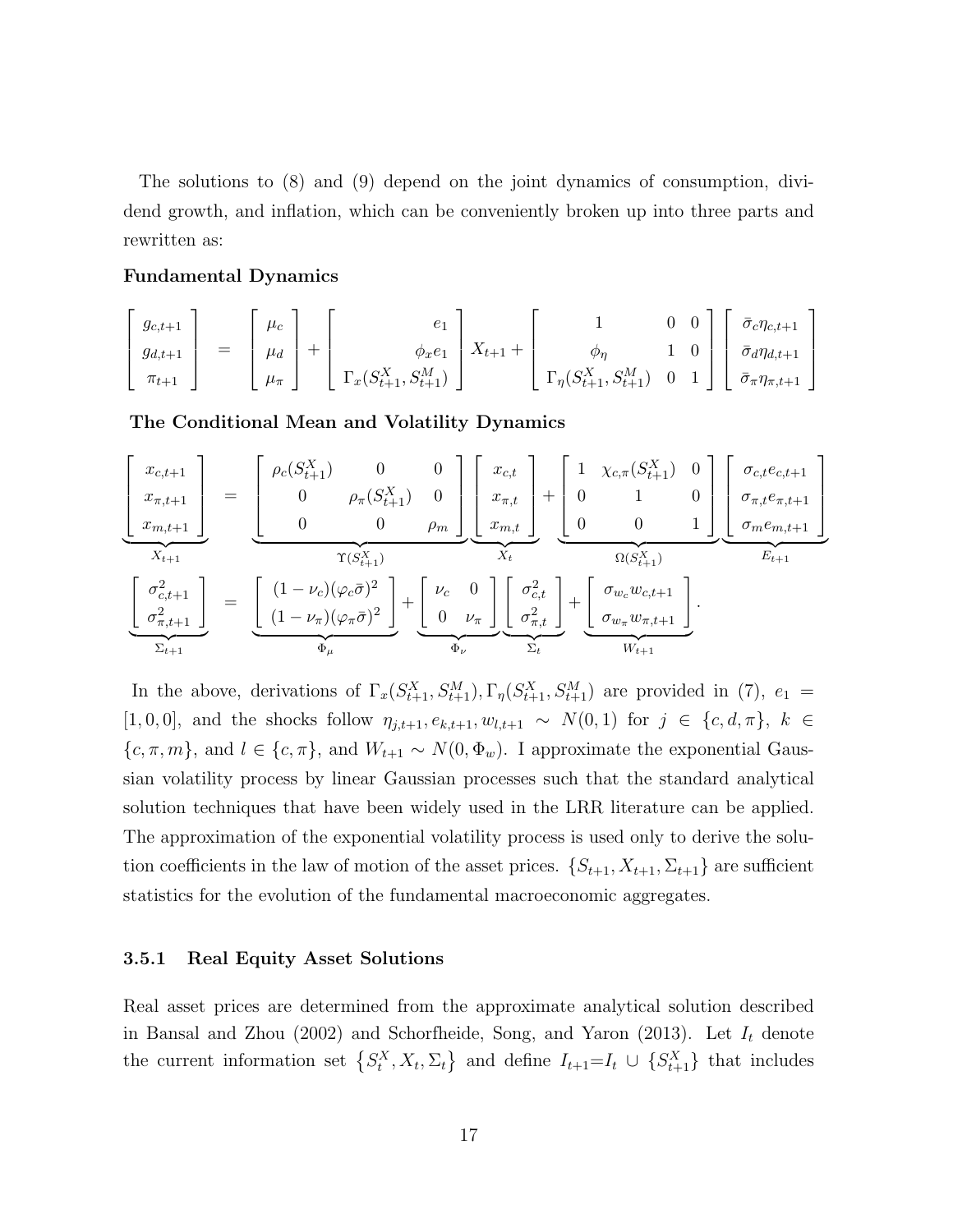information regarding  $S_{t+1}^X$  in addition to  $I_t$ .<sup>15</sup> Suppose  $S_t^X = i$  for  $i=1,2$ . The derivation of (8) follows Bansal and Zhou (2002), who make repeated use of the law of iterated expectations and log-linearization, and Schorfheide, Song, and Yaron (2013), who utilize a log-linear approximation for returns and for volatilities

1 = 
$$
\mathbb{E}\left(\mathbb{E}\left[\exp\left(m_{t+1} + r_{m,t+1}\right) | I_{t+1}\right] | I_t\right)
$$
  
\n=  $\sum_{j=1}^{2} \mathbb{P}_{X_{ij}} \mathbb{E}\left(\exp\left(m_{t+1} + r_{m,t+1}\right) | S_{t+1}^X = j, X_t, \Sigma_t\right)$   
\n0 =  $\sum_{j=1}^{2} \mathbb{P}_{X_{ij}} \underbrace{\left(\mathbb{E}\left[m_{t+1} + r_{m,t+1} | S_{t+1}^X = j, X_t, \Sigma_t\right] + \frac{1}{2} \mathbb{V}\left[m_{t+1} + r_{m,t+1} | S_{t+1}^X = j, X_t, \Sigma_t\right]\right)}_{B}$ .

The first line uses the law of iterated expectations, the second line uses the definition of Markov chain, and the third line applies log-linearization (i.e.,  $\exp(B) - 1 \approx B$ ), a log-normality assumption, and log-linearization for returns and for volatilities.

The state-contingent solution to the log price to consumption ratio follows

$$
z_t(i) = A_0(i) + A_1(i)X_t + A_2(i)\Sigma_t,
$$

where

$$
\begin{bmatrix}\nA_1(1) & A_1(2)\n\end{bmatrix} = (1 - \frac{1}{\psi})e_1 \left[ p_{X_1} \Upsilon(1) + (1 - p_{X_1}) \Upsilon(2) (1 - p_{X_2}) \Upsilon(1) + p_{X_2} \Upsilon(2) \right] \times \begin{bmatrix}\n\mathbb{I}_2 - p_{X_1} \kappa_{1,c} \Upsilon(1) & -(1 - p_{X_2}) \kappa_{1,c} \Upsilon(1) \\
-(1 - p_{X_1}) \kappa_{1,c} \Upsilon(2) & \mathbb{I}_2 - p_{X_2} \kappa_{1,c} \Upsilon(2)\n\end{bmatrix}^{-1}
$$
\n
$$
\begin{bmatrix}\nA_{2,c}(1) \\
A_{2,c}(2)\n\end{bmatrix} = \frac{\theta}{2} \begin{bmatrix}\n\mathbb{I}_2 - \kappa_{1,c} \nu_c \mathbb{P}_X\n\end{bmatrix}^{-1} \times \mathbb{P}_X \times \begin{bmatrix}\n\left\{\left((1 - \frac{1}{\psi})e_1 + \kappa_{1,c} A_1(1)\right) \cdot \Omega(1) e'_1\right\}^2 \\
\left\{\left((1 - \frac{1}{\psi})e_1 + \kappa_{1,c} A_1(2)\right) \cdot \Omega(2) e'_1\right\}^2 \\
A_{2,\pi}(2)\n\end{bmatrix}
$$
\n
$$
\begin{bmatrix}\nA_{2,\pi}(1) \\
A_{2,\pi}(2)\n\end{bmatrix} = \frac{\theta}{2} \begin{bmatrix}\n\mathbb{I}_2 - \kappa_{1,c} \nu_{\pi} \mathbb{P}_X\n\end{bmatrix}^{-1} \times \mathbb{P}_X \times \begin{bmatrix}\n\left\{\left((1 - \frac{1}{\psi})e_1 + \kappa_{1,c} A_1(1)\right) \cdot \Omega(1) e'_2\right\}^2 \\
\left\{\left((1 - \frac{1}{\psi})e_1 + \kappa_{1,c} A_1(2)\right) \cdot \Omega(2) e'_2\right\}^2\n\end{bmatrix}.
$$

<sup>15</sup>Note that regime information on  $S_t^M$  is irrelevant for real equity asset solutions.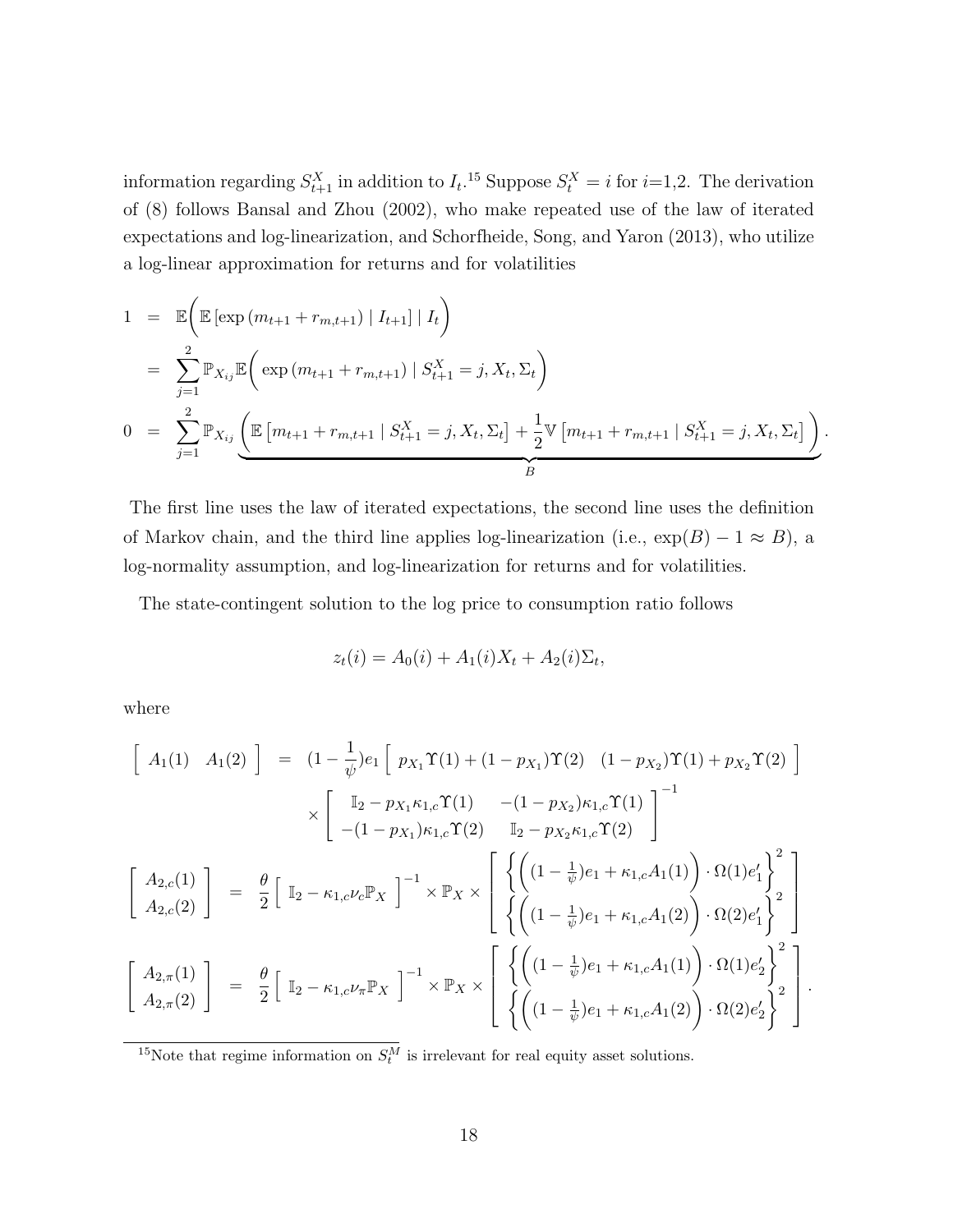The log price to consumption ratio is loaded with respect to long-run growth and  $A_{1,c}(i)$ will be positive whenever the IES,  $\psi$ , is greater than 1. The loadings on the inflation target,  $A_{1,\pi}(i)$ , and on the monetary policy shock,  $A_{1,m}(i)$ , are zero. The sign of the responses of the log price to consumption ratio to long-run growth and inflation target volatilities,  $A_{2,c}(i)$  and  $A_{2,\pi}(i)$ , will be negative if  $\theta < 0$  (i.e.,  $\gamma > 1$  and  $\psi > 1$ ).

#### 3.5.2 Nominal Bond Asset Solutions

Similar to the previous case, the approximate analytical expressions for the statecontingent log bond price coefficients  $p_{n,t} = C_{n,0}(i) + C_{n,1}(i)X_t + C_{n,2}(i)\Sigma_t$  are derived by exploiting the law of iterated expectations and log-linearization,

$$
p_{n,t} \approx \sum_{j=1}^4 \mathbb{P}_{ij} \log \left( \mathbb{E}[\exp(m_{t+1} - \pi_{t+1} + p_{n-1,t+1}) | S_{t+1} = j, S_t = i] \right),
$$

where

$$
C_{n,1}(i) = \sum_{j=1}^{4} \mathbb{P}_{ij} \Big( C_{n-1,1}(j) - \frac{1}{\psi} e_1 - \Gamma_x(j) \Big) \Upsilon(j)
$$
  
\n
$$
C_{n,2}(i) = \sum_{j=1}^{4} \mathbb{P}_{ij} \Big( C_{n-1,2}(j) \Phi_{\nu} + (\theta - 1) \{ \kappa_{1,c} A_2(j) \Phi_{\nu} - A_2(i) \}
$$
  
\n
$$
+ \frac{1}{2} \Big[ \Big\{ \big( C_{n-1,1}(j) - \gamma e_1 - \Gamma_x(j) + (\theta - 1) \kappa_{1,c} A_1(j) \big) \cdot \Omega(j) e_1' \big\}^2 \Big\}' \Big]
$$
  
\n
$$
+ \Big[ \frac{1}{2} \Big[ \Big\{ \big( C_{n-1,1}(j) - \gamma e_1 - \Gamma_x(j) + (\theta - 1) \kappa_{1,c} A_1(j) \big) \cdot \Omega(j) e_2' \Big\}^2 \Big]'
$$

with the initial conditions  $C_{0,1}(i) = [0, 0, 0]$  and  $C_{0,2}(i) = [0, 0]$  for  $i=1,...,4$ . Because of the regime-switching feature, the coefficients are not easy to interpret. However, it is relatively easy to verify that bond prices will respond negatively to positive shocks to long-run growth and the inflation target when  $n = 1$ .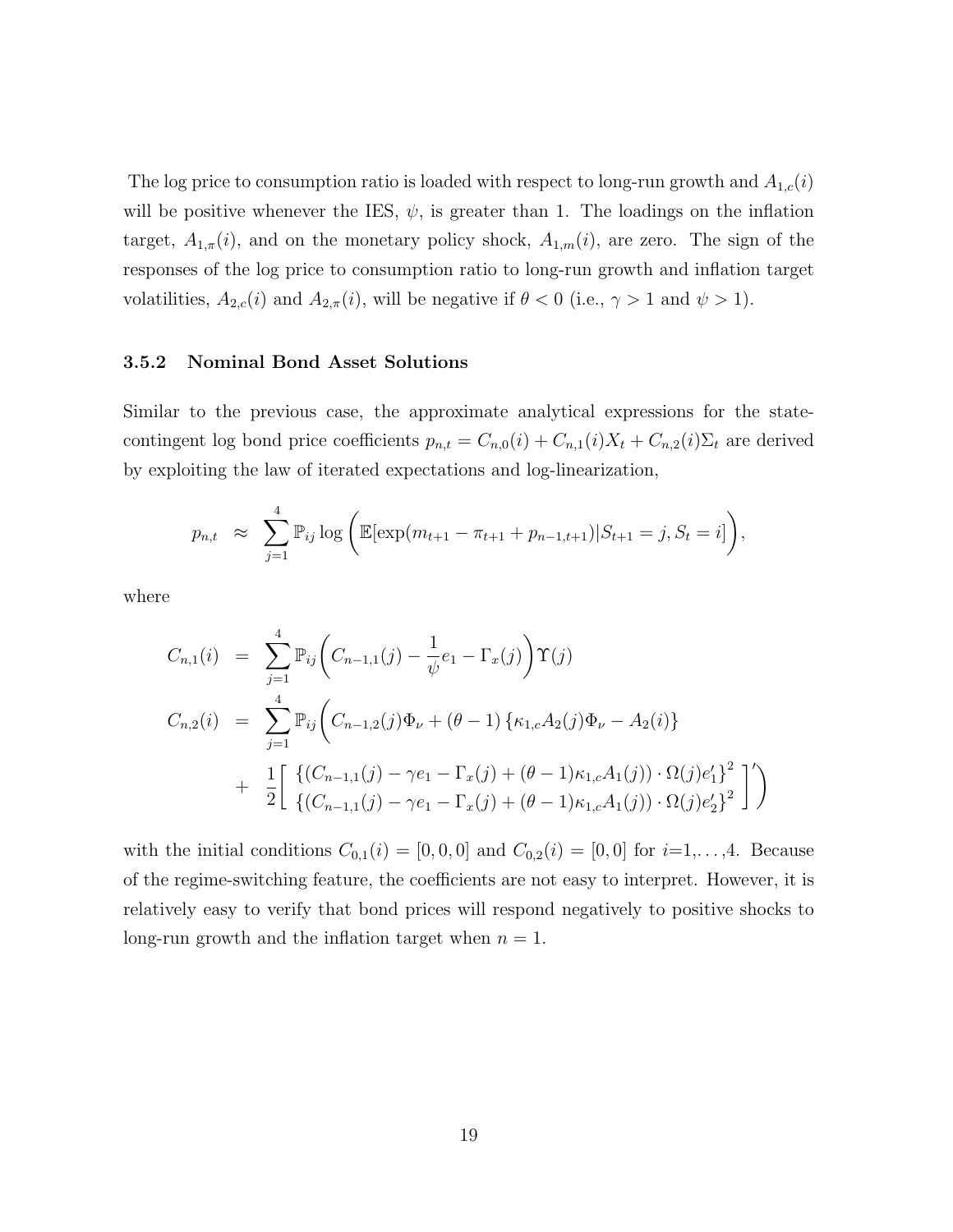## 4 State-Space Representation of the LRR Model

To facilitate estimation, it is convenient to cast the LRR model of Section 3 into a state-space form. The state-space representation consists of a measurement equation that relates the observables to underlying state variables and a transition equation that describes the law of motion of the state variables. I use the superscript  $o$  to distinguish observed variables from model-implied ones. The regime-contingent measurement equation can be written as

$$
y_{t+1}^o = A_{t+1} \bigg( D(S_{t+1}) + F(S_{t+1}) f_{t+1} + F^v(S_{t+1}) f_{t+1}^v + \Sigma^{\varepsilon} \varepsilon_{t+1} \bigg), \quad \varepsilon_{t+1} \sim \text{iidN}(0, I). \tag{10}
$$

The vector of observables,  $y_{t+1}^o$ , contains consumption growth, dividend growth, the log price to dividend ratio, inflation, U.S. Treasury bills with maturities of one and three months, U.S. Treasury bonds with maturities of between one and five years, as well as bonds with maturity of ten years, and measures of one-quarter-ahead forecasts for real growth from the historical forecasts taken from the Survey of Professional Forecasters (SPF). The vector  $f_{t+1}$  stacks state variables that characterize the level of fundamentals. The vector  $f_{t+1}^v$  is a function of the log volatilities of long-run growth and the inflation target,  $h_t$  and  $h_{t+1}$ , in (3). Finally,  $\varepsilon_{t+1}$  is a vector of measurement errors, and  $A_{t+1}$  is a selection matrix that accounts for deterministic changes in the data availability.

The solution of the LRR model sketched in Section 3.5 provides the link between the state variables and the observables  $y_{t+1}^o$ . The state variables themselves follow regimecontingent vector autoregressive processes of the form

$$
f_{t+1} = \Phi(S_{t+1})f_t + v_{t+1}(S_{t+1})(h_t), \quad h_{t+1} = \Psi h_t + \Sigma_h w_{t+1}, \quad w_{t+1} \sim i\mathcal{U}N(0, I), \tag{11}
$$

where  $v_{t+1}(S_{t+1})$  is an innovation process with a variance that is a function of the log volatility process  $h_t$ , and  $w_{t+1}$  is the innovation of the stochastic volatility process. Roughly speaking, the vector  $f_{t+1}$  consists of the long-run components  $x_{c,t}$ ,  $x_{\pi,t}$ , and  $x_{m,t}$  in Section 3. In order to express the observables  $y_{t+1}^o$  as a linear function of  $f_{t+1}$ and to account for potentially missing observations it is necessary to augment  $f_{t+1}$  by lags of  $x_{c,t}, x_{\pi,t}, x_{m,t}$  as well as the innovations for the fundamentals.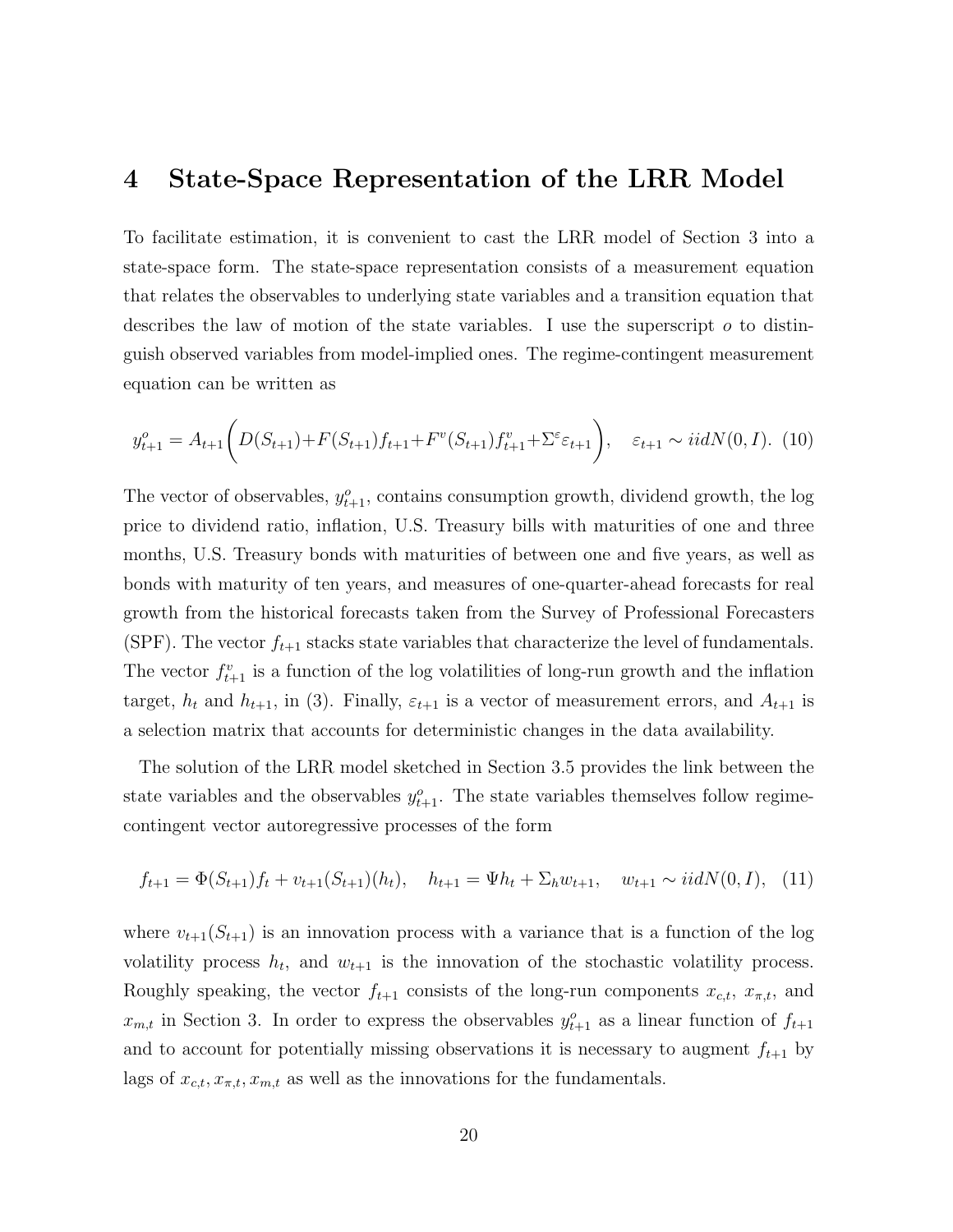The novelty in the estimation is that the state-space representation is set up in a way that incorporates the measurement error modeling of consumption growth outlined in Schorfheide, Song, and Yaron (2013). The authors show that post-1959 monthly consumption series are subject to sizeable measurement errors and argue that accounting for measurement errors is crucial in identifying the predictable component in consumption growth. In addition, the state-space representation exploits the SPF measures that are released in a different (quarterly) frequency. As argued in Bansal and Shaliastovich (2013), survey-based expected measures provide the most accurate forecasts of future growth, which is why bringing this information into the estimation will sharpen the inference on expected terms. For purposes of illustration, I represent the monthly time subscript t as  $t = 3(j - 1) + m$ , where  $m = 1, 2, 3$ . Here j indexes the quarter and m the month within the quarter. The formulae below summarize the implementation of measurement error modeling of consumption and exploitation of the SPF measures:

1. A Measurement Equation for Consumption

$$
g_{c,3(j-1)+1}^{o} = g_{c,3(j-1)+1} + \sigma_{\epsilon}(\epsilon_{3(j-1)+1} - \epsilon_{3(j-2)+3}) - \frac{1}{3} \sum_{m=1}^{3} \sigma_{\epsilon}(\epsilon_{3(j-1)+m} - \epsilon_{3(j-2)+m})
$$
  
+ 
$$
\sigma_{\epsilon}^{q}(\epsilon_{(j)}^{q} - \epsilon_{(j-1)}^{q})
$$
  

$$
g_{c,3(j-1)+m}^{o} = g_{c,3(j-1)+m} + \sigma_{\epsilon}(\epsilon_{3(j-1)+m} - \epsilon_{3(j-1)+m-1}), \quad m = 2,3,
$$

the monthly and quarterly measurement errors follow  $\epsilon_{3(j-1)+m}, \epsilon_{(j)}^q \sim N(0, 1)$ .

2. Exploiting the SPF Measures

$$
x_{c,(j)}^{q,o} = \sum_{\tau=1}^{5} \left( \frac{3 - |\tau - 3|}{3} \right) x_{c,3j-\tau+1} + \sigma_{x,\epsilon}^q \epsilon_{x,(j)}^q,
$$

where  $x_{c}^{q,o}$  $_{c,(j)}^{q,o}$  denotes the  $j^{th}$  quarter median SPF forecasts for real growth measured at  $j - 1$ <sup>th</sup> quarter, and the measurement error follows  $\epsilon_{x,(j)}^q \sim N(0, 1)$ .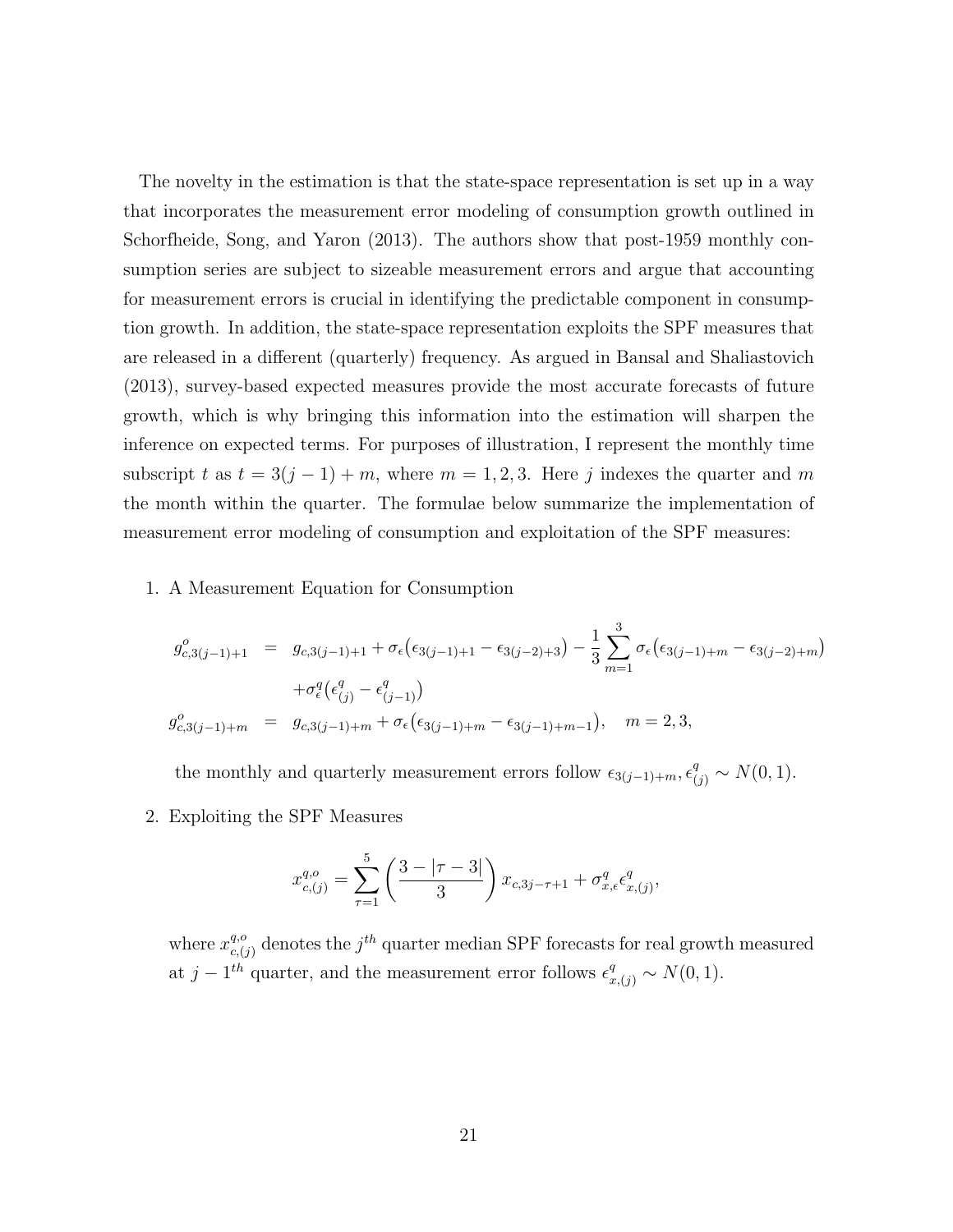#### 4.1 Bayesian Inference

The system to be estimated consists of equations (10) and (11), whose coefficient matrices are functions of the parameter vector

$$
\Theta_0 = (\delta, \psi, \gamma) \tag{12}
$$
\n
$$
\Theta_1 = \left( \{ \varphi_k, \bar{\sigma}_k, \mu_k, \nu_k, \sigma_{w_k} \}_{k=c}^{\pi}, \mu_d, \varphi_d, \phi_x, \phi_\eta, \sigma_\epsilon, \rho_m, \sigma_m, \left\{ \rho_c^{(i)}, \rho_\pi^{(i)}, \chi_{c,\pi}^{(i)}, \tau_c^{(j)}, \tau_\pi^{(j)} \right\}_{i,j=1}^2 \right)
$$
\n
$$
\Theta_2 = (\mathbb{P}_{X_1}, \mathbb{P}_{X_2}, \mathbb{P}_{M_1}, \mathbb{P}_{M_2}).
$$

I will use a Bayesian approach to make inferences about  $\Theta = \{\Theta_0, \Theta_1, \Theta_2\}$  and the latent state vector S and study the implications of the model. Bayesian inference requires the specification of prior distributions  $p(\Theta)$  and  $p(S|\Theta_2)$  and the evaluation of the likelihood function  $p(Y^o | \Theta, S)$ .

The posterior can be expressed as

$$
p(\Theta, S|Y^o) = \frac{p(Y^o|\Theta, S)p(S|\Theta_2)p(\Theta)}{p(Y^o)},
$$
\n(13)

which can be factorized as

$$
p(\Theta, S|Y^o) = p(\Theta|Y^o)p(S|\Theta, Y^o). \tag{14}
$$

The practical difficulty is to generate draws from  $p(\Theta|Y^o)$ , since it requires a numerical evaluation of the prior density and the likelihood function  $p(Y^o|\Theta)$ . Due to the presence of the volatility states and the regime-switching processes, the computation of the likelihood function relies on a sequential Monte Carlo procedure also known as a particle filter. To obtain a computationally efficient filter, I extend the algorithm developed in Schorfheide, Song, and Yaron (2013), in which they exploit the partially linear structure of the state-space model conditional on the volatility states and derive a very efficient particle filter. The key feature of my state-space model is that it is still nonliner conditional on the volatility states. However, conditional on the volatility states, I can apply Kim's filter in Kim and Nelson (1999) (i.e., an extension of the Kalman filter with a collapsing procedure that is proposed for handling Markov-switching models) to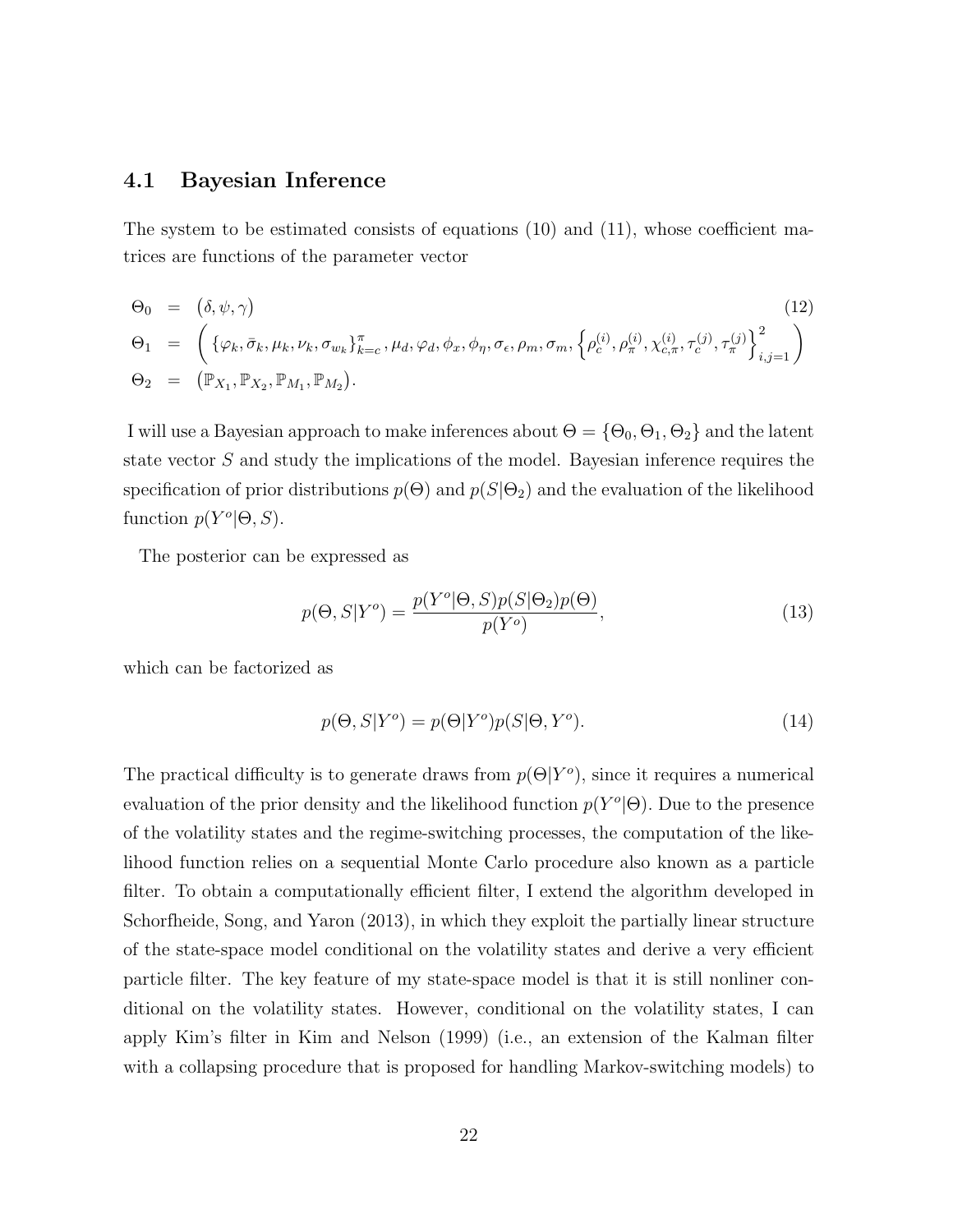evaluate the likelihood. In essence, I use a swarm of particles to represent the distribution of volatilities and employ Kim's filter for each particle (i.e., volatility). After a resampling step (i.e., eliminating particles with low weights), the filter produces a sequence of likelihood approximations. I embed the likelihood approximation in a fairly standard random-walk Metropolis algorithm and draw the parameter vector  $\{\Theta^{(m)}\}_{m=1}^{n_{sim}}$ . Conditional on the parameter vector,  ${\Theta^{(m)}}_{m=1}^{n_{sim}}$ , I use Kim's smoothing algorithm in Kim and Nelson (1999) to generate draws from the history of latent states,  $\{S^{(m)}\}_{m=1}^{n_{sim}}$ .

# 5 Empirical Results

The data set used in the empirical analysis is described in Section 5.1.

#### 5.1 Data

Monthly consumption data represent per capita series of real consumption expenditure on nondurables and services from the National Income and Product Accounts (NIPA) tables available from the Bureau of Economic Analysis. Aggregate stock market data consist of monthly observations of returns, dividends, and prices of the CRSP valueweighted portfolio of all stocks traded on the NYSE, AMEX, and NASDAQ. Price and dividend series are constructed on a per share basis as in Campbell and Shiller (1988b) and Hodrick (1992). Market data are converted to real data using the consumer price index (CPI) from the Bureau of Labor Statistics. Growth rates of consumption and dividends are constructed by taking the first difference of the corresponding log series. Inflation represents the log difference of the CPI. Monthly observations of U.S. Treasury bills and bonds with maturities at one month, three months, one to five years, and ten years are from CRSP. The time series span of the monthly data is 1959:M1 to 2011:M12.<sup>16</sup> The quarterly SPF forecasts are from the Federal Reserve Bank of Philadelphia. I use the median survey forecast values for GDP growth that span the period 1968:Q4 to 2011:Q4. The descriptive data statistics are provided in Table 2.

 $16$ Monthly consumption growth is available from 1959:M2.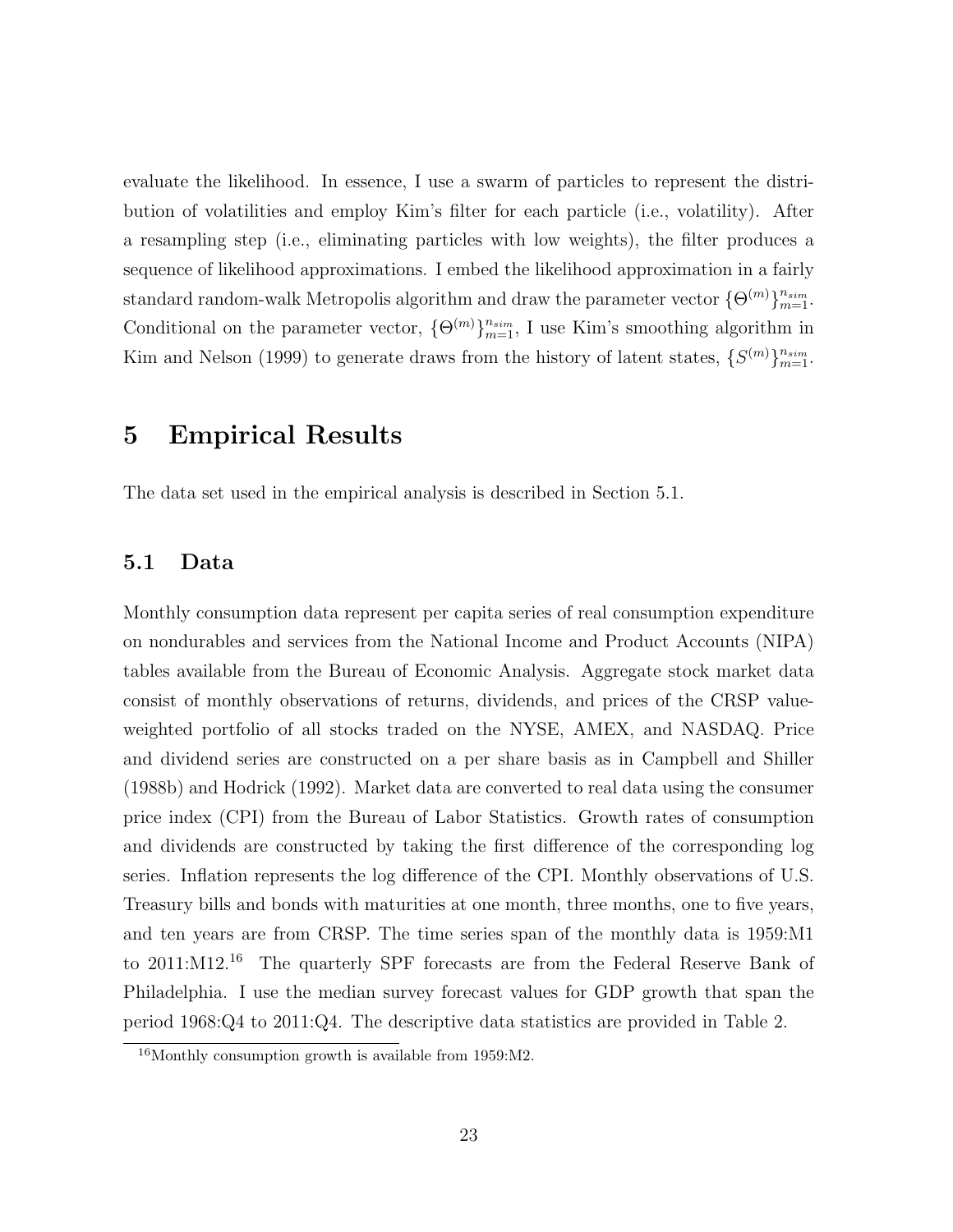|        | $\Delta c$ |       | $\Delta$ gdp $E\Delta$ gdp | $\pi$ |
|--------|------------|-------|----------------------------|-------|
| Mean   | 0.43       | -0.68 | 0.58                       | 1.08  |
| StdDev | 0.44       | 0.86  | 0.58                       | 0.80  |
| AC1    | 0.54       | 0.33  | 0.71                       | 0.74  |

Table 2: Descriptive Statistics - Data Moments

(a) Quarterly Frequency: 1968:Q4–2011:Q4

(b) Monthly Frequency: 1959:M1–2011:M12

|        | $\Delta c$ | $\Delta d$                                                                                   |  | $\pi$ $r_m$ $pd$ $y_{1m}$ $y_{3m}$ $y_{1y}$ |  | $y_{2y}$ . | $y_{3u}$ | $y_{4y}$ | $y_{5y}$ $y_{10y}$ |
|--------|------------|----------------------------------------------------------------------------------------------|--|---------------------------------------------|--|------------|----------|----------|--------------------|
| Mean   |            | $0.16$ $0.11$ $0.32$ $0.43$ $3.57$ $0.40$ $0.43$ $0.46$ $0.48$ $0.50$ $0.51$ $0.52$ $0.55$   |  |                                             |  |            |          |          |                    |
| StdDev |            | $0.34$ 1.26 $0.32$ 4.55 0.39 0.24 0.25 0.25 0.24 0.24 0.23 0.22 0.22                         |  |                                             |  |            |          |          |                    |
| AC1.   |            | $-0.16$ $-0.01$ $0.63$ $0.10$ $0.99$ $0.97$ $0.98$ $0.98$ $0.99$ $0.99$ $0.99$ $0.99$ $0.99$ |  |                                             |  |            |          |          |                    |

*Notes:* I report descriptive statistics for aggregate consumption growth  $(\Delta c)$ , gross domestic product (GDP) growth ( $\Delta$ gdp), expected GDP growth ( $\mathbb{E}\Delta$ gdp), consumer price index (CPI) inflation ( $\pi$ ), dividend growth  $(\Delta d)$ , log returns of the aggregate stock market  $(r_m)$ , log price to dividend ratio  $(pd)$ , and U.S. Treasury yields  $(y_n)$  with maturity  $n \in \{1m, 3m, 1y, 2y, 3y, 4y, 5y, 10y\}$ . The table shows mean, standard deviation, and sample first-order autocorrelation. Means and standard deviations are expressed in percentage terms.

#### 5.2 Prior and Posterior Summaries

I begin by estimating the state-space model described in Section 4.

Prior Distribution. This section provides a brief discussion of the prior distribution. Percentiles for marginal prior distributions are reported in Table 3. The prior distribution for the preference parameters that affect the asset pricing implications of the model are the same as those used in Schorfheide, Song, and Yaron (2013). Thus, I focus on the parameters of the fundamental processes specified in (2) and (3).

The prior 90% credible intervals for average annualized consumption and dividend growth and inflation are fairly wide and agnostic and range from approximately -7% to +7%. The priors for  $\phi_x$  and  $\phi_y$ , parameters that determine the comovement of consumption and dividend growth, are centered at zero and have large variances.  $\bar{\sigma}_c$ and  $\bar{\sigma}_{\pi}$  are the average standard deviation of the *iid* component of consumption growth and inflation whose 90% prior intervals range from 1.2% to 7.2% at an annualized rate.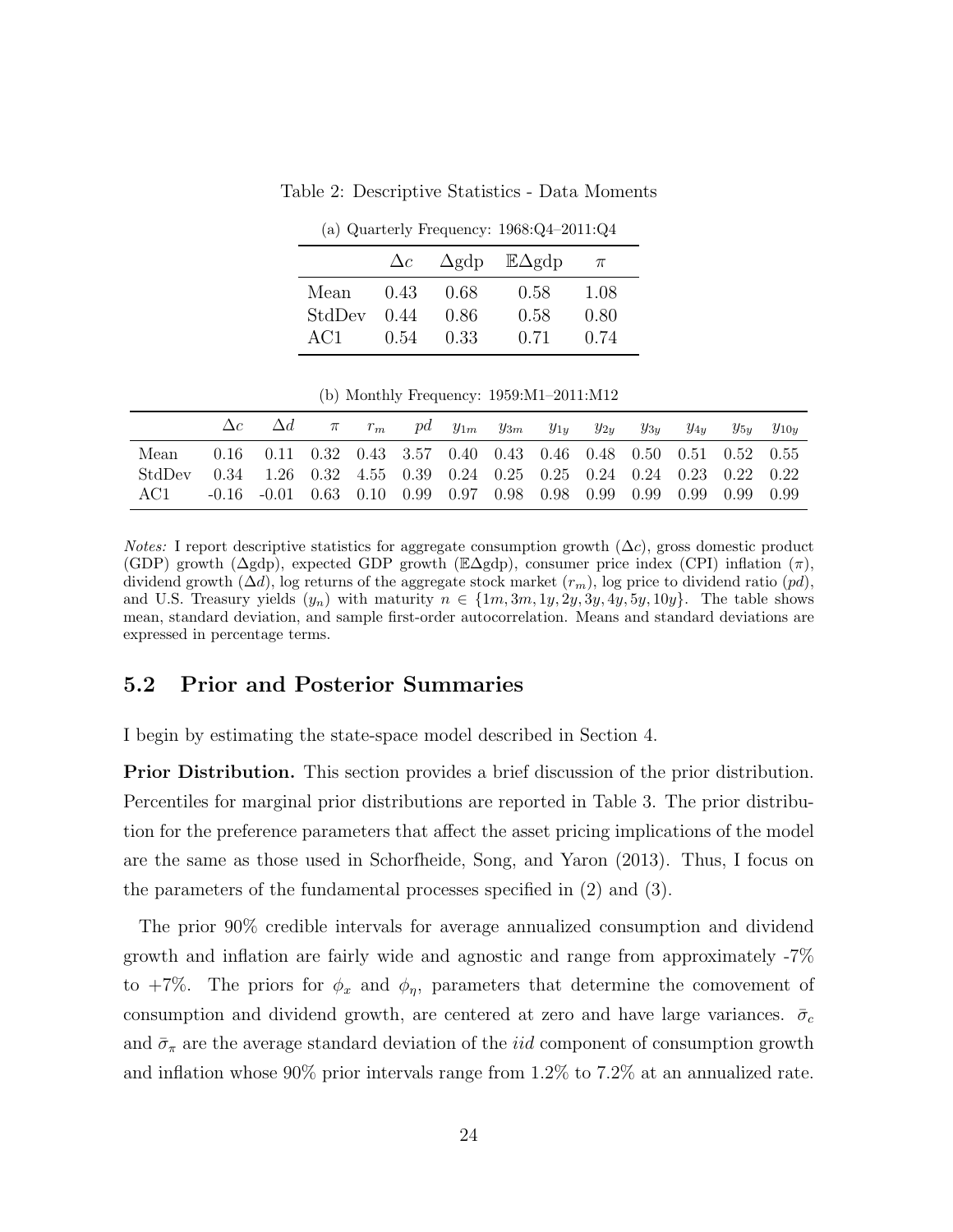The parameters  $\varphi_d$ ,  $\varphi_c$ , and  $\varphi_\pi$  capture the magnitude of innovations to dividend growth and the long-run growth and inflation target component relative to the magnitude of consumption growth innovations. The prior for  $\varphi_d$  covers the interval 0.2 to 12, whereas the priors for  $\varphi_c$ , and  $\varphi_{\pi}$  cover the interval 0 to 0.11. Finally, the prior interval for the persistence of the volatility processes ranges from -0.1 to 0.97 and the prior for the standard deviation of the volatility process implies that the volatility may fluctuate either relatively little, within the range of 0.67 to 1.5 times the average volatility, or substantially, within the range of 0.1 to 7 times the average volatility.

The prior distribution for the persistence of the long-run growth, inflation target, and monetary policy shock  $x_{c,t}$ ,  $x_{\pi,t}$ ,  $x_{m,t}$  is a normal distribution centered at 0.9 with a standard deviation of 0.5, truncated to the interval  $(-1, 1)$ . The corresponding 90% credible interval ranges from  $-0.1$  to 0.97, encompassing values that imply *iid* dynamics as well as very persistent local levels. The prior distribution for the parameter that captures the contemporaneous correlation between the long-run growth and inflation target shocks is a normal distribution centered at zero with a relatively large standard deviation of 0.5. Sign restrictions are imposed to identify two different correlation regimes: one is truncated below zero, and the other is truncated above zero. The prior intervals for the standard deviation of the monetary policy shock cover the range from 0 to 0.001.

The priors for the monetary policy rule coefficients are normal distributions that range between ±4.28, but those for the inflation components are truncated above zero, reflecting the view that the central bank *raises* rather than *lowers* the interest rate in response to positive inflation fluctuations. Finally, I employ beta priors for the Markovchain transition probabilities that cover 0.38 to 1.00.

Posterior Distribution. Percentiles for the posterior distribution are also reported in Table 3. The estimated parameters for preferences and dividend growth (first panel) are, by and large, similar to those reported in Schorfheide, Song, and Yaron (2013). Those for the consumption and inflation process (second panel) are consistent with the sample mean and standard deviation reported in Table 2. One interesting feature is that the unconditional standard deviation of long-run growth is substantially smaller than that of the inflation target, 0.07% versus 0.29% at annualized rates. The estimation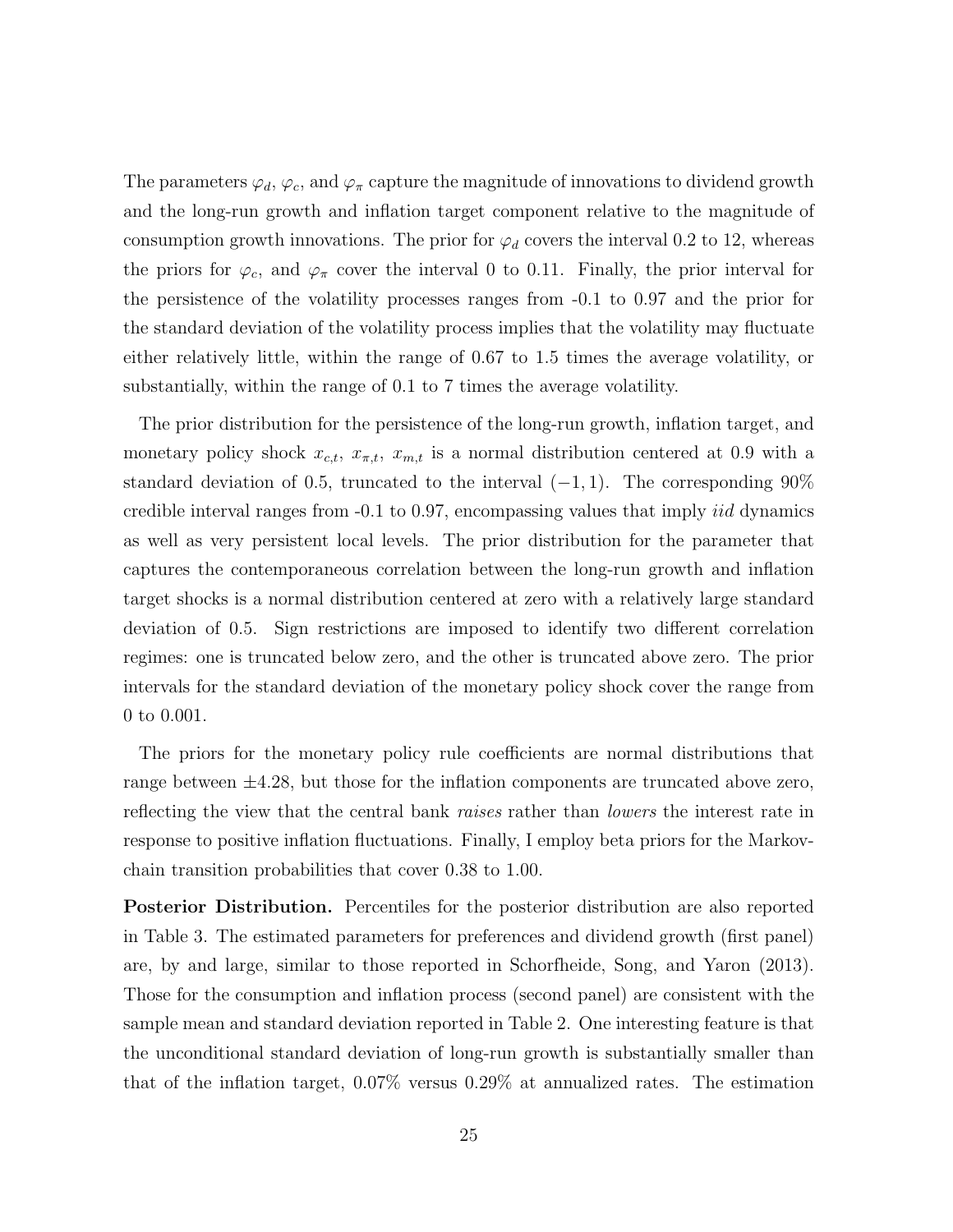|                                   | Prior<br>Posterior         |                                  |                  |                |           |                   |                                               | Prior                        |                                |                  |                          | Posterior |       |  |
|-----------------------------------|----------------------------|----------------------------------|------------------|----------------|-----------|-------------------|-----------------------------------------------|------------------------------|--------------------------------|------------------|--------------------------|-----------|-------|--|
|                                   | Distr.                     | $5\%$                            | 95%              | $5\%$          | $50\%$    | $95\%$            |                                               | Distr.                       | $5\%$                          | $95\%$           | $5\%$                    | $50\%$    | 95%   |  |
|                                   |                            |                                  | Preferences      |                |           |                   |                                               |                              |                                | Dividend Process |                          |           |       |  |
| $\delta$                          | $\boldsymbol{B}$           | [.9951                           | .9999]           | .9985          | .9989     | .9991             | $\mu_d$                                       | $\boldsymbol{N}$             | $[-.007]$                      | .006             | $\overline{\phantom{m}}$ | .0010     |       |  |
| $\psi$                            | $\overline{G}$             | 0.31                             | 3.45             | 1.80           | 1.81      | 1.82              | $\phi_x$                                      | $\overline{N}$               | $[-13.1]$                      | 13.4             | 2.39                     | 2.51      | 2.67  |  |
| $\gamma$                          | G                          | 2.74                             | 15.45            | 10.82          | 10.99     | 11.17             | $\phi_n$                                      | $\boldsymbol{N}$             | $[-1.68]$                      | 1.63             | 1.09                     | 1.10      | 1.13  |  |
|                                   |                            |                                  |                  |                |           |                   | $\varphi_d$                                   | G                            | [0.22]                         | 11.90            | 4.74                     | 5.01      | 5.19  |  |
|                                   | <b>Consumption Process</b> |                                  |                  |                |           |                   |                                               | <b>Inflation Process</b>     |                                |                  |                          |           |       |  |
| $\mu_c$                           | $\boldsymbol{N}$           | $[-.006]$                        | .006             | $\overline{a}$ | .0016     | $\qquad \qquad -$ | $\mu_{\pi}$                                   | $\boldsymbol{N}$             | $[-.007]$                      | .006             | .0027                    | .0029     | .0030 |  |
| $\bar{\sigma}_c$                  | IG                         | [.001]                           | .006             | .0020          | .0021     | .0021             | $\bar{\sigma}_{\pi}$                          | $\boldsymbol{N}$             | $\left[ .001 \right]$          | .006             | .0015                    | .0015     | .0016 |  |
| $\varphi_c$                       | $G\,$                      | 0.00                             | 0.11             | .026           | $.031\,$  | .033              | $\varphi_{\pi}$                               | G                            | 0.00                           | 0.11]            | 0.11                     | 0.12      | 0.12  |  |
| $\nu_c$                           | $N^T$                      | $[-0.08]$                        | 0.97             | .9906          | .9952     | .9959             | $\nu_{\pi}$                                   | $N^T$                        | $[-0.08]$                      | 0.97             | .9915                    | .9928     | .9937 |  |
| $\sigma_{w_c}$                    | ΙG                         | [0.22]                           | 1.03             | 0.30           | 0.31      | 0.34              | $\sigma_{w_{\pi}}$                            | ΙG                           | [0.22]                         | 1.03             | 0.43                     | 0.45      | 0.46  |  |
| Regime-Switching VAR Coefficients |                            |                                  |                  |                |           |                   |                                               |                              |                                |                  |                          |           |       |  |
|                                   |                            | Countercyclical Inflation Regime |                  |                |           |                   |                                               | Procyclical Inflation Regime |                                |                  |                          |           |       |  |
| $\rho_c$                          | ${\cal N}^T$               | $[-0.08]$                        | 0.97             | .9957          | .9957     | .9958             | $\rho_c$                                      | $N^T$                        | $[-0.08]$                      | 0.97             | .951                     | .953      | .957  |  |
| $\rho_{\pi}$                      | $N^T$                      | $[-0.08]$                        | 0.97             | .9957          | .9959     | .9961             | $\rho_{\pi}$                                  | $N^T$                        | $[-0.08]$                      | 0.97             | .980                     | .980      | .981  |  |
| $\chi_{c,\pi}$                    | $\boldsymbol{N}$           | $[-0.80]$                        | 0.80             | $-.40$         | $-.40$    | $-.41$            | $\chi_{c,\pi}$                                | $\cal N$                     | $[-0.80]$                      | 0.80]            | .150                     | .155      | .162  |  |
| $\rho_m$                          | $N^T$                      | $[-0.08]$                        | 0.97             | .9906          | .9916     | .9929             | $\rho_m$                                      | $N^T$                        | $[-0.08]$                      | 0.97             | .9906                    | .9916     | .9929 |  |
| $\sigma_m$                        | IG                         | [.000]                           | .001]            | .0001          | $.0002\,$ | .0003             | $\sigma_m$                                    | ΙG                           | [.000]                         | .001]            | .0001                    | .0002     | .0003 |  |
|                                   |                            |                                  |                  |                |           |                   | Regime-Switching Monetary Policy Coefficients |                              |                                |                  |                          |           |       |  |
|                                   |                            | Active Monetary Policy Regime    |                  |                |           |                   |                                               |                              | Passive Monetary Policy Regime |                  |                          |           |       |  |
| $\tau_c$                          | $\boldsymbol{N}$           | $[-4.28]$                        | 4.28             | .9540          | .9543     | .9545             | $\tau_c$                                      | $\boldsymbol{N}$             | $[-4.28]$                      | 4.28             | .548                     | .550      | .551  |  |
| $\tau_{\pi}$                      | $N^T$                      | 0.00                             | 4.28             | 3.09           | $3.10\,$  | $3.11\,$          | $\tau_{\pi}$                                  | $N^T$                        | $\left[0.00\right]$            | 4.28             | .960                     | .960      | .961  |  |
|                                   |                            |                                  |                  |                |           |                   | Markov-Chain Transition Probabilities         |                              |                                |                  |                          |           |       |  |
|                                   |                            |                                  | Inflation Regime |                |           |                   |                                               | Monetary Policy Regime       |                                |                  |                          |           |       |  |
| $\mathbb{P}_{X_1}$                | В                          | 0.38                             | 1.00             | .989           | .992      | .995              | $\mathbb{P}_{M_1}$                            | В                            | $\left[0.38\right]$            | 1.00]            | .987                     | .990      | .991  |  |
| $\mathbb{P}_{X_2}$                | B                          | 0.38                             | 1.00             | .938           | .941      | .945              | $\mathbb{P}_{M_2}$                            | B                            | 0.38                           | 1.00             | .974                     | .975      | .979  |  |

Table 3: Posterior Estimates

Notes: The estimation results are based on monthly data from 1959:M1 to 2011:M12 with the exception that the consumption series starts only in 1959:M2. For consumption I adopt the measurement error model of Schorfheide, Song, and Yaron (2013) with the modification that the statistical agency uses the proxy series to distribute quarterly (instead of annual) consumption growth over the three months of the quarter (instead of the twelve months of a year). I fix  $\mu_c = 0.0016$  and  $\mu_d = 0.0010$  in the estimation. B, N,  $N^T$ , G, and IG denote beta, normal, truncated (outside of the interval  $(-1, 1)$ ) normal, gamma, and inverse gamma distributions, respectively.

results also provide strong evidence for a stochastic variation in the long-run growth and inflation target. According to the posteriors reported in Table 3, all  $\sigma_{c,t}$  and  $\sigma_{\pi,t}$ exhibit significant time variation. The posterior medians of  $\nu_c$  and  $\nu_{\pi}$  are .9952 and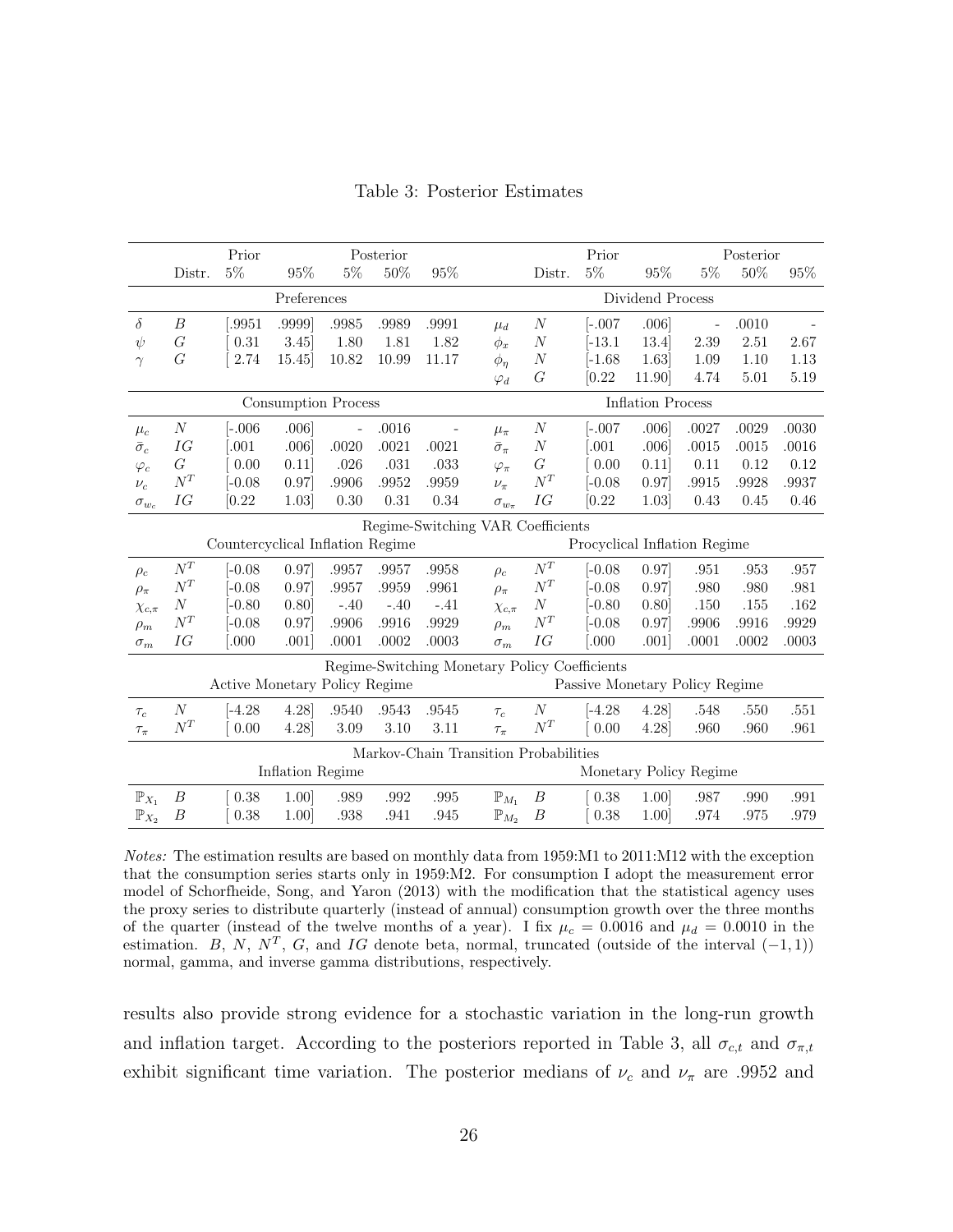.9928, respectively, and the unconditional volatility standard deviations  $\sigma_{w_c}$  and  $\sigma_{w_{\pi}}$ are around 0.31 and 0.45.

The most important results for the subsequent analysis are provided in the third and fourth panels of Table 3. First, there is strong evidence of parameter instability in the VAR dynamics of the long-run components. Most prominently, the posterior median estimate of  $\chi_{c,\pi}$ , which captures the contemporaneous correlation between the long-run growth and inflation target shocks, is -0.40 in the first regime and 0.15 in the second regime. Another notable difference between the two regimes is the drop in the persistence of the long-run growth and inflation target components. Unlike in their appearance, the process half-life is very different between the two regimes: the process half-life for the long-run growth (inflation target) component in the first regime is about 12 (12) years, while that in the second regime is about 1 (3) year(s). The values of persistence and the standard deviation of the monetary policy shock are 0.9916 and 0.0002, and are assumed to be identical across regimes. In general, the magnitude of the differentials between the two VAR coefficient regimes is small, but the sign change in the correlation structure is notable. Since the groups of estimates distinguish themselves as ones that generates a negative correlation between long-run growth and inflation target shocks and ones that do not, I label the first regime as the "countercyclical" inflation regime and the second regime as the "procyclical" inflation regime.

Second, two very different posterior estimates of the monetary policy rule in the fourth panel of Table 3 support the view of Clarida, Gali, and Gertler (2000) that there has been a substantial change in the way monetary policy is conducted. One regime is associated with larger monetary policy rule coefficients, which implies that the central bank will respond more aggressively to consumption gap, short-run, and long-run inflation fluctuations. The other regime is characterized by a less responsive monetary policy rule, in which I find much lower loadings on consumption gap and short-run inflation fluctuations. In particular, the magnitude of the loading on shortrun inflation fluctuations  $\tau_{\pi}$  is one-third of that in the former regime and is below one. Following the convention in the monetary policy literature, I distinguish the regimes by which has an "active" central bank, and which has a "passive" central bank.

Finally, the bottom panel of Table 3 reports posterior estimates of the Markov-chain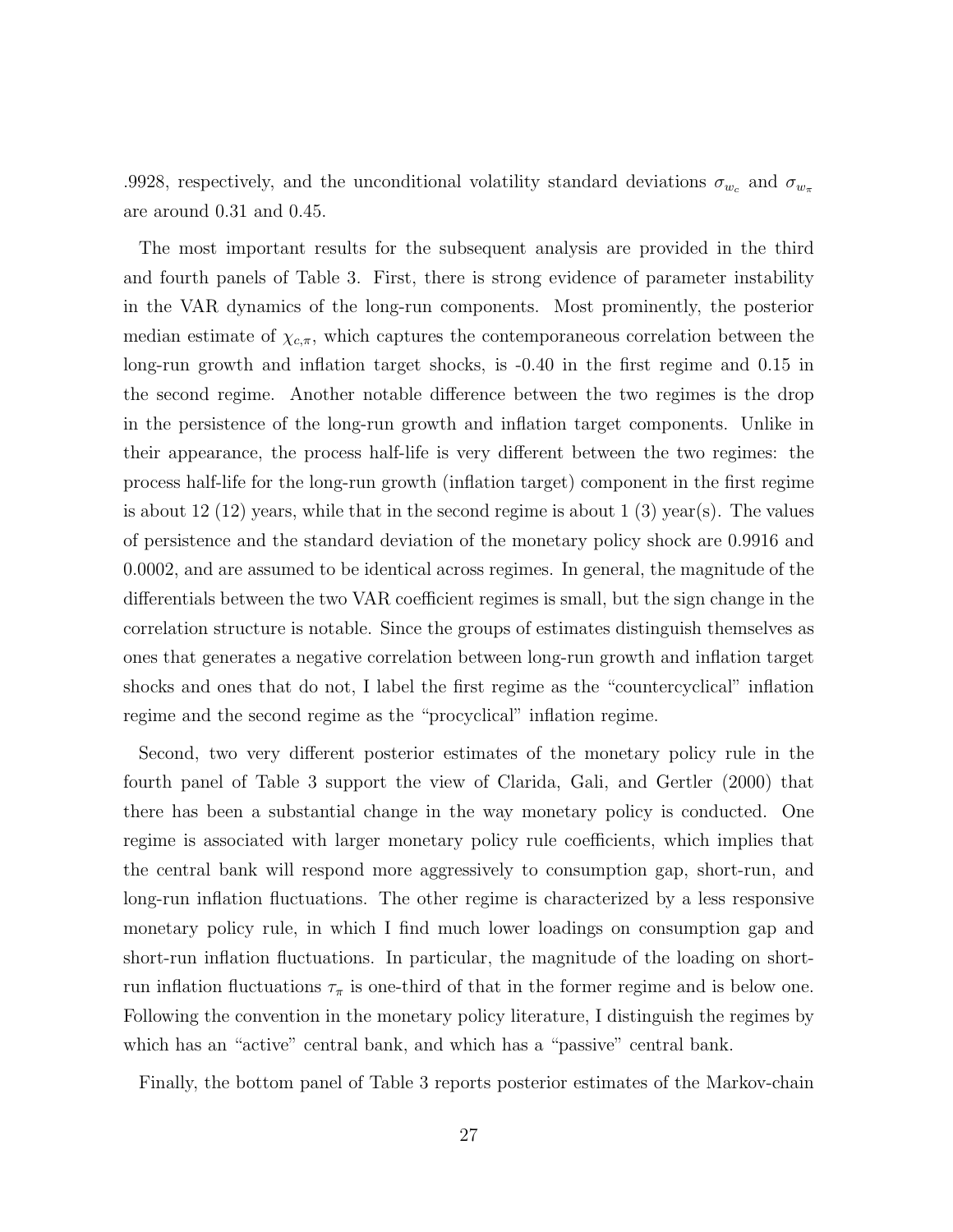

Figure 2: Smoothed Probabilities for Transitions between Regimes

Notes: Dark gray shaded areas represent posterior medians of smoothed regime probabilities. Light gray shaded bars indicate NBER recession dates. Figure 2(a) displays the smoothed probabilities of the procyclical inflation regime, while Figure 2(b) shows the smoothed probabilities of the active monetary policy regime.

transition probabilities. The countercyclical inflation regime is most persistent: The probability that it will continue is 99.2%. The procyclical inflation regime, on the contrary, is the less persistent one: Its duration is one-fourteenth of the countercyclical inflation regime. This result can be interpreted as indicating that the "risks" of falling back to the countercyclical inflation regime are substantial. The transition probability of the active monetary policy regime is around 0.99, which implies that agents expect its average duration to be about 9 years. For the passive monetary policy regime, the same result is about 3-4 years. Given the posterior transition probabilities, it is interesting to look at the smoothed probabilities for transitions between regimes.

Smoothed Posterior Regime Probabilities. Figure 2 depicts the smoothed posterior probabilities of the procyclical inflation and active monetary policy regimes. Figure  $2(a)$  is consistent with the evidence provided in Table 1 that procyclical inflation regimes were prevalent after the late 1990s. It also suggests that the switch is not a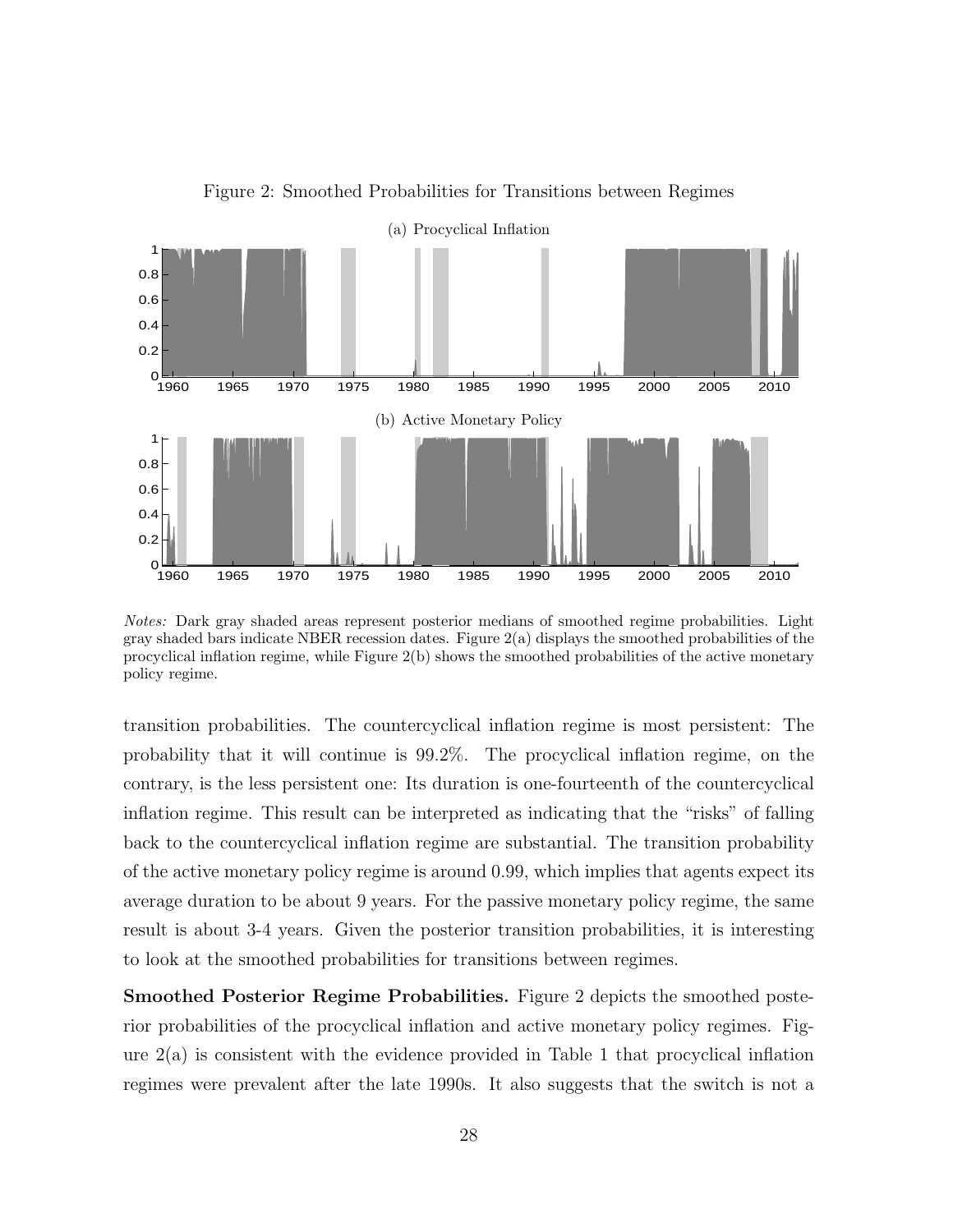permanent event, but rather, an occasional one.<sup>17</sup> Figure 2(b) provides the historical paths of the monetary policy stance: Active monetary policy appeared in the mid-1960s but was largely dormant during the 1970s; it became active after the appointment of Paul Volcker as Chairman of the Federal Reserve in 1979 and remained active for 20 years (except for short periods in the early 1990s). After that, in response to the economic crisis triggered by the 9/11 attacks in 2001, the central bank lowered interest rates and took a passive stance for 3-4 years. Around the mid-2000s, it switched back to a more active stance until the Great Recession started. Finally, the post-2008 periods are characterized by the passive regime.<sup>18</sup>

Smoothed Mean and Volatility States. The top panel of Figure 3 depicts smoothed estimates of long-run growth  $x_{c,t}$  and the inflation target  $x_{\pi,t}$ , which are overlaid with monthly consumption growth and inflation, respectively.<sup>19</sup>  $x_{c,t}$  tends to fall in recessions (indicated by the shaded bars in Figure 3) but periods of falling  $x_{c,t}$  also occur during expansions; the pattern is broadly similar to the one reported in Schorfheide, Song, and Yaron (2013).  $x_{\pi,t}$  reaches its peak during the Great Inflation periods and substantially decreases afterward. It is interesting to note that during the 1970s and 1980s, recessions were accompanied by increases in the inflation target. The pattern clearly reverses starting in the late 1990s. The smoothed volatility processes are plotted below. Recall that my model has two independent volatility processes,  $h_{c,t}$  and  $h_{\pi,t}$ , which are associated with the innovations to long-run growth and the inflation target, respectively. The most notable feature of  $h_{c,t}$  is that it captures a drop in growth volatility that occurred in the 1980s, also known as the Great Moderation. The stochastic volatility process for the inflation target displays different properties: It jumps around 1970 and remains high for 25 years, and features wide fluctuations at the beginning of the 2000s that are not apparent in  $h_{c,t}$ . Overall, the smoothed  $h_{\pi,t}$  seems to exhibit more medium and high-frequency movements than  $h_{c,t}$ . Also, due to the inclusion of a greater amount of data on bond yields,  $h_{\pi,t}$  is more precisely estimated than  $h_{c,t}$ , indicated by tighter credible intervals.

<sup>&</sup>lt;sup>17</sup>This evidence is also supported by David and Veronesi (2013).

<sup>&</sup>lt;sup>18</sup>The smoothed paths for monetary policy are broadly consistent with those found in Clarida, Gali, and Gertler (2000), Ang, Boivin, Dong, and Loo-Kung (2011), Bikbov and Chernov (2013), and Coibon and Gorodnichenko (2011).

<sup>&</sup>lt;sup>19</sup>Figure C-1 in the Online Appendix provides the path of the estimated monetary policy shock.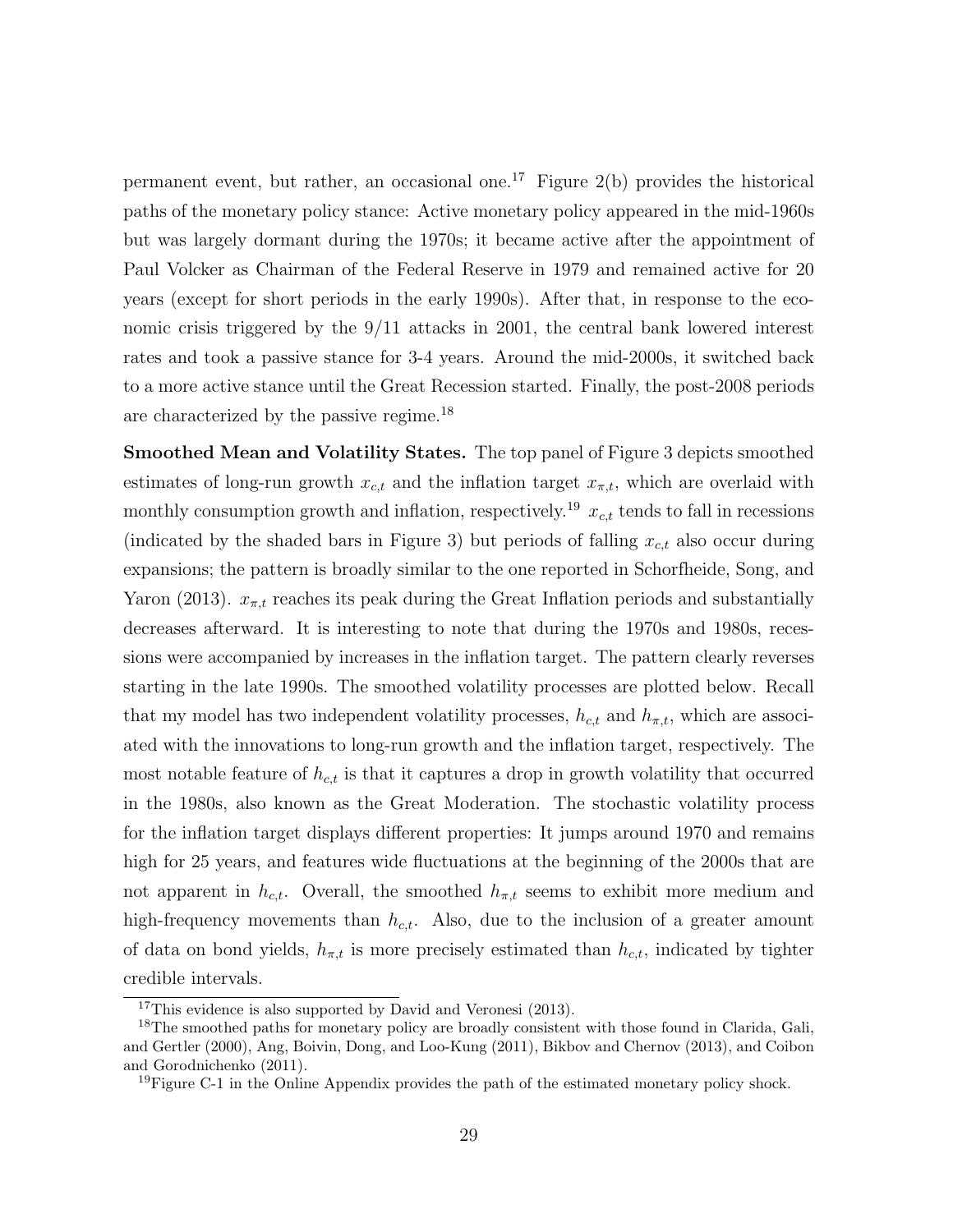

(c) Long-Run Growth Volatility (log-transformed) (d) Inflation Target Volatility (log-transformed)



Notes: Blue lines represent posterior medians of smoothed states and the dark gray shaded area corresponds to 90% credible intervals. Light gray shaded bars indicate NBER recession dates. In the top panel, I overlay the smoothed states with monthly consumption growth and inflation (gray solid lines).

#### 5.3 Implications for Macro Aggregates and Asset Prices

It is instructive to examine the extent to which sample moments implied by the estimated state-space model mimic the sample moments computed from the actual data set. To do this, I conduct a posterior predictive check (see Geweke (2005) for a textbook treatment). I use previously generated draws  $\Theta^{(s)}, S^{(s)}, s = 1, \ldots, n_{sim}$ , from the posterior distribution of the model parameters  $p(\Theta, S|Y^o)$  and for each  $\Theta^{(s)}, S^{(s)}$  I simulate the model for 636 periods, which corresponds to the number of monthly observations in the estimation sample.<sup>20</sup> This leads to  $n_{sim}$  simulated trajectories, which I denote

<sup>20</sup>To generate the simulated data, I also draw measurement errors.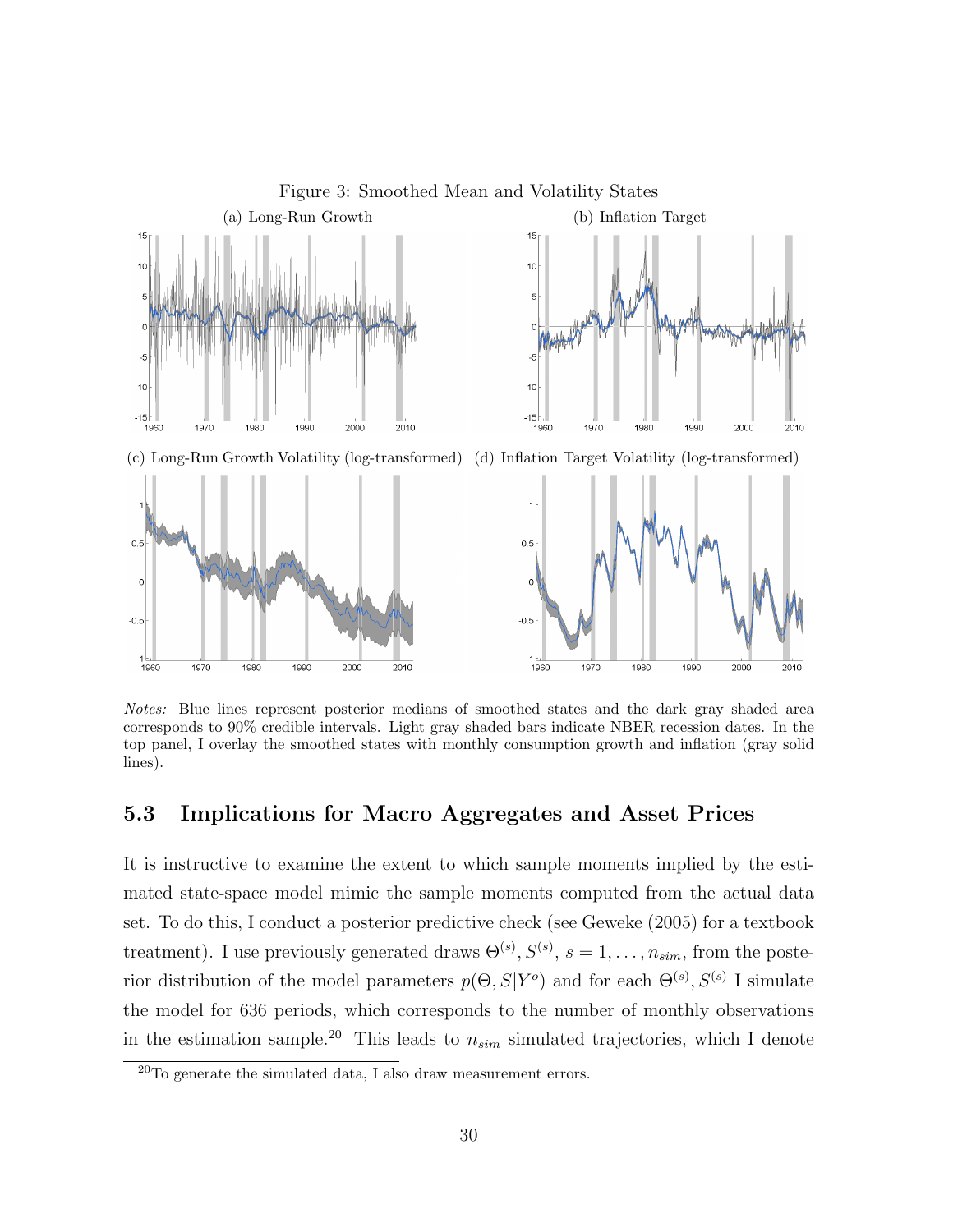|           | Data                             |              | Model                            |         |              |                                                       |         |  |  |  |  |
|-----------|----------------------------------|--------------|----------------------------------|---------|--------------|-------------------------------------------------------|---------|--|--|--|--|
|           | $\text{corr}(\Delta c_t, \pi_t)$ |              | $\text{corr}(\Delta c_t, \pi_t)$ |         |              | $corr(\mathbb{E}\Delta c_{t+1}, \mathbb{E}\pi_{t+1})$ |         |  |  |  |  |
| Regime    | Estimate                         | Median $5\%$ |                                  | 95%     | Median $5\%$ |                                                       | 95%     |  |  |  |  |
| CА        | $-0.24$                          | $-0.58$      | $[-0.80,$                        | $-0.22$ | $-0.93$      | $[-0.99,$                                             | $-0.64$ |  |  |  |  |
| CP        | $-0.09$                          | $-0.48$      | $[-0.78,$                        | 0.02    | $-0.74$      | $[-0.95,$                                             | $-0.15$ |  |  |  |  |
| <b>PA</b> | 0.01                             | 0.17         | $[-0.13,$                        | 0.42    | 0.59         | $\left[0.27, \right]$                                 | 0.80    |  |  |  |  |
| PP        | 0.03                             | 0.19         | $[-0.14,$                        | 0.47    | 0.27         | $\left[0.44, \right]$                                 | 0.84    |  |  |  |  |

Table 4: Model-Generated Correlations between Consumption and Inflation

Notes: "CA" stands for the countercyclical inflation and the active monetary policy regimes, while "PP" stands for the procyclical inflation and the passive monetary policy regimes. "CP" and "PA" indicate the remaining combinations of regimes. Data estimates are based on monthly consumption growth and inflation series.

by  $Y^{(s,o)}$ . For each of these trajectories, I compute various sample moments, such as means, standard deviations, and cross correlations. Suppose I denote such statistics generically by  $\mathcal{S}(Y^{(s,o)})$ . The simulations provide a characterization of the posterior predictive distribution  $p(\mathcal{S}(Y^{(s,o)})|Y^o)$ .

Matching Moments of the Macroeconomic Aggregates and Stock Price. To save space, the model-implied distributions for the first and second moments of the macroeconomic aggregates and stock price are provided in Table C-3 and Table C-4 in the Online Appendix. In sum, the first and second moments for consumption and dividend growth, log price to dividend ratio, and inflation implied by the model replicate the actual counterparts well. Since monetary policy does not affect cash flows, the sample moments for consumption and dividend growth and the log price to dividend ratio do not differ across monetary policy regimes (i.e., column-wise comparisons). Yet the sample moments across inflation regimes (i.e., row-wise comparisons) are quite different: Those in the countercyclical inflation regime are much more volatile. This finding is consistent with the near unit-root estimates of long-run growth and inflation target persistence in the countercyclical inflation regime (see Table 3). The sample correlation between consumption and inflation is provided in Table 4. While the model-implied numbers are somewhat larger than their data estimates, the model performs well in terms of matching the sign-switching patterns. One notable feature is that monetary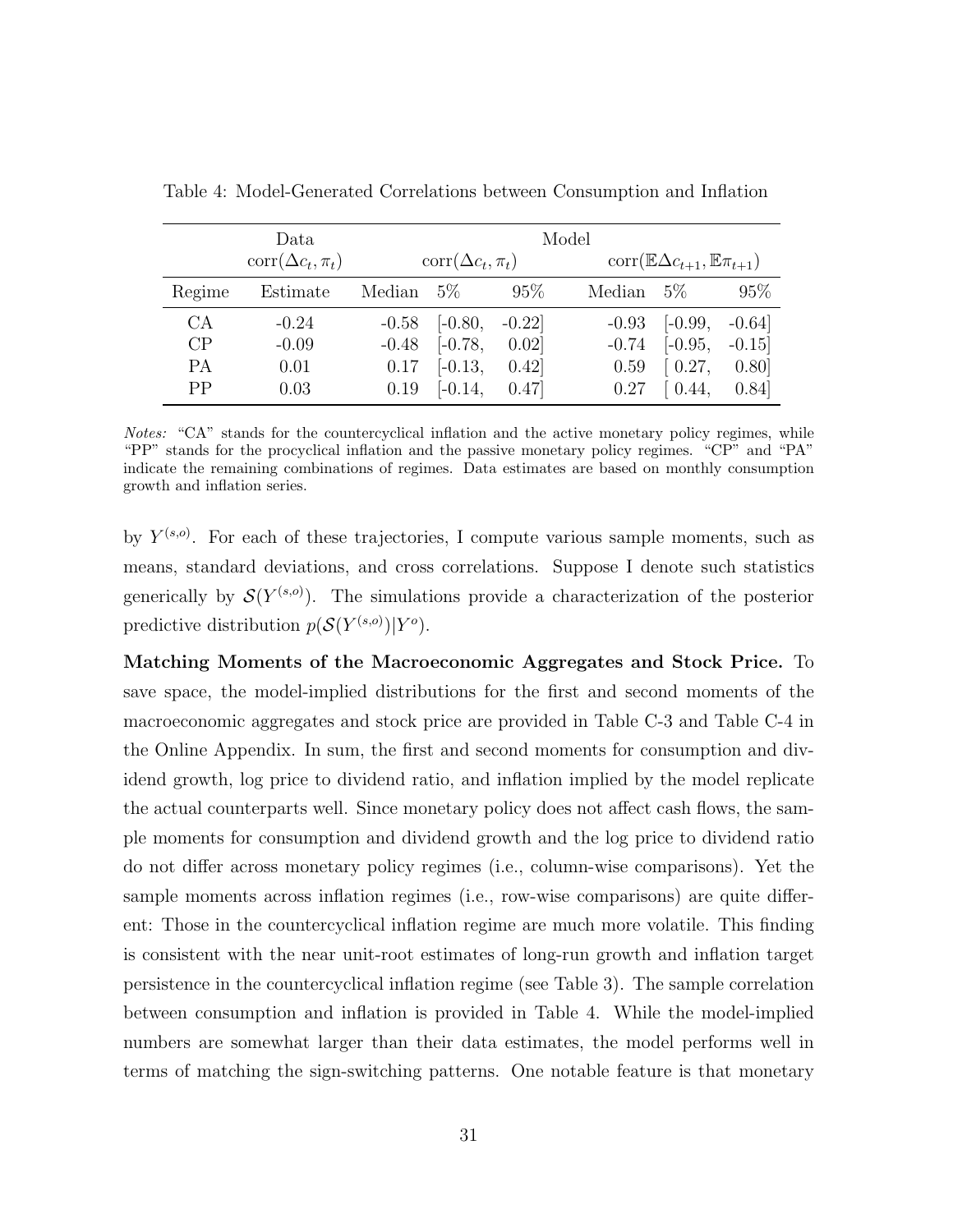#### Figure 4: Equilibrium Nominal Bond Yield Loadings



*Notes:* Model-implied nominal bond yield loadings on long-run growth  $(x_{c,t})$ , the inflation target  $(x_{\pi,t})$ , long-run growth volatility  $(\sigma_{c,t}^2)$ , and inflation target volatility  $(\sigma_{\pi,t}^2)$  are provided. "CA" stands for the countercyclical inflation and the active monetary policy regimes, while "PP" stands for the procyclical inflation and the passive monetary policy regimes. "CP" and "PA" indicate the remaining combinations of regimes. Maturity on the x-axis is in months. Numbers are displayed in percent.

policy does seem to matter for the correlation of expected values: Passive monetary policy lowers the correlation of expected values particularly more during the procyclical inflation regime. Overall, I find that  $\chi_{c,\pi}$  is the key model ingredient for capturing the sign-switching patterns, and that monetary policy influences the correlation of expected consumption growth and inflation but on its own cannot change the sign.

Equilibrium Nominal Bond Yield Loadings. It is also instructive to understand the equilibrium bond yield loadings first before looking at the model-implied yield curve. Figure 4 shows the regime-contingent bond yield loadings on long-run growth, the inflation target, and long-run growth and the inflation target volatilities based on the median posterior coefficient estimates.<sup>21</sup> To ease exposition, I use abbreviations for each regime: "CA" stands for the countercyclical inflation and the active monetary policy regimes, while "PP" stands for the procyclical inflation and the passive monetary policy regimes; "CP" and "PA" indicate the remaining combinations of regimes. The CP loading on the inflation target for a bond with a maturity of 1 month is normalized

 $^{21}I$  do not present the graph for monetary policy since its influence on bond yields is very small compared to these variables.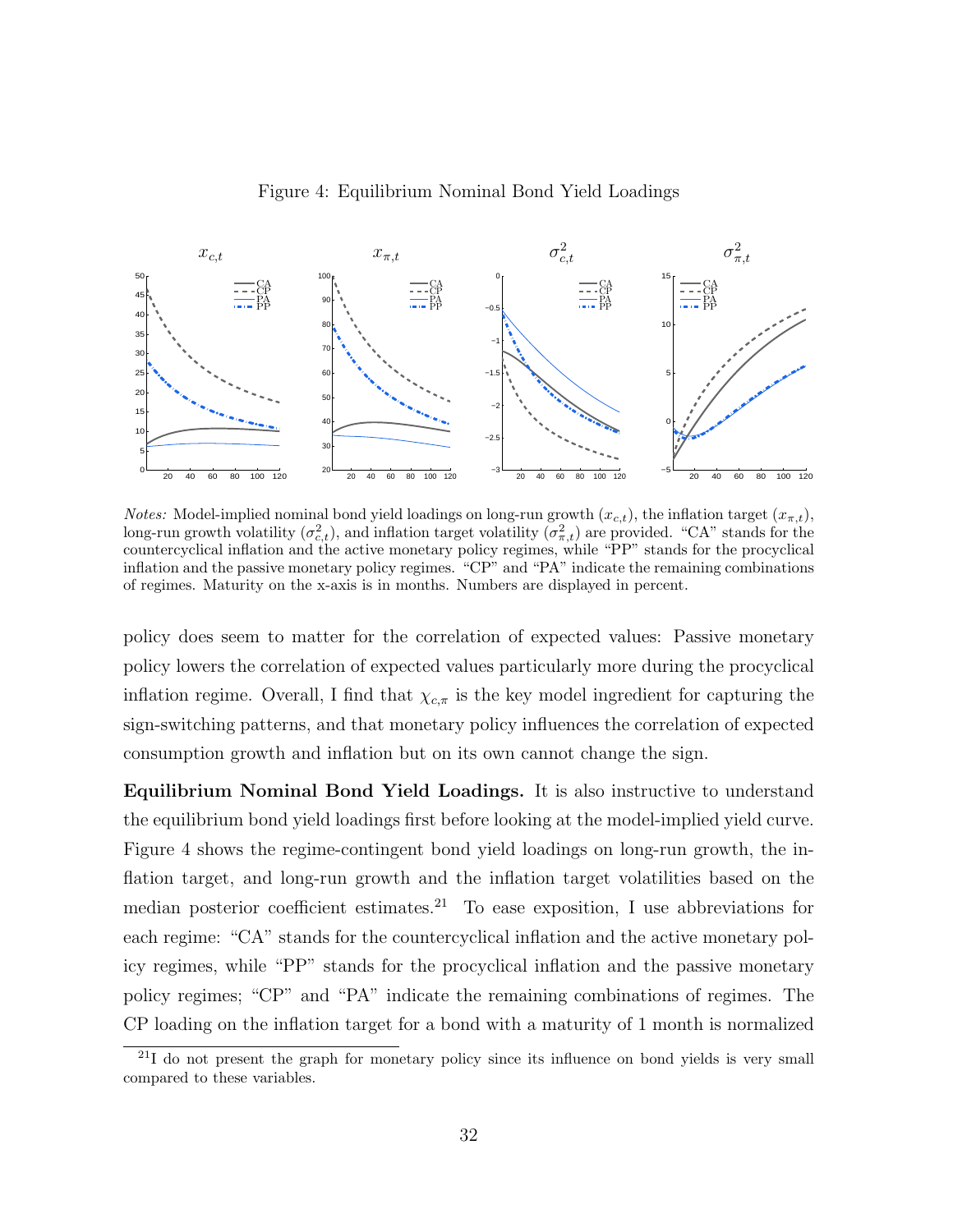to 100% to bring all of the loadings into proportion with one another.<sup>22</sup> It is evident from Figure 4 that the inflation target is the most important factor in the term structure analysis. Note that loadings on inflation target volatility increase over maturities and become the second most important factor for longer maturity yields. In terms of patterns of the loadings, I find that they are broadly in line with those found in Bansal and Shaliastovich (2013). The loadings on long-run growth and inflation targets are positive; the loading on long-run growth volatility has a negative decreasing slope; and the loading on inflation target volatility is mostly positive and rises with maturities. However, the loadings across regimes have very different implications. Let us focus on monetary policy regimes. For example, while a positive shock to the inflation target induces an essentially parallel shift in the entire yield curve (loadings are nearly flat across maturities) in the active monetary policy regime, it has disproportionately larger effects on yields with short maturities (loadings decrease substantially over maturities) in the passive case. It seems that in the active monetary policy regime, the inflation target behaves like a level factor, but in the passive cases it becomes a slope factor.<sup>23</sup> Moreover, the magnitude of the loadings in the passive monetary policy stance almost doubles. With regard to inflation regimes, the loadings on all model state variables will be uniformly shifted out in the countercyclical inflation regime, implying that the risks associated with the countercyclical inflation regime are much larger than those in the procyclical case.

Matching Moments of the Yield Spread. The estimated model is quite successful at fitting Treasury yields over the entire sample—the yield prediction errors at different maturities are generally quite small over the entire sample. To save space, the evidence is provided in Figure C-5 in the Online Appendix. Now, in order to evaluate whether the model can reproduce key patterns in the data, I focus on the posterior predictive assessment in the main text. Distributions generated from the LRR model using the posterior estimates are graphically provided in Figure 5. The top and bottom ends of the boxes correspond to the 5th and 95th percentiles, respectively, of the posterior distribution, and the horizontal lines signify the medians. The first row of Figure 5 is

 $22$ An easier way to interpret this is to fix one regime and compare loadings across the model state variables. By focusing on one state variable, you can move across regimes to compare their magnitudes.

<sup>23</sup>Readers are referred to Figure 1 in Rudebusch and Wu (2008).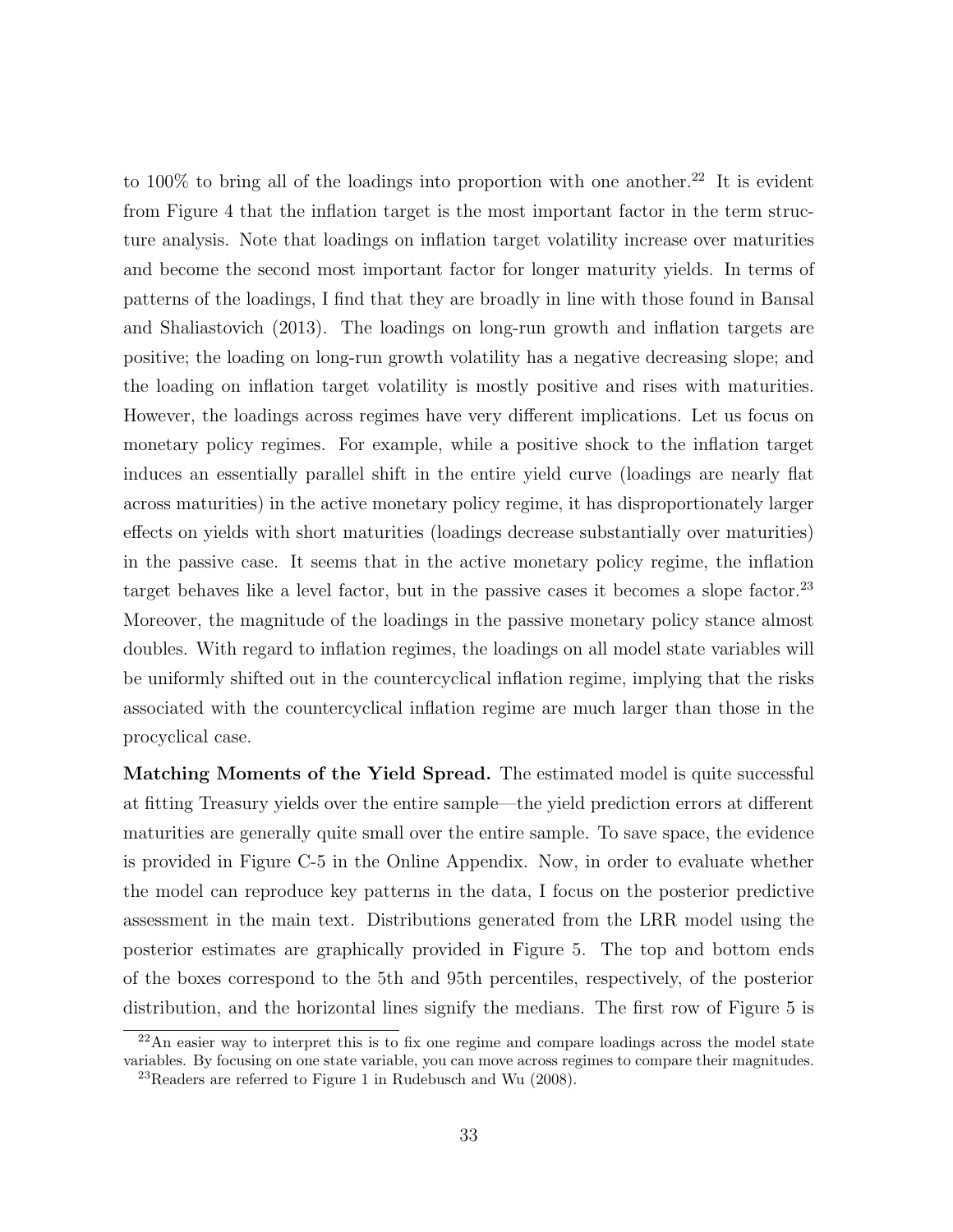

Figure 5: Model-Generated Yield Spread

*Notes:* "Spread" is the difference between 3m yield and yields with maturity at  $1y-10y$ . Black squares indicate values from actual data. Figure also depicts medians (red lines) and 90% credible intervals (top and bottom lines of boxes) of the distribution of yield spreads obtained with model-generated data. "CA" stands for the countercyclical inflation and the active monetary policy regimes, while "PP" stands for the procyclical inflation and the passive monetary policy regimes. "CP" and "PA" indicate the remaining combinations of regimes. Numbers are displayed in percent (annualized).

simulated conditional on the countercyclical inflation regime, while the second row in Figure 5 is generated from the procyclical inflation one. For each row, the figure on the left conditions on the active monetary policy regime, while the one on the right does the same on the passive monetary policy regime. The figure also depicts the same moments computed from U.S. data (black squares). "Actual" sample moments that fall far into the tails of the posterior predictive distribution provide evidence for model deficiencies. Roughly speaking, the model performs well along this dimension since the model-implied median values are fairly close to their data estimates. Yet important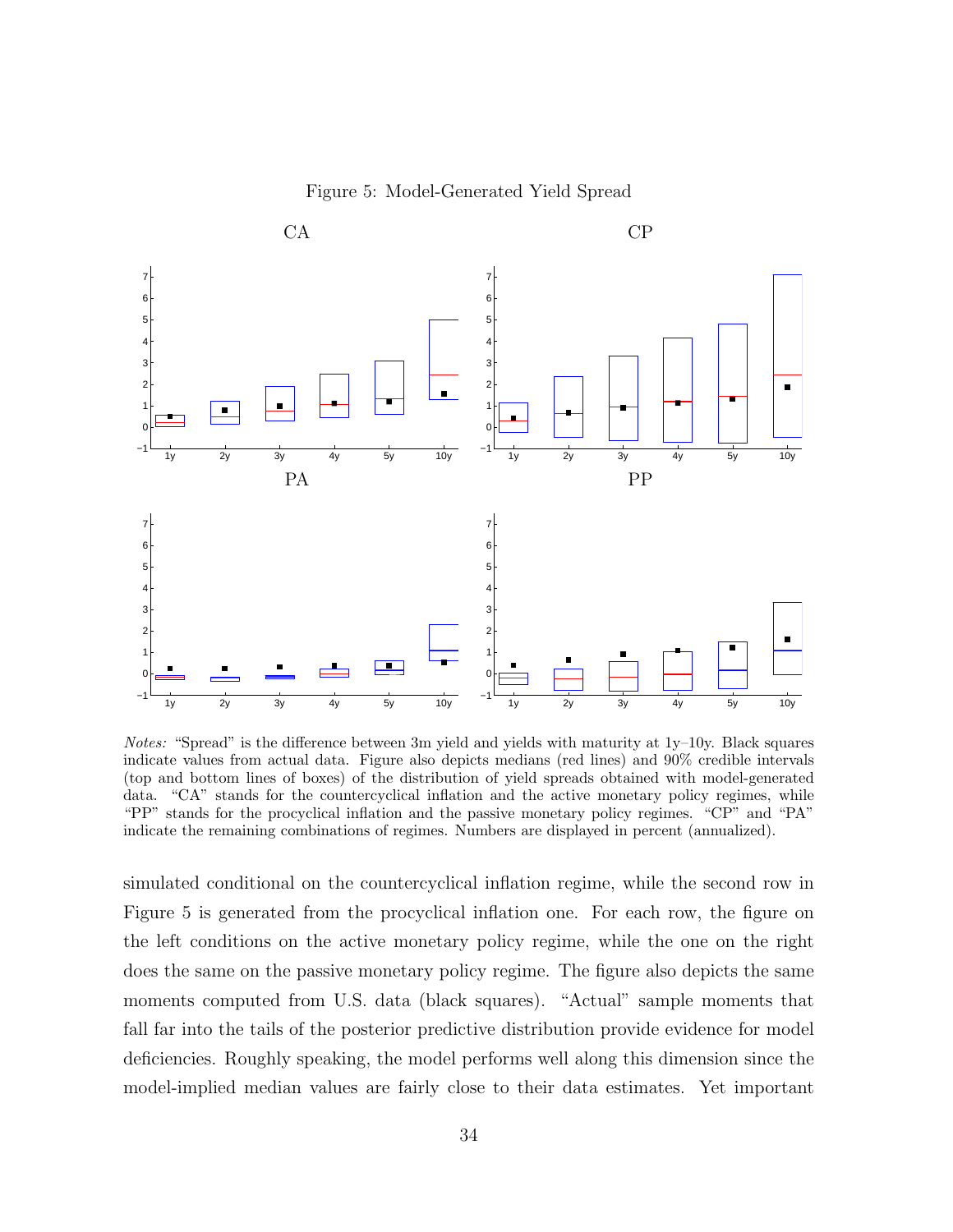distinctions arise across regimes. Going from left to right (CA to CP or PA to PP), I find that yield spread distributions are more dispersed. The 90% credible intervals in the latter, right-hand figures (CP or PP) are approximately twice as large as those in the left-hand column (CA or PA). This is consistent with the impulse response functions shown in Online Appendix Figure C-2, in that the passive monetary policy leads to more unstable economic dynamics. From top to bottom (CA to PA or CP to PP), I find that the 10y-3m yield spreads in the countercyclical inflation regime are roughly 150 basis points (annualized) higher than those in the procyclical inflation regime. This implies that agents will demand higher yields as compensation for the risks associated with the countercyclical inflation regimes. An interesting feature of the model is that even in the procyclical inflation regime, which otherwise would lead to a downward sloping yield curve, the risks of the monetary authority not responding aggressive by enough to inflation fluctuations and the risks of transitioning to the countercyclical inflation regime give rise to an upward sloping yield curve. The second moment for the yield spread implied by the model is provided in Figure C-6 in the Online Appendix. The model performs well along this dimension and the model-implied patterns are very similar to the first moment case.

Bond Risk Premia Implications. Under the expectations hypothesis (EH), the expected holding returns from long-term and short-term bonds should be the same (strong form) or should only differ by a constant (weak form). However, even the weak form has been consistently rejected by empirical researchers. For example, Campbell and Shiller (1991), Dai and Singleton (2002), Cochrane and Piazzesi (2005), and Bansal and Shaliastovich (2013) all argue that the EH neglects the risks inherent in bonds and provide strong empirical evidence for predictable changes in future excess returns.

The presence of stochastic volatilities and regime-switching loadings in my model gives rise to time variations in risk premia, which has testable implications for the EH.<sup>24</sup> First, I focus on the term spread regression of Campbell and Shiller (1991) to examine the validity of the EH. The excess log return on buying an  $n$  month bond at  $t$  and selling

 $^{24}$ My model extends Bansal and Shaliastovich (2013) by allowing regime-switching bond yield loadings that provide additional channels for time variations in risk premia.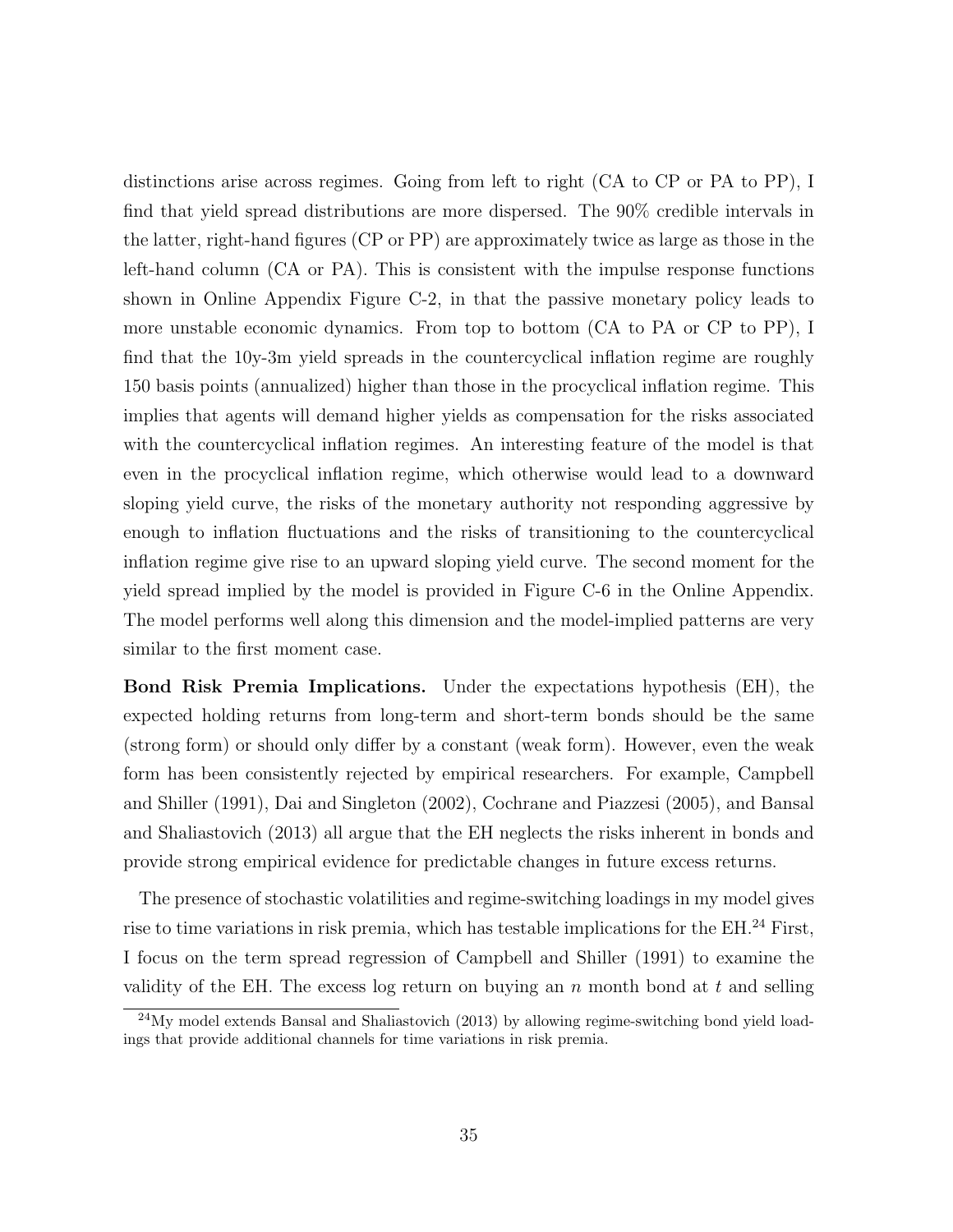Figure 6: Term Spread Regression



*Notes:* The model-implied 90% distributions for the slope coefficient,  $\beta_n$ , from the regression below are provided.

$$
y_{t+12,n-12} - y_{t,n} = \alpha_n + \beta_n \left( \left( y_{t,n} - y_{t,12} \right) \frac{12}{n-12} \right) + \epsilon_{t+12}, \quad n \in \{24, 36, 48, 60\}.
$$

Medians are depicted by red lines. Black squares indicate estimates from actual data. "CA" stands for the countercyclical inflation and the active monetary policy regimes, while "PP" stands for the procyclical inflation and the passive monetary policy regimes. "CP" and "PA" indicate the remaining combinations of regimes.

it as an  $n - 12$  month bond at  $t + 12$  is denoted by

$$
rx_{t+12,n} = (n)y_{t,n} - (n-12)y_{t+12,n-12} - 12y_{t+12}.
$$

Under the weak form of the EH, the expected excess bond returns are constant, which implies that the theoretical slope coefficient  $\beta_n$  value (below) predicted by the EH is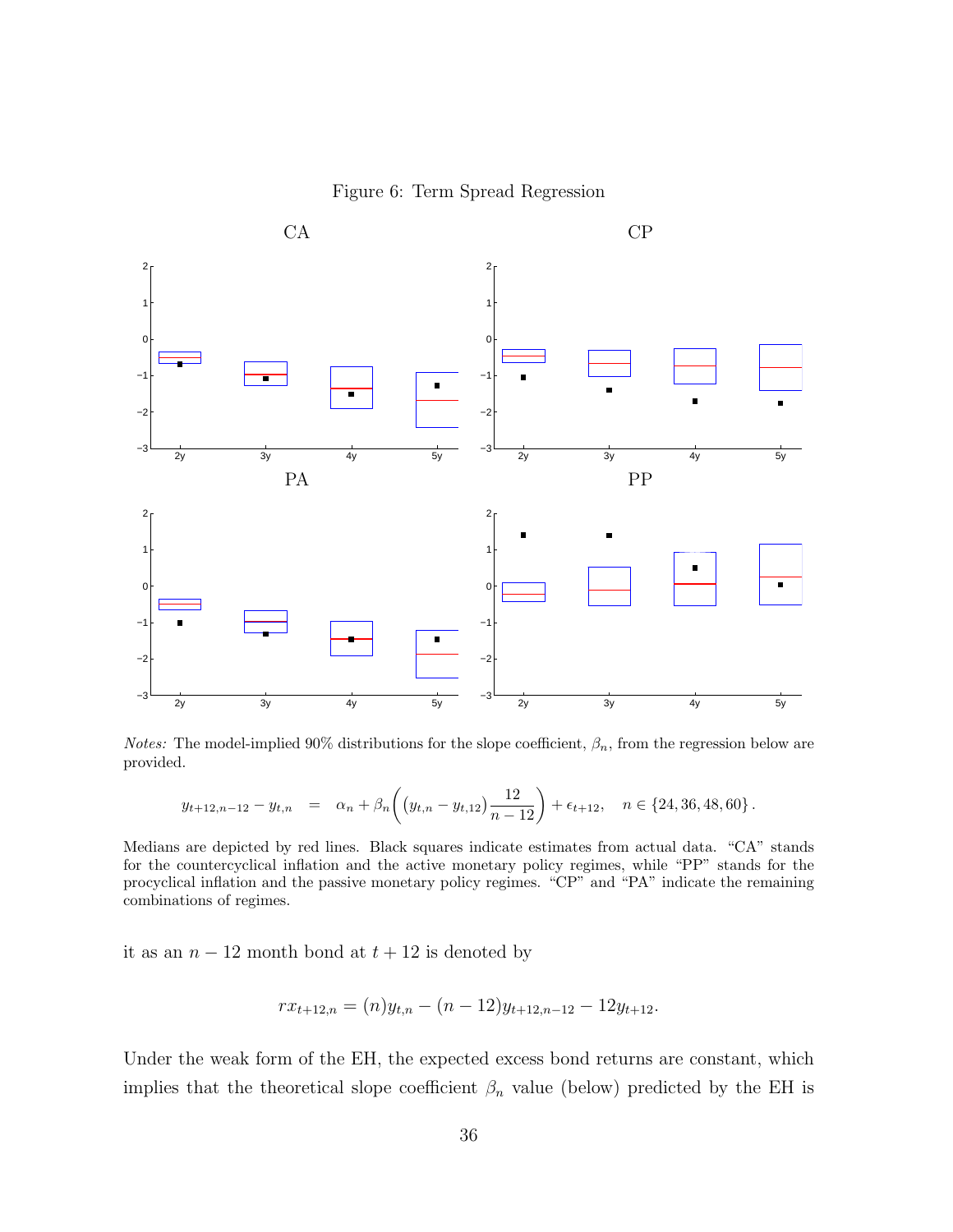equal to unity for all  $n$ 

$$
y_{t+12,n-12} - y_{t,n} = \alpha_n + \beta_n \left( \left( y_{t,n} - y_{t,12} \right) \frac{12}{n-12} \right) + \epsilon_{t+12}.
$$
 (15)

Bansal and Shaliastovich (2013)<sup>25</sup> show that the population value for  $\beta_n$  can be expressed by

$$
\beta_n = 1 - \frac{cov(\mathbb{E}_t r x_{t+12,n}, y_{t,n} - y_{t,12})}{var(y_{t,n} - y_{t,12})}.
$$
\n(16)

This means that downward deviation from unity, equivalent to  $cov(\mathbb{E}_{t}rx_{t+12,n}, y_{t,n}$  $y_{t,12}$  > 0, implies that the term spread contains information about the expected excess bond returns. Put differently, the predictability of excess bond returns (by the term spread) reflects time variations in the expected risk premium.

Figure 6 compares model-implied distributions for the slope coefficient,  $\beta_n$ , to the corresponding data estimates. The first thing to note is that the model generates very comparable results. Roughly speaking, the model produces  $\beta_n$ s that are significantly lower than unity and whose absolute magnitudes rise over maturities, as in the data. Second, it is important to understand that the violations of the EH or deviations from unity are less apparent in the passive monetary policy regimes. In particular, the modelimplied distributions for  $\beta_n$ s in the PP regime are close to or even greater than zero. The striking feature is that the data estimates for  $\beta_n$  in the PP regime are all greater than zero and even close to unity for maturities of two and three years. It can be deduced from (16) that either the term spread contains much less information about the expected excess bond returns, or the variance of the term spread is much larger in the passive monetary policy regime.

In order to understand this feature, I decompose the bond yields into the component implied by the EH, the expected sum of future short rates, and the term premium,

$$
y_{t,n} = \frac{1}{n} \sum_{i=0}^{n-1} \mathbb{E}_t(y_{t+i,1}) + \text{term premium}_{t,n}.
$$
 (17)  
short-rate expectations

<sup>25</sup>The earlier version of their paper considered this explanation.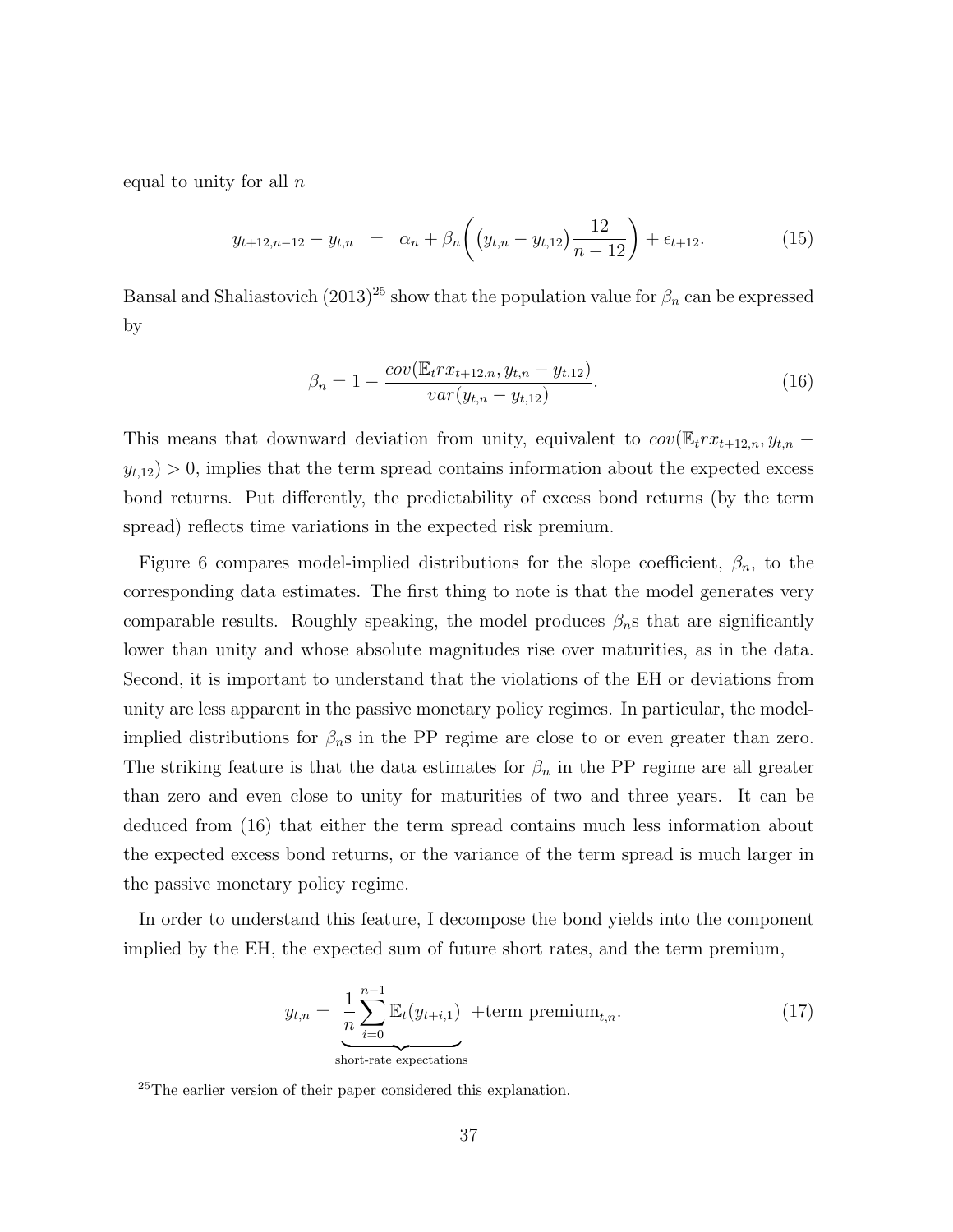Figure 7: Term Premia



*Notes:* The model-implied 90% distributions for the term premium<sub>t,n</sub> =  $y_{t,n} - \frac{1}{n} \sum_{i=0}^{n-1} \mathbb{E}_t(y_{t+i,1})$ are provided,  $n \in \{12, 24, 36, 48, 60, 120\}$ . Medians are depicted by red lines. Black squares indicate estimates from actual data. "CA" stands for the countercyclical inflation and the active monetary policy regimes, while "PP" stands for the procyclical inflation and the passive monetary policy regimes. "CP" and "PA" indicate the remaining combinations of regimes.

Let us focus on the monetary policy regimes and assume that we are in the countercyclical inflation regime. Here are two possible channels through which the passive monetary policy stance can affect bond yields. In order to generate results that are consistent with Figure 5, we would expect to see an increase either in the expected sum of future short rates or in the term premium.

Figure 7 compares the model-implied distributions for the term premium to the corresponding data estimates (black squares). Data estimates are within-regime averages from Figure C-7 in the Online Appendix where the time-series of the estimated term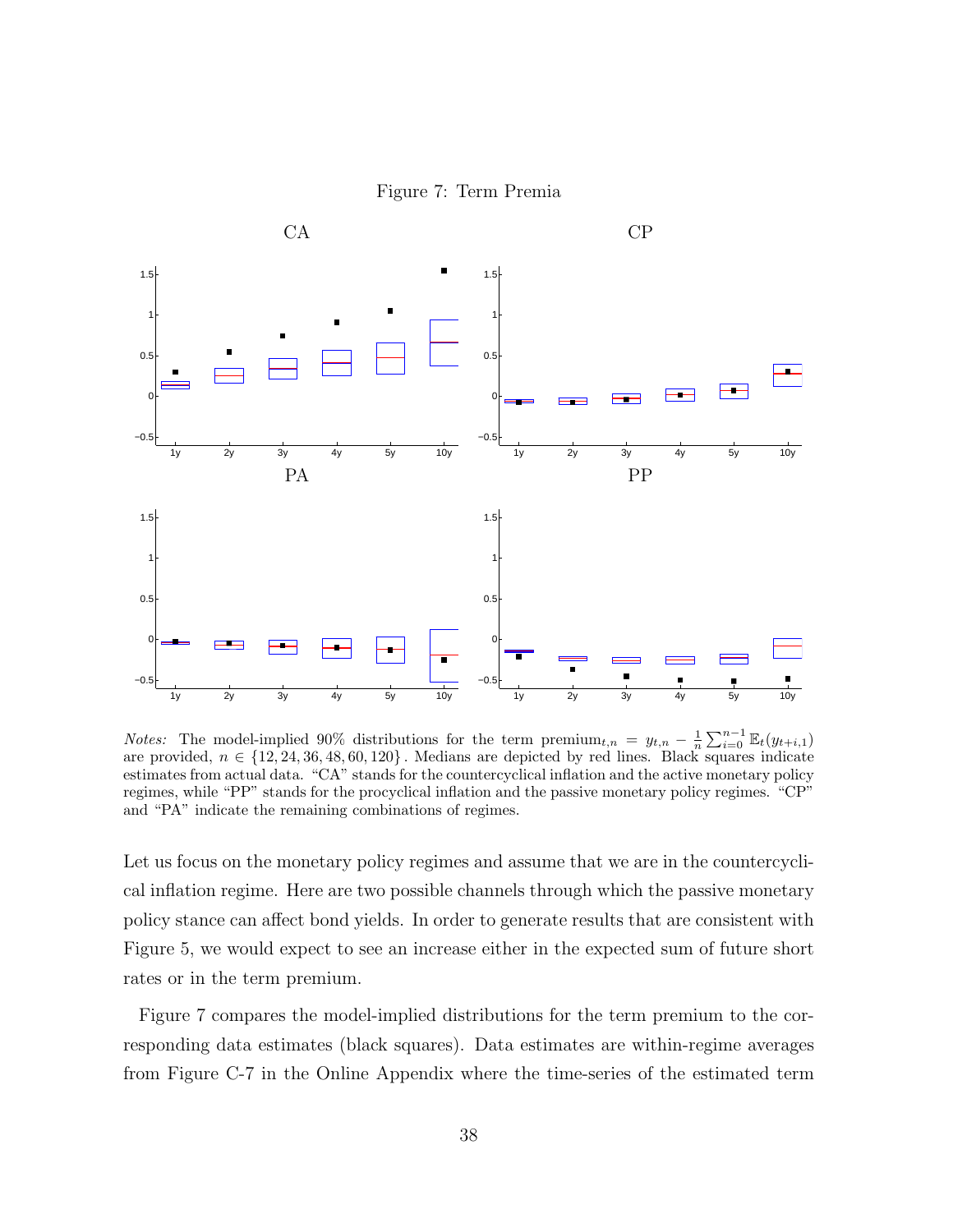premia for bonds with maturities of 1–10 years are depicted. It is very interesting to observe that the term premia in the passive monetary policy regime are actually smaller than those in the active regimes (both in the data and model-implied estimates). This implies that the effect of monetary policy is mostly on the expectations component (without affecting the term premium component), which further implies an increase in the variance of the current period's term spread. From (16), an increase in the term spread variance will bring the slope coefficient,  $\beta_n$ , closer to 1. The underlying economic intuition is that the future yields will incorporate the expected increase into future inflation rates, as the passive monetary policy stance is more prone to large inflation, which is predicted by the EH. While the estimated model is successful in generating these patterns, it falls short of data estimates found in the CA regime. The model is not able to capture the substantive increase in term premiums as in the data.

Similar logic can be applied when the inflation regime is procyclical. The directional influence of the passive monetary policy stance on the expectations component is ambiguous because, on the one hand, the procyclicality will lower expected inflation, but on the other hand, the risks of falling back to the countercyclical inflation regime will increase expected inflation. However, the inherent instability associated with the passive monetary policy stance will increase the relative weight on the expectations component, which brings the bond market closer to what the EH predicts.

In contrast to monetary policy, the countercyclical inflation regime affects both terms. It is clear from the row-to-row comparison of Figure 7 that the risks associated with the countercyclical inflation regime increase the term premiums, which are on average 50 basis points higher for 10-year bonds.<sup>26</sup>

Another exercise consists of running regressions that predict excess bond returns. Following Cochrane and Piazzesi (2005), I focus on regressing the excess bond return of an  $n$  year bond over the 1-year bond on a linear combination of forward rates that includes a constant term, a 1-year bond yield, and four forwards rates with maturities of 2 to 5 years. The model-implied  $90\%$  distributions for  $R^2$  values (in percents) from

<sup>&</sup>lt;sup>26</sup>Note that the differences are modest because the term premia are generated from the unconditional distributions. Once I condition on different levels of volatilities (the relative magnitude of the conditional heteroscedasticity present is larger in the countercyclical inflation regime), the results will change.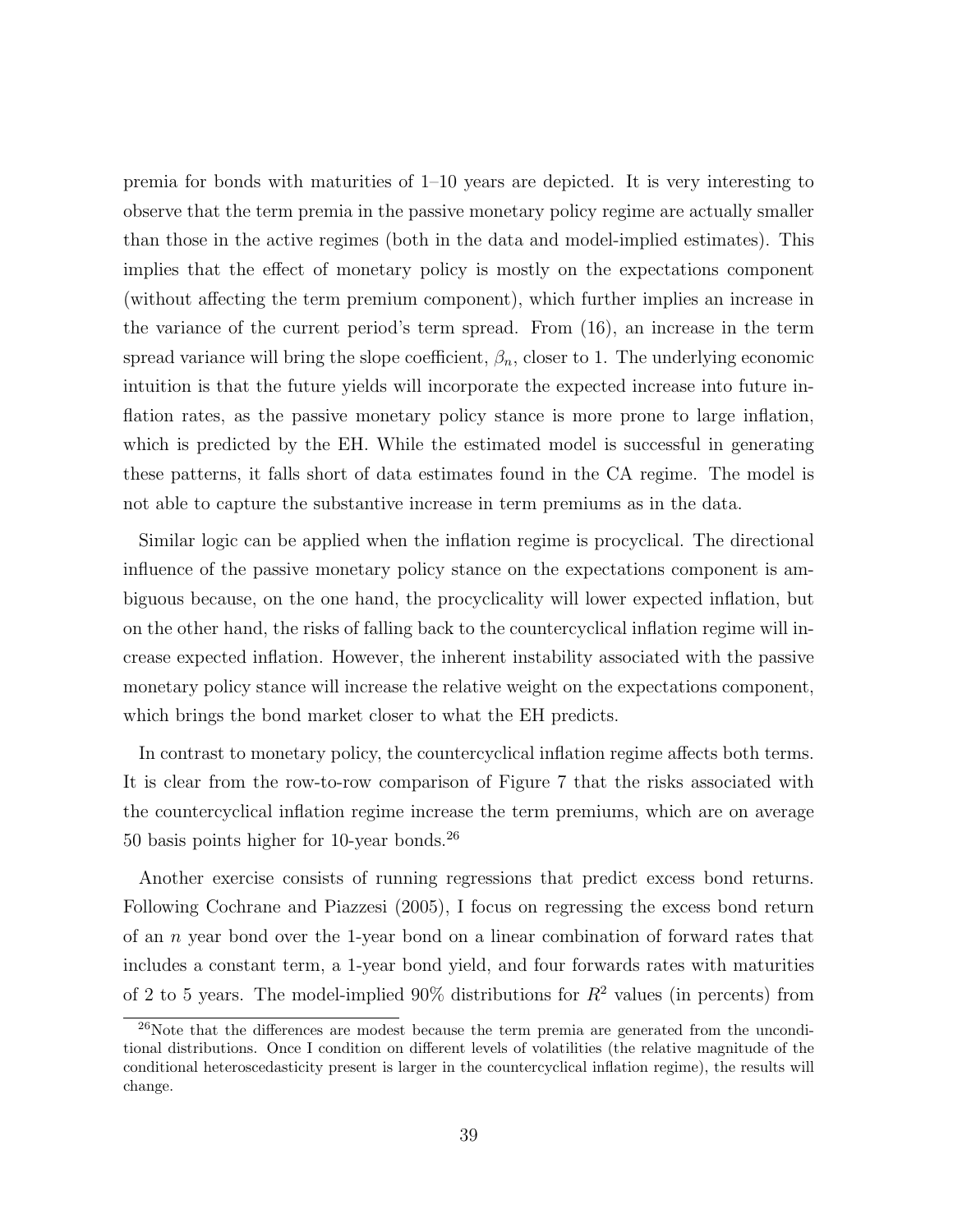

Figure 8: Excess Bond Return Predictive Regression by Cochrane and Piazzesi (2005)

*Notes:* The model-implied 90% distributions for  $R^2$  values (in percents) from the excess bond return predictability regression by Cochrane and Piazzesi (2005) are provided. Medians are depicted by red lines. Black squares indicate estimates from actual data. I focus on regressing the excess bond return of an n year bond over the 1-year bond on a linear combination of forward rates that includes a constant term, a 1-year bond yield, and four forward rates with maturities of 2 to 5 years. "CA" stands for the countercyclical inflation and the active monetary policy regimes, while "PP" stands for the procyclical inflation and the passive monetary policy regimes. "CP" and "PA" indicate the remaining combinations of regimes.

the regression are provided in Figure 8. Consistent with previous findings, the expected excess returns are less predictable (indicated by  $R^2$  values that are about 5% lower) in the passive monetary policy stance.<sup>27</sup> This is due to the relative decrease in the role played by the risks channel (term premium) in the passive monetary policy regime. Also, I find that the procyclical inflation regimes (PA and PP) deliver, on average,  $R^2$ 

Again, the differences are modest since they are generated from the unconditional distributions.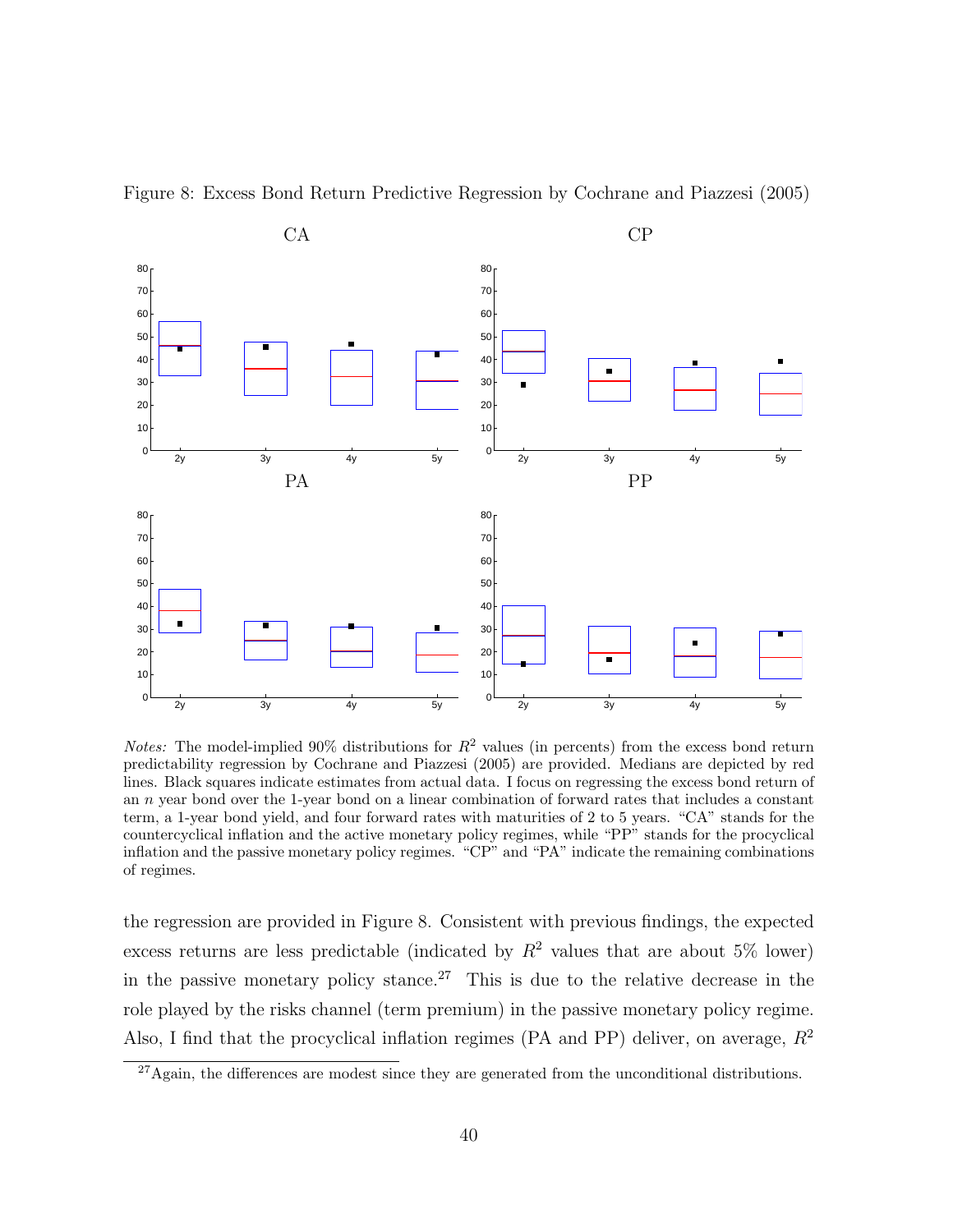values that are 5–10% lower (see the bottom panel in Table 1).

Unspanned Macroeconomic Risks. The standard implication of the macro-finance affine term structure model is that the state vector is closed under affine transformation of yields. This theoretical spanning condition often implies that macroeconomic risk factors, e.g., expected consumption growth and expected inflation (see Ang and Piazzesi (2003)), can be fully spanned by yields. Equivalently put, the information set of current bond yields encompasses that of current macroeconomic variables. This implies that macroeconomic variables ought to be uninformative about future values of macroeconomic variables or bond yields after controlling for the current yield curve.

To illustrate this point further, I run the following univariate predictive regression

$$
z_{t+H} = \alpha + \beta X_t + \text{resid}_{t+H}, \qquad z_{t+H} = \begin{cases} (1) & \sum_{h=1}^{H} \Delta c_{t+h}, (2) & \sum_{h=1}^{H} \pi_{t+h}, \\ (3) & y_{5y,t+H}, (4) & rx_{H,t+12}. \end{cases} \tag{18}
$$

Consider four cases where  $z_{t+H}$  is (1) cumulative consumption growth, (2) cumulative consumer price index inflation, (3) log bond yield with maturity at five years, and  $(4)$  the excess (log) bond return of an H year bond over the 1-year bond, respectively. Suppose  $X_t$  is a vector of the (linearly transformed) current cross-section of bond yields. Then, the theoretical spanning condition implies that the incremental predictive power for the addition of macroeconomic variables is marginal. However, as emphasized by Joslin, Priebsch, and Singleton (2014), the data run strongly counter to what theory tells us (see Ludvigson and Ng (2009) and Stock and Watson (2003), for example). The evidence of unspanned macroeconomic risks poses a significant challenge to standard affine term structure models.

Due to the nonlinearities created from regime switching, the model is not affine in bond yields. This model feature allows me to analyze issues related to unspanned macroeconomic risks. For ease of exposition, define  $macro_t = {\Delta c_t, \pi_t}, state_t =$  $\{x_{c,t}, x_{\pi,t}, x_{m,t}, \sigma_{c,t}^2, \sigma_{\pi,t}^2\}$ , and  $pc_t=$  first as the five principal components of yields with maturities at one month, three months, one to five years, and ten years.<sup>28</sup> I simulate

 $^{28}$ I set the dimension of principal components to be identical to that of the model state variables for concreteness. Nonetheless, my finding is robust to the number of principal components.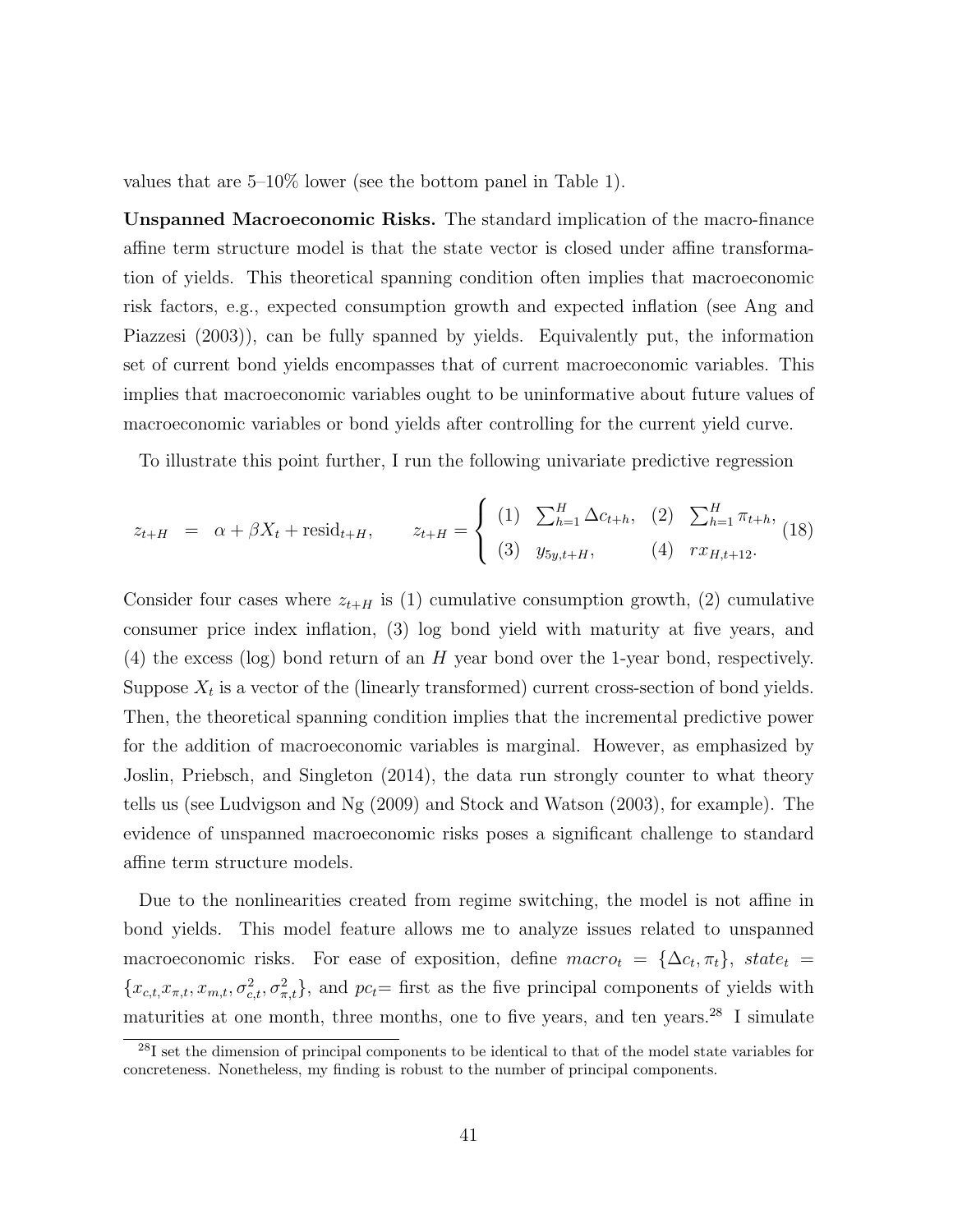

Figure 9: The Incremental Gain in the R-squared due to Macroeconomic Fundamentals

*Notes:* Dark (light) gray bars represent the increment in adjusted  $R^2$  due to macroeconomic fundamentals as predictors of  $z_{t+2y}$  after controlling for model state variables (principal components of bond yields). First, I run the following univariate predictive regression,  $z_{t+2y} = \alpha + \beta X_t + \text{resid}_{t+2y}$ . I consider four cases where  $z_{t+2y}$  is (1) cumulative consumption growth  $(\sum_{h=1}^{2y} \Delta c_{t+h})$ , (2) cumulative consumer price index inflation  $(\sum_{h=1}^{2y} \pi_{t+h})$ , (3) log bond yield with maturity at five years  $(y_{5y,t+2y})$ , and (4) the excess (log) bond return of a 2-year bond over the 1-year bond  $(rx_{2y,t+1y})$ , respectively. Define  $macro_t = {\Delta c_t, \pi_t}$ . Second, I obtain adjusted  $R^2$  values (in percents) from the predictive regression when  $X_t = X\setminus max_t \cup max_t$  and subtract the  $R^2$  values obtained from the regression in which  $X_t = X_{\setminus macro_t}$ .  $X_{\setminus macro_t}$  is either "Model States"  $\{x_{c,t}, x_{\pi,t}, x_{m,t}, \sigma_{c,t}^2, \sigma_{\pi,t}^2\}$  or "PC" first five principal components of yields with maturities at one month, three months, one to five years, and ten years. I set the dimension of principal components to be identical to that of the model state variables for concreteness. I compare the findings from the model-generated data ("Model") to those from the actual data ("Data"). Data  $R^2$  estimates are obtained by taking the median *estimated* model state variables as predictors in the predictive regression. To facilitate comparison with data estimates, the  $R^2$  differences are calculated based on the median adjusted  $R^2$  values from model-generated predictive regressions.

| Interquartile |            |         | Model States |           |            | PС    |          |           |  |  |
|---------------|------------|---------|--------------|-----------|------------|-------|----------|-----------|--|--|
| Range         | $\Delta c$ | $\pi$   | $y_{5y}$     | $rx_{2u}$ | $\Delta c$ | $\pi$ | $y_{5y}$ | $rx_{2y}$ |  |  |
| 80\%          | 2.33       | 0.68    | 0.46         | 0.50      | 11.53      | 24.85 | 3.52     | 4.81      |  |  |
| 20%           | 0.05       | $-0.02$ | $-0.07$      | $-0.20$   | 1.21       | 4.76  | 0.01     | $-0.08$   |  |  |

I report the posterior 60% interquartile range of  $R^2$  differences. Except for  $\Delta c$ , all intervals reported above include zero for "Model States." For "PC" all intervals except  $rx_{2y}$  exclude zero.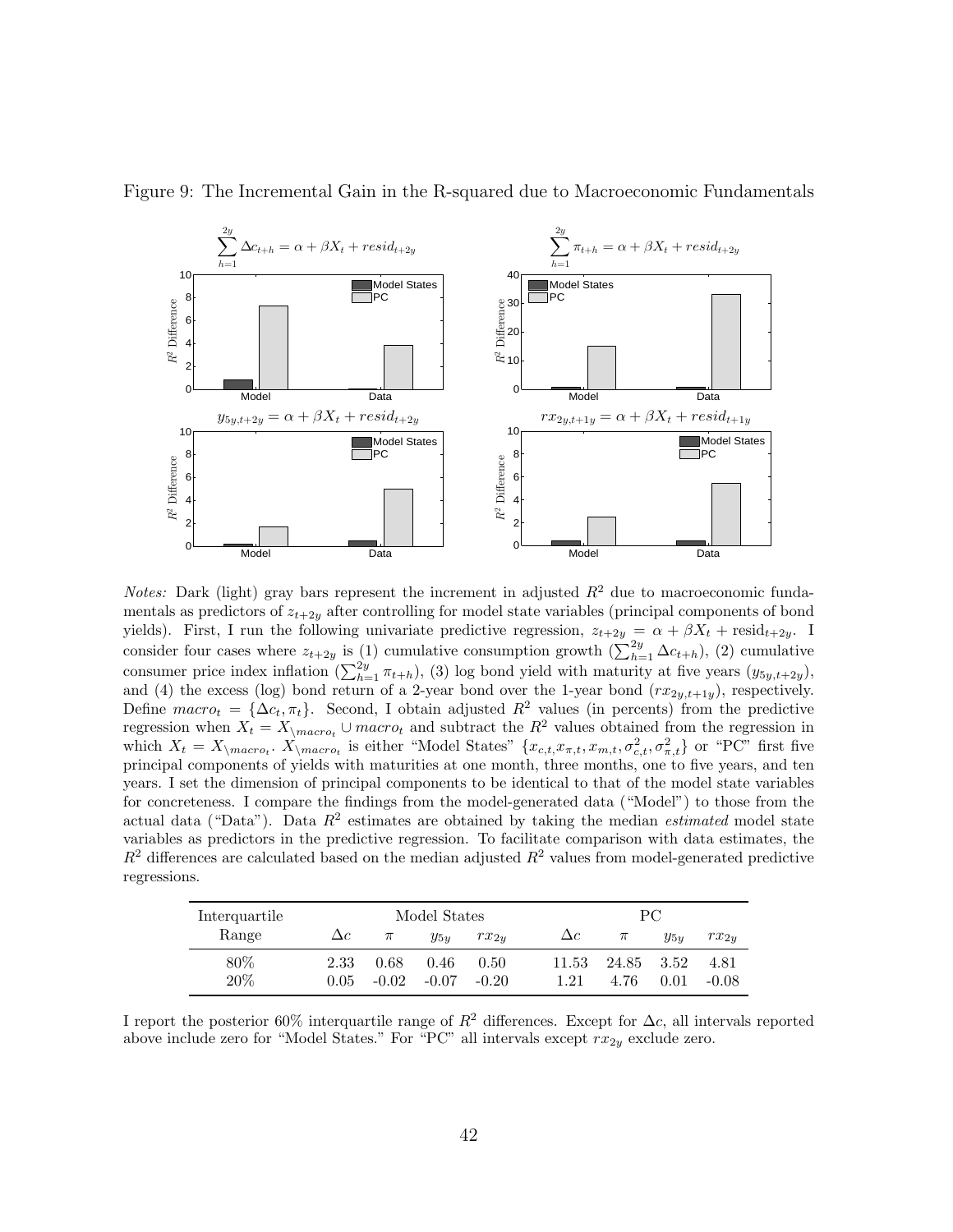$state_t$  and  $macro_t$  forward and construct bond yields with  $state_t$  and regime-switching equilibrium yield loadings. Note that I am also simulating measurement errors for bond yields. Based on the estimated regime probabilities, the simulated economy occasionally switches regimes. Consider two cases where the predictor vector  $X_{\setminus macro_t}$  is  $state_t$  and pc<sub>t</sub>, respectively. For each  $X_{\setminus macro_t}$ , define  $X_t = X_{\setminus macro_t} \cup macro_t$ . I set  $H = 2$  years and run equation (18) twice by changing the predictor vector from  $X_t$  to  $X_{\backslash macro_t}$  to examine the incremental predictive power of  $macro_t$ . Differences in adjusted  $R^2$  values are provided in Figure 9.

First, the evidence for unspanned macroeconomic risks is strongly supported by both the model-generated and the actual data. Even after controlling for principal components, the improvements in  $R^2$  values are not small (see light gray bars). For modelgenerated (actual) data, the increase in the predictive power for two-year-ahead cumulative consumption growth, cumulative inflation, yield with maturity at five years, and one-year excess holding period return on the 2-year bond over the 1-year bond is 7(4)%,  $15(33)\%$ ,  $2(5)\%$ , and  $2.5(5)\%$ , respectively. Figure 9 also provides the posterior 60% interquartile range of  $R^2$  differences for the model-generated data. All intervals except the excess return of a 2-year bond exclude zero. Second, the incremental predictive power of  $macro_t$  is very little after controlling for the model state variables. All dark gray bars are on average less than 0.5%. Except for cumulative consumption growth, all 60% interquartile ranges reported in Figure 9 include zero. The findings imply that the null hypothesis of no improvement cannot be rejected.

A more natural question to ask is how much of the variation in  $state_t$  is spanned by  $pc<sub>t</sub>$ . In order to identify the role played by the regime-switching dynamics, I consider the following regression

$$
state_t^{(i)} = \alpha + \beta pe_t^{(i)} + \text{resid}_t^{(i)}, \quad (i) \in \{\text{regime switching, fixed regime}\}. \tag{19}
$$

(i) denotes whether the economy is subject to regime switching. Resulting  $R^2$  values are provided in Table 5. With the exception of  $\sigma_{c,t}^2$ , the predictive power of  $pc_t$  substantially drops for  $x_{c,t}, x_{\pi,t}, x_{m,t}, \sigma_{\pi,t}^2$  when the economy switches regimes. This finding implies that nonlinearity generated from the regime-switching dynamics has a substantial impact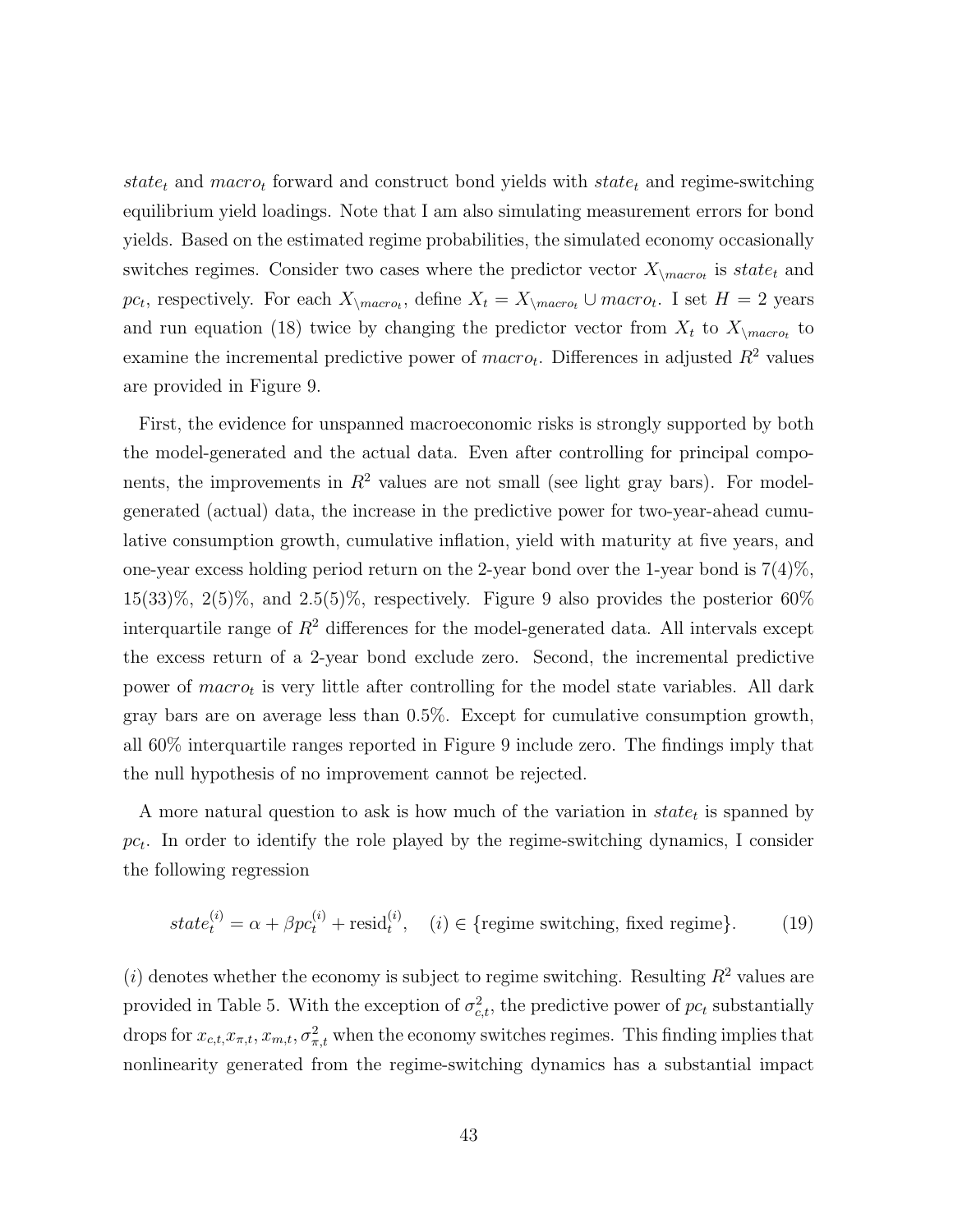|                                   | Data     |        |                  |      |        | Model     |      |        |        |       |
|-----------------------------------|----------|--------|------------------|------|--------|-----------|------|--------|--------|-------|
|                                   |          |        | Regime-Switching |      |        | CA        |      |        | CP     |       |
| State                             | Estimate | Median | $5\%$            | 95%  | Median | $5\%$     | 95%  | Median | $5\%$  | 95%   |
| $x_c$                             | 0.30     | 0.21   | [0.01,           | 0.66 | 0.60   | [0.16,    | 0.91 | 0.53   | [0.06, | 0.84] |
| $x_{\pi}$                         | 0.69     | 0.58   | [0.19,           | 0.86 | 0.80   | [0.41,    | 0.96 | 0.69   | [0.30, | 0.91] |
| $\boldsymbol{x}_{m}$              | 0.40     | 0.54   | [0.17,           | 0.86 | 0.32   | [0.04,    | 0.65 | 0.54   | [0.10, | 0.83  |
|                                   | 0.16     | 0.18   | [0.03,           | 0.52 | 0.17   | [0.00,    | 0.51 | 0.16   | [0.00, | 0.51] |
| $\sigma_c^2$<br>$\sigma_{\pi}^2$  | 0.60     | 0.60   | [0.15,           | 0.94 | 0.84   | [0.44,    | 0.98 | 0.75   | [0.24, | 0.96  |
|                                   |          |        |                  |      |        | <b>PA</b> |      |        | PP     |       |
| <b>State</b>                      |          |        |                  |      | Median | $5\%$     | 95%  | Median | $5\%$  | 95%   |
| $x_c$                             |          |        |                  |      | 0.21   | [0.01,    | 0.54 | 0.42   | [0.20, | 0.65  |
| $x_{\pi}$                         |          |        |                  |      | 0.41   | [0.05,    | 0.79 | 0.74   | [0.51, | 0.88  |
| $x_m$                             |          |        |                  |      | 0.71   | [0.25,    | 0.95 | 0.92   | [0.66, | 0.98  |
|                                   |          |        |                  |      | 0.17   | [0.02,    | 0.48 | 0.17   | [0.02, | 0.52  |
| $\sigma_c^2 \over \sigma_{\pi}^2$ |          |        |                  |      | 0.60   | 0.19,     | 0.94 | 0.49   | [0.13, | 0.89  |

Table 5:  $R^2$  Values from State Predictive Regression:  $state_t = \alpha + \beta pc_t + resid_t$ 

*Notes:* In order to understand whether the model state variables  $(state_t = {x_{c,t}, x_{\pi,t}, x_{m,t}, \sigma_{c,t}^2, \sigma_{\pi,t}^2})$ are spanned by the principal components of the yield curve  $(pc_t =$  eight principal components of  ${y_{1m,t}, y_{3m,t}, y_{1y,t}, y_{2y,t}, y_{3y,t}, y_{4y,t}, y_{5y,t}, y_{10y,t}}$ ,  $R^2$  values from the OLS regression, state<sub>t</sub> =  $\alpha$  +  $\beta p c_t + r e s i d_t$ , are provided. Data  $R^2$  estimates are obtained by replacing state<sub>t</sub> with median estimated state variables,  $\hat{state}_t$  in the OLS regression. The table provides medians and 90% credible intervals of distributions of  $R^2$  values obtained with model-generated data. "CA" stands for the countercyclical inflation and the active monetary policy regimes, while "PP" stands for the procyclical inflation and the passive monetary policy regimes. "CP" and "PA" indicate the remaining combinations of regimes.

(lowers) on the spanning ability of  $pc<sub>t</sub>$ . When the economy switches regimes, I find that the  $R^2$  values for  $x_{c,t}$  and  $\sigma_{c,t}^2$  are around 20% (see Table 5). This evidence is consistent with the findings in Joslin, Priebsch, and Singleton (2014) that the portfolio of risks that shape real economic growth is not spanned by the principal components of bond yields. The finding is also supported by the actual data. On the other hand, the  $R^2$ values for nominal state variables,  $x_{\pi,t}$ ,  $x_{m,t}$ , and  $\sigma_{\pi,t}^2$ , are larger by a factor of 3 (around 60%).

Another thing to point out is that even when there is no regime-switching in the data-generating process, none of  $state_t$  is fully spanned by  $pc_t$ . The solution is affine in state variables, so this result is puzzling at first. However, I get near  $100\%$   $R^2$  values if I remove measurement errors for bond yields in the simulation. Even though the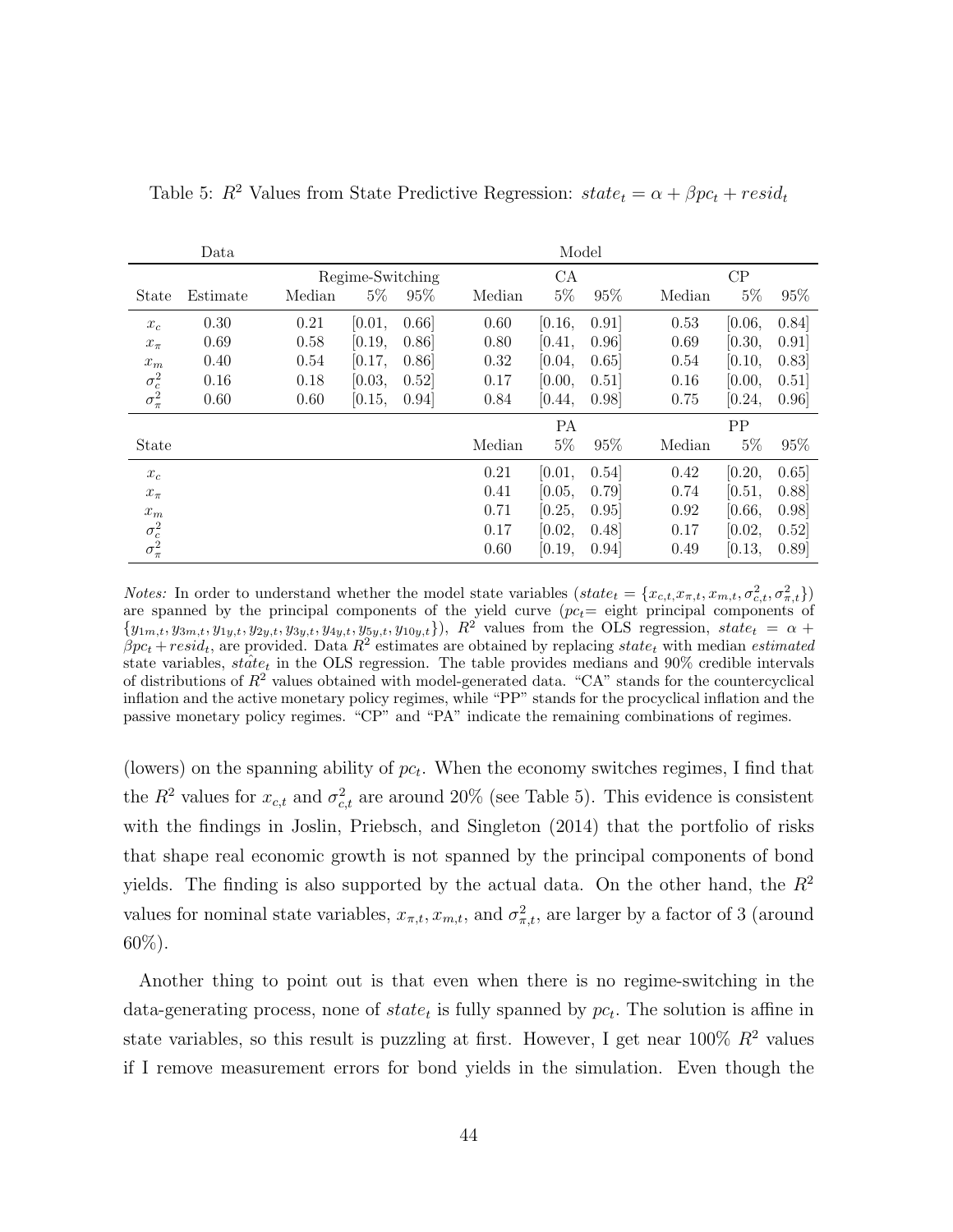| Variable Name            | Long-Run Growth<br>& Inflation Target |              | Monetary Policy Shock |                  |     |        | Long-Run Growth Vol.<br>& Inflation Target Vol. |        |  |
|--------------------------|---------------------------------------|--------------|-----------------------|------------------|-----|--------|-------------------------------------------------|--------|--|
|                          | Median 5\%                            | 95%          | Median                | $5\%$            | 95% | Median | -5%                                             | $95\%$ |  |
| log Price-Dividend Ratio | 51.3                                  | [43.5, 62.7] | -                     |                  |     | 49.7   | [37.1,                                          | 57.2   |  |
| 3-Month Bond Yield       | [91.1,<br>94.5                        | 97.4         | 4.2                   | 2.1.             | 5.5 | 0.2    | [0.0,                                           | 0.3    |  |
| 10-Year Bond Yield       | 71.0.<br>80.7                         | 94.3         | 5.3                   | $\overline{3.3}$ | 6.2 | 14.2   | [6.3,                                           | 23.7   |  |

Table 6: Variance Decomposition

Notes: Fraction of volatility fluctuations (in percents) of the log price dividend ratio, the 3-month nominal bond yield, and the 10-year nominal bond yield that is due to long-run growth  $(x_{c,t})$ , the inflation target  $(x_{\pi,t})$ , the monetary policy shock  $(x_{m,t})$ , long-run growth volatility  $(\sigma_{c,t}^2)$ , and inflation target volatility  $(\sigma_{\pi,t}^2)$ , respectively. Note that due to measurement errors, the numbers do not sum to 100%.

measurement error variances are about 5% of the unconditional variance of bond yields, they significantly lowers the spanning ability of  $pc_t$ .

In sum, I have shown through various exercises that the model is capable of addressing the empirical regularities that often pose a serious challenge to affine term structure models.

Determinants of Asset Price Fluctuations. Table 6 provides the contribution of various risk factors, namely, the variation in long-run growth, the inflation target, the monetary policy shock, and the conditional volatility variations of long-run growth and the inflation target to asset price volatility. Given the posterior estimates of the statespace model I can compute smoothed estimates of the latent asset price volatilities. Moreover, I can also generate counterfactual volatilities by sequentially shutting down each risk factor. The ratio of the counterfactual volatility to the actual volatility measures the contribution of the non-omitted risk factors. If I subtract this ratio from one, I obtain the relative contribution of the omitted risk factor, which is shown in Table 6. I find that the key risk drivers of stock price variations are long-run growth, long-run growth volatility, and inflation target volatility. Since the shock to the inflation target moves long-run growth (captured by  $\chi_{c,\pi}$ ), it becomes one of the major drivers of stock price variations. Bond yield variations are mostly driven by variations in the inflation target and in its volatility. Going from the short end to the long end of the yield curve, the importance of the inflation target volatility increases. My findings demonstrate that long-term rates are much more sensitive to fluctuations in inflation target volatility than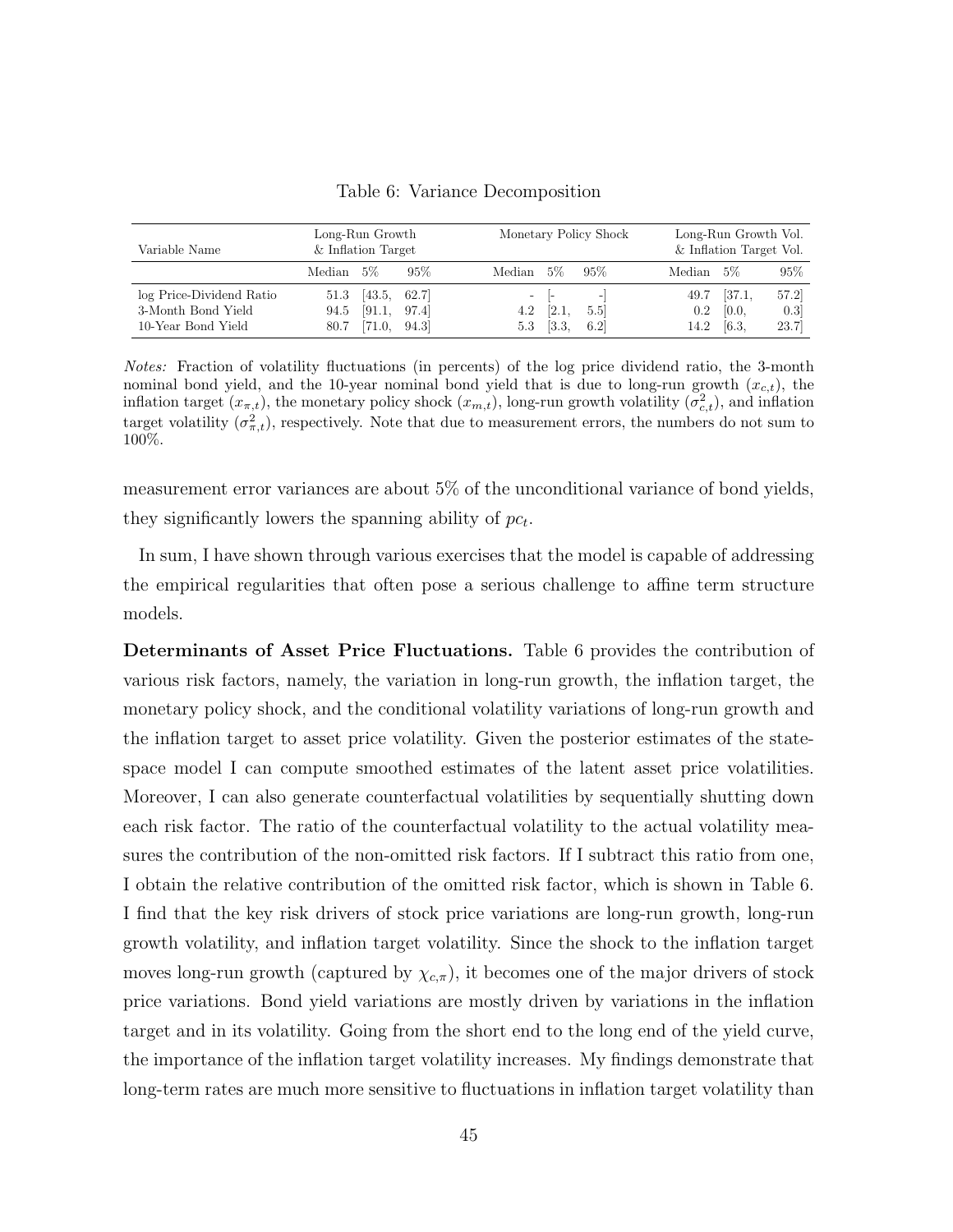



Notes: The correlation between stock market returns and bond returns for a 1-year holding period for maturity at 10 years is provided. Black dashed line depicts the monthly realized stock-bond correlation obtained from daily data. Blue solid line represents posterior median of correlations. Light gray shaded bars indicate NBER recession dates. The unconditional correlation between the two measures is about 0.68.

short-term rates. My model also shows that the variations in short-term rates are not driven by fluctuations in volatility. Hence, the assumption that the short rate contains no risk premium seems very plausible (see the Fisher-type asset-pricing equation in Section 3.3).

Understanding Stock-Bond Returns Comovement. An important feature of my estimation is that the likelihood also focuses on the conditional correlation between stock market returns and bond returns. Figure 10 displays the time-series of the estimated stock-bond correlation, which is overlaid with the monthly realized stock-bond correlation (dashed line). During the Great Inflation periods (1970s–1980s), returns on both assets were low, which resulted in positive comovements. The striking feature here is that in the beginning and toward the end of the estimation sample, the return performances decoupled, and stock and bond returns started to move in opposite directions. Through the estimation, I have identified that the economy faced changes in the covariance between the inflation target and long-run growth shocks (i.e., transition from the countercyclical inflation regime to the procyclical inflation regime). Hence, from an agent's perspective, positive shocks to the inflation target component are perceived as positive signals to long-run growth. Thus, stock returns, unlike bond returns, can respond positively to long-run inflation shocks.<sup>29</sup> The regime-switching covariance

 $^{29}$ David and Veronesi (2013) support this evidence.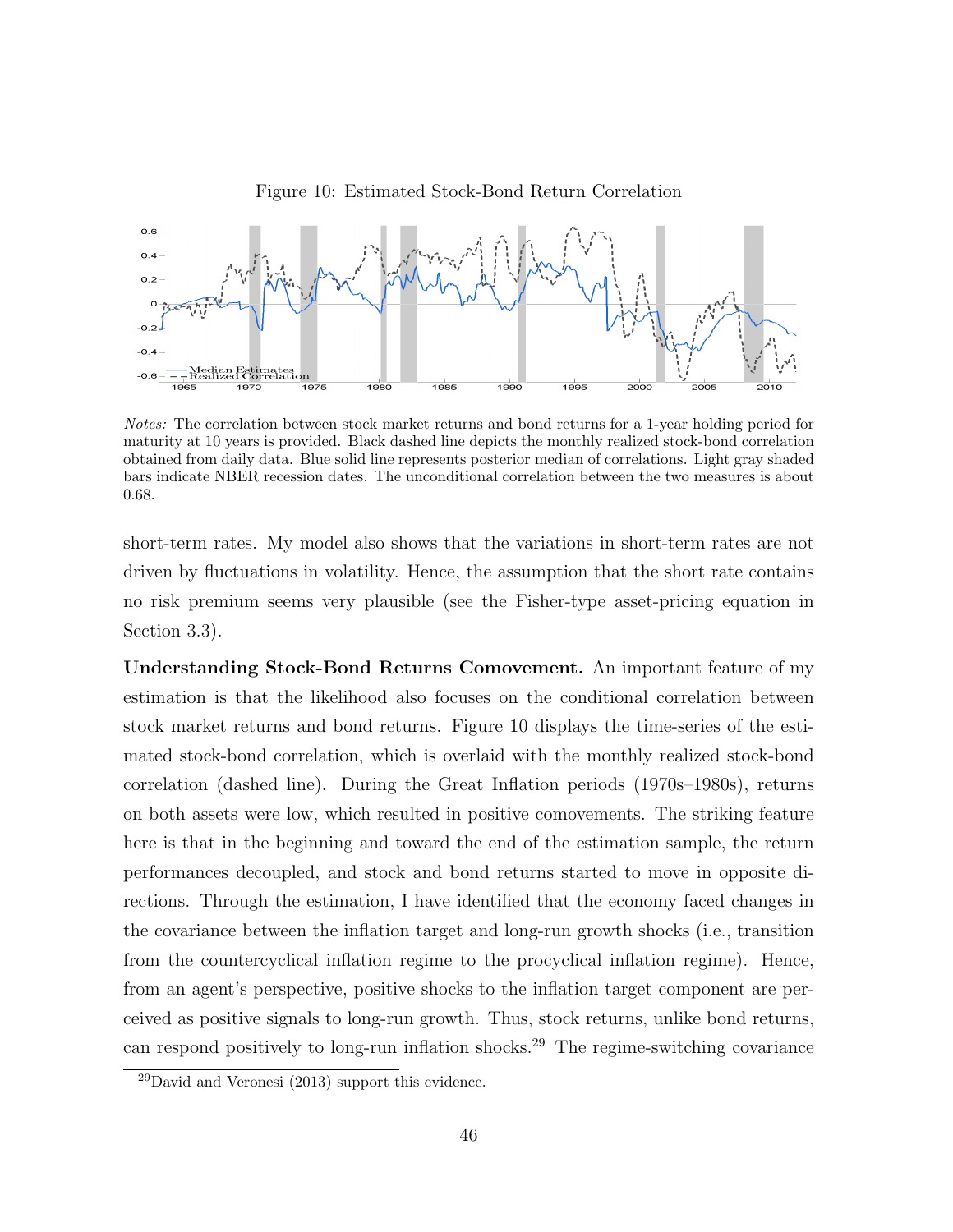Figure 11: Stock-Bond Return Correlation



Notes: The estimated correlation between stock market returns and bond returns for a 1-year holding period for maturities of 2-5 years is provided. Black squares indicate regime-dependent sample correlations of actual data. "CA" stands for the countercyclical inflation and the active monetary policy regimes, while "PP" stands for the procyclical inflation and the passive monetary policy regimes. "CP" and "PA" indicate the remaining combinations of regimes.

coefficient in the model,  $\chi_{c,\pi}$ , is able to capture this data feature. Figure 11 displays the unconditional stock-bond correlation implied by the model. This experiment is useful because it disentangles the role of monetary policy in the stock-bond return correlation. I find that the active monetary policy stance tends to generate stronger positive stock-bond comovement, although the effect is small. My results are consistent with the findings in Campbell, Pflueger, and Viceira (2013), in which they argue that a more aggressive response of the central bank to inflation fluctuations will increase the stockbond correlation. However, I find that changes in monetary policy stance alone cannot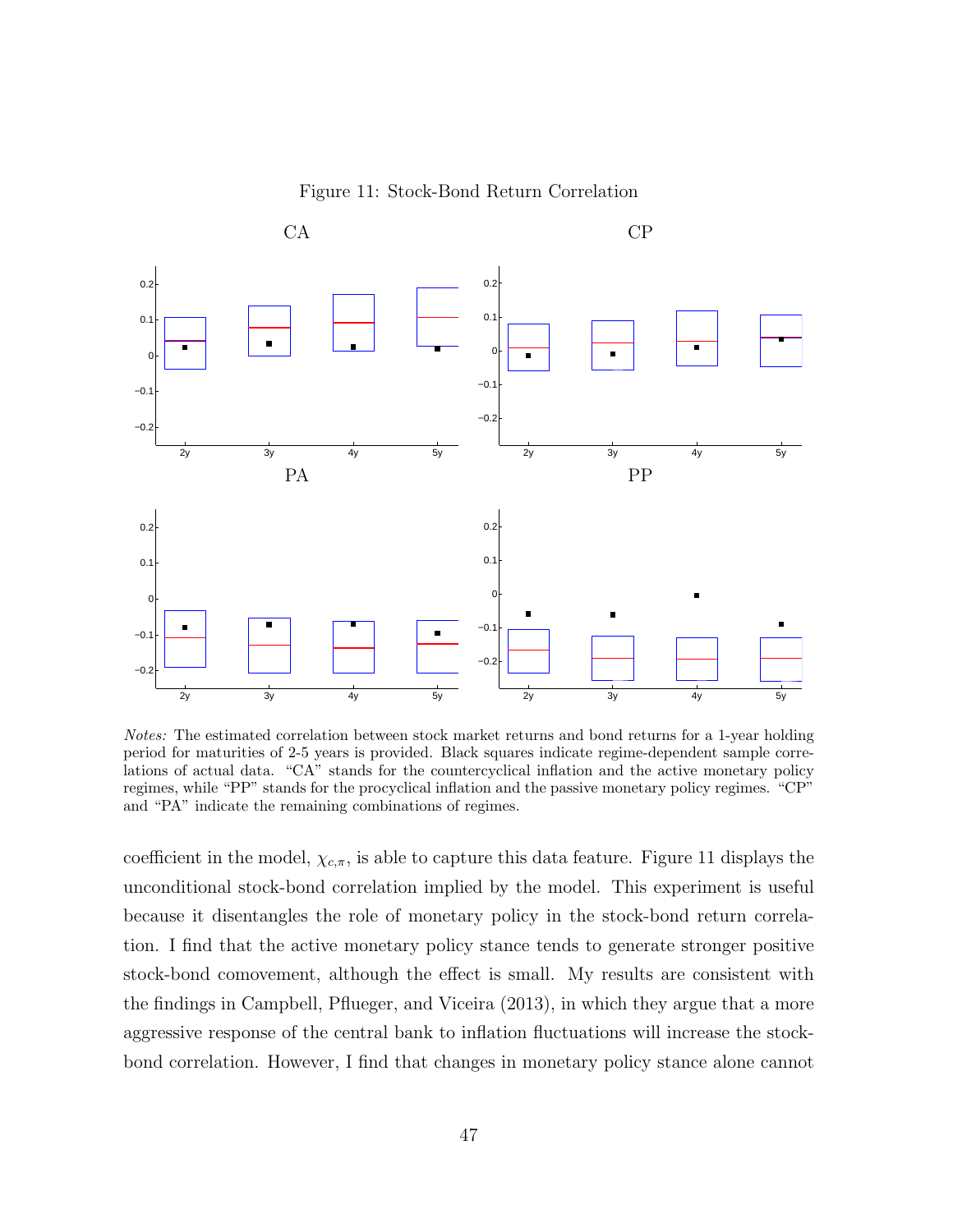generate a sign-switch in the stock-bond return correlation.<sup>30</sup>

## 6 Conclusion

I developed an equilibrium term structure model incorporating monetary policy to address the issue of whether the structural changes in the U.S. Treasury yield curve are caused by changes in external shocks or in monetary policy. The model framework is general enough to encompass both Markov-switching coefficients and stochastic volatility processes. To estimate the model, I conditioned on the volatility states to achieve an efficient implementation of a particle Markov chain Monte Carlo algorithm and made inferences about the model parameters, volatility states, and Markov states. Through the estimation, I characterized bond market exposures to macroeconomic and monetary policy risks, and identified the changes in the conditional covariance dynamics of longrun growth and the inflation target as the main driver of structural changes in bond markets. I found that the changes in monetary policy affect the volatility of bond yields, while the changes in the correlation between growth and inflation affect both the level and the volatility of bond yields. Overall, the model is quite successful in explaining several bond market phenomena.

## References

- Ang, A., J. Boivin, S. Dong, and R. Loo-Kung (2011): "Monetary Policy Shifts and the Term Structure," Review of Economic Studies, 78, 429–457.
- Ang, A., and M. Piazzesi (2003): "A No-Arbitrage Vector Autoregression of Term Structure Dynamics with Macroeconomic and Latent Variables," Journal of Monetary Economics, 50, 745–787.

<sup>30</sup>Campbell, Pflueger, and Viceira (2013) find similar results. However, they claim that changes in the persistence of monetary policy can generate sign-switches. Since I do not incorporate the "smoothing" motive into the monetary policy action, my results show a limited role for monetary policy.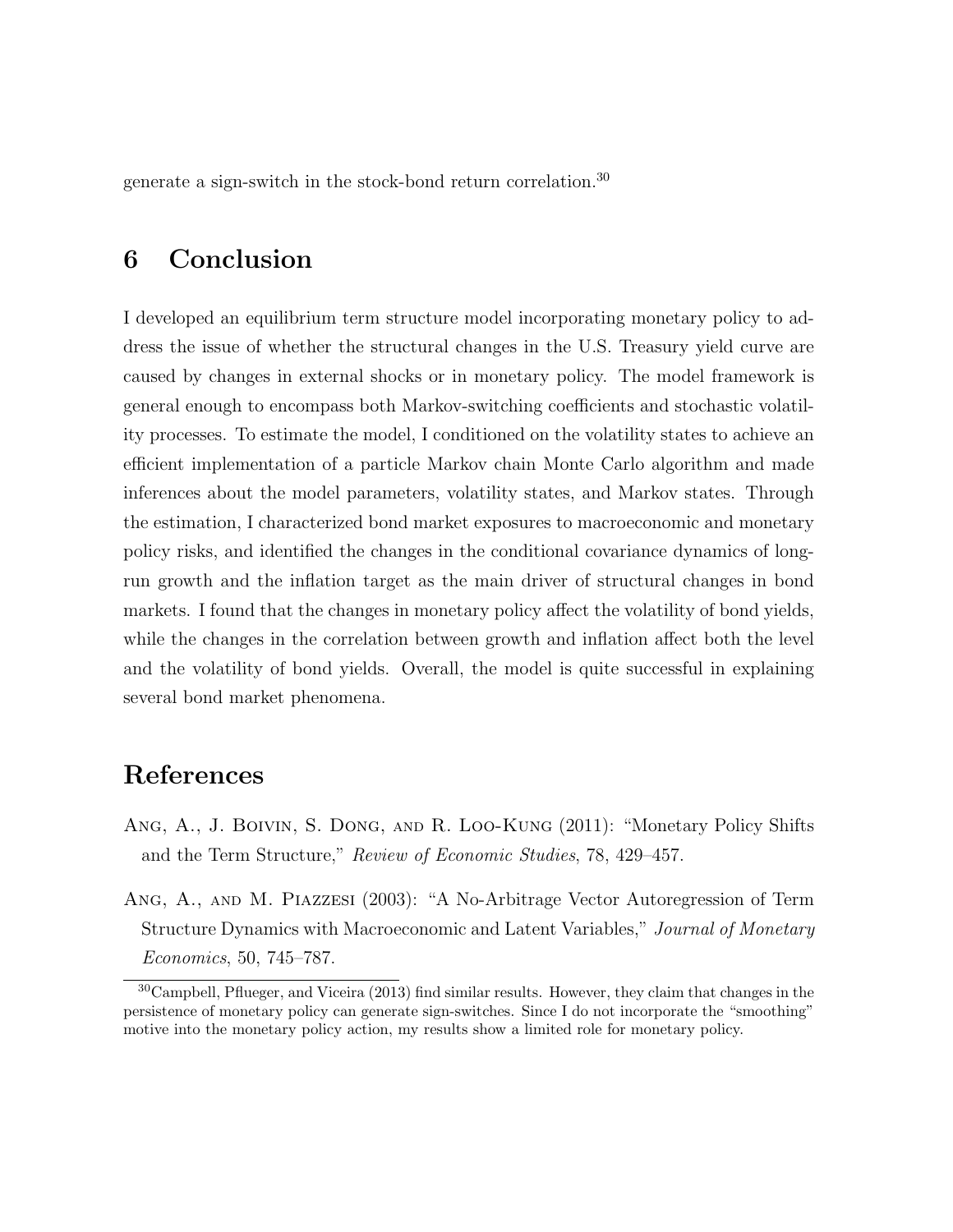- ARUOBA, B., AND F. SCHORFHEIDE (2011): "Sticky Prices versus Monetary Frictions: An Estimation of Policy Trade-offs," American Economic Journal: Macroeconomics, 3, 60–90.
- Backus, D., M. Chernov, and S. Zin (2013): "Identifying Taylor Rules in Macrofinance Models," Manuscript, NYU and UCLA.
- BAELE, L., G. BEKAERT, AND K. INGHELBRECHT (2010): "The Determinants of Stock and Bond Return Comovements," The Review of Financial Studies, 23, 2374– 2428.
- Bansal, R., D. Kiku, I. Shaliastovich, and A. Yaron (2013): "Volatility, the Macroeconomy and Asset Prices," Journal of Finance, Forthcoming.
- Bansal, R., D. Kiku, and A. Yaron (2012): "An Empirical Evaluation of the Long-Run Risks Model for Asset Prices," Critical Finance Review, 1, 183–221.
- Bansal, R., and I. Shaliastovich (2013): "A Long-Run Risks Explanation of Predictability Puzzles in Bond and Currency Markets," Review of Financial Studies, 26, 1–33.
- Bansal, R., and A. Yaron (2004): "Risks For the Long Run: A Potential Resolution of Asset Pricing Puzzles," Journal of Finance, 59, 1481–1509.
- Bansal, R., and H. Zhou (2002): "Term Structure of Interest Rates with Regime Shifts," Journal of Finance, 5, 1997–2043.
- BIKBOV, R., AND M. CHERNOV (2013): "Monetary Policy Regimes and the Term Structure of Interest Rates," Journal of Econometrics, 174, 27–43.
- Bloom, N. (2009): "The Impact of Uncertainty Shocks," Econometrica, 77, 623–685.
- BURKHARDT, D., AND H. HASSELTOFT (2012): "Understanding Asset Correlations," Manuscript, University of Zurich and Swiss Finance Institute.
- Campbell, J., C. Pflueger, and L. Viceira (2013): "Monetary Policy Drivers of Bond and Equity Risks," Manuscript, Harvard University and University of British Columbia.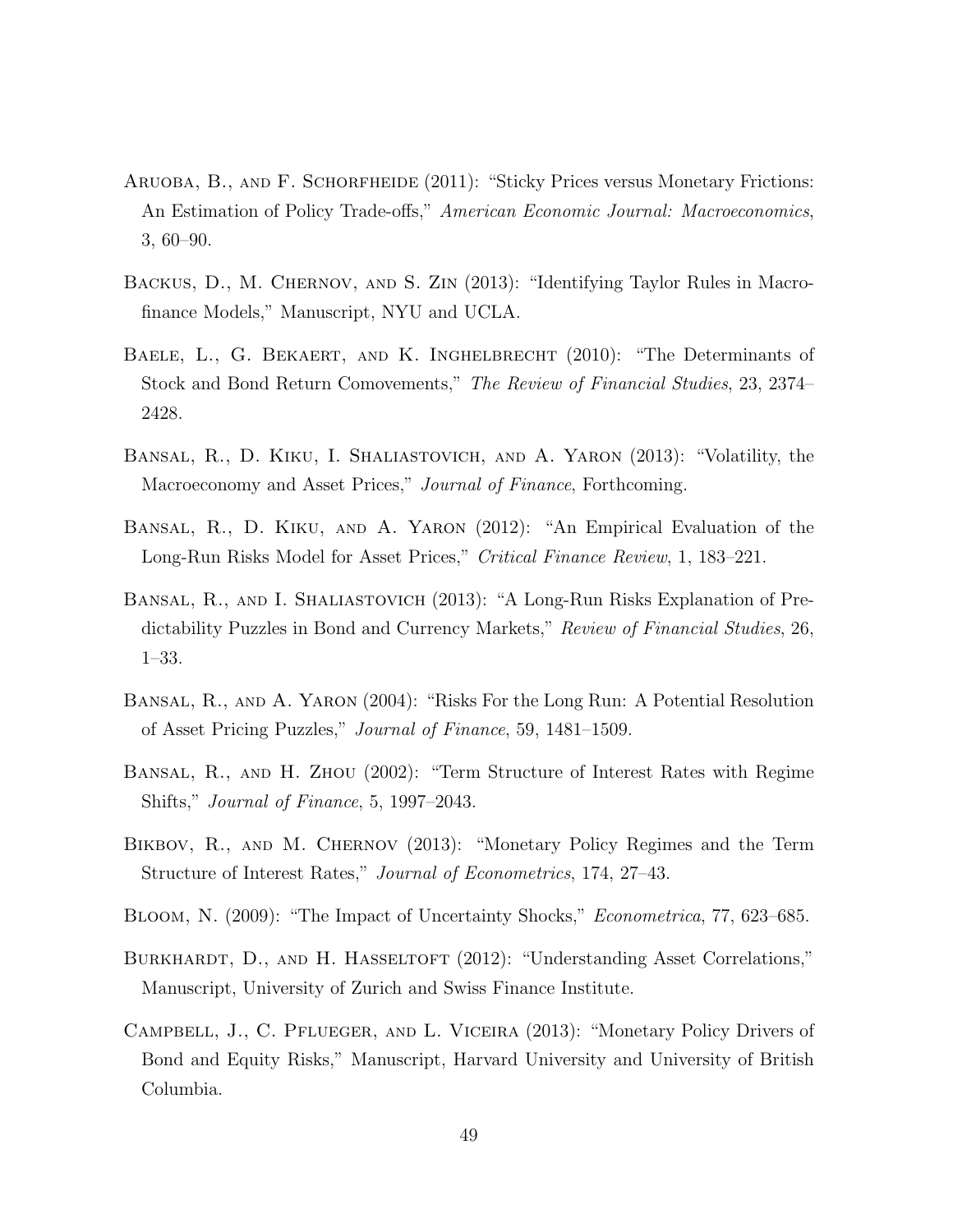- Campbell, J., and R. Shiller (1988a): "The Dividend-Price Ratio and Expectations of Future Dividends and Discount Factors," Review of Financial Studies, 1, 195–227.
- (1988b): "Stock Prices, Earnings, and Expected Dividends," Journal of Finance, 43, 661–676.
- Campbell, J., and R. Shiller (1991): "Yield Spreads and Interest Rate Movements: A Bird's Eye View," The Review of Economic Studies, pp. 495–514.
- Campbell, J., A. Sunderam, and L. Viceira (2013): "Inflation Bets or Deflation Hedges? The Changing Risks of Nominal Bonds," Manuscript, Harvard University.
- Clarida, R., J. Gali, and M. Gertler (2000): "Monetary Policy Rules and Macroeconomic Stability: Evidence and Some Theory," The Quarterly Journal of Economics, 115(1), 147–180.
- Cochrane, J. (2011): "Determinacy and Identification with Taylor Rules," Journal of Political Economy, 119, 565–615.
- Cochrane, J., and M. Piazzesi (2005): "Bond Risk Premia," American Economic Review, 95, 138–160.
- Coibon, O., and Y. Gorodnichenko (2011): "Monetary Policy, Trend Inflation, and the Great Moderation: An Alternative Interpretation," American Economic Review, 101, 341–370.
- DAI, Q., AND K. SINGLETON (2002): "Expectation Puzzles, Time-Varying Risk Premia, and Affine Models of the Term Structure," Journal of Financial Economics, 63(3), 415–441.
- DAVID, A., AND P. VERONESI (2013): "What Ties Return Volatilities to Price Valuations and Fundamentals?," Journal of Political Economy, Forthcoming.
- DAVIG, T., AND E. LEEPER (2007): "Generalizing the Taylor Principle," American Economic Review, 97(3), 607–635.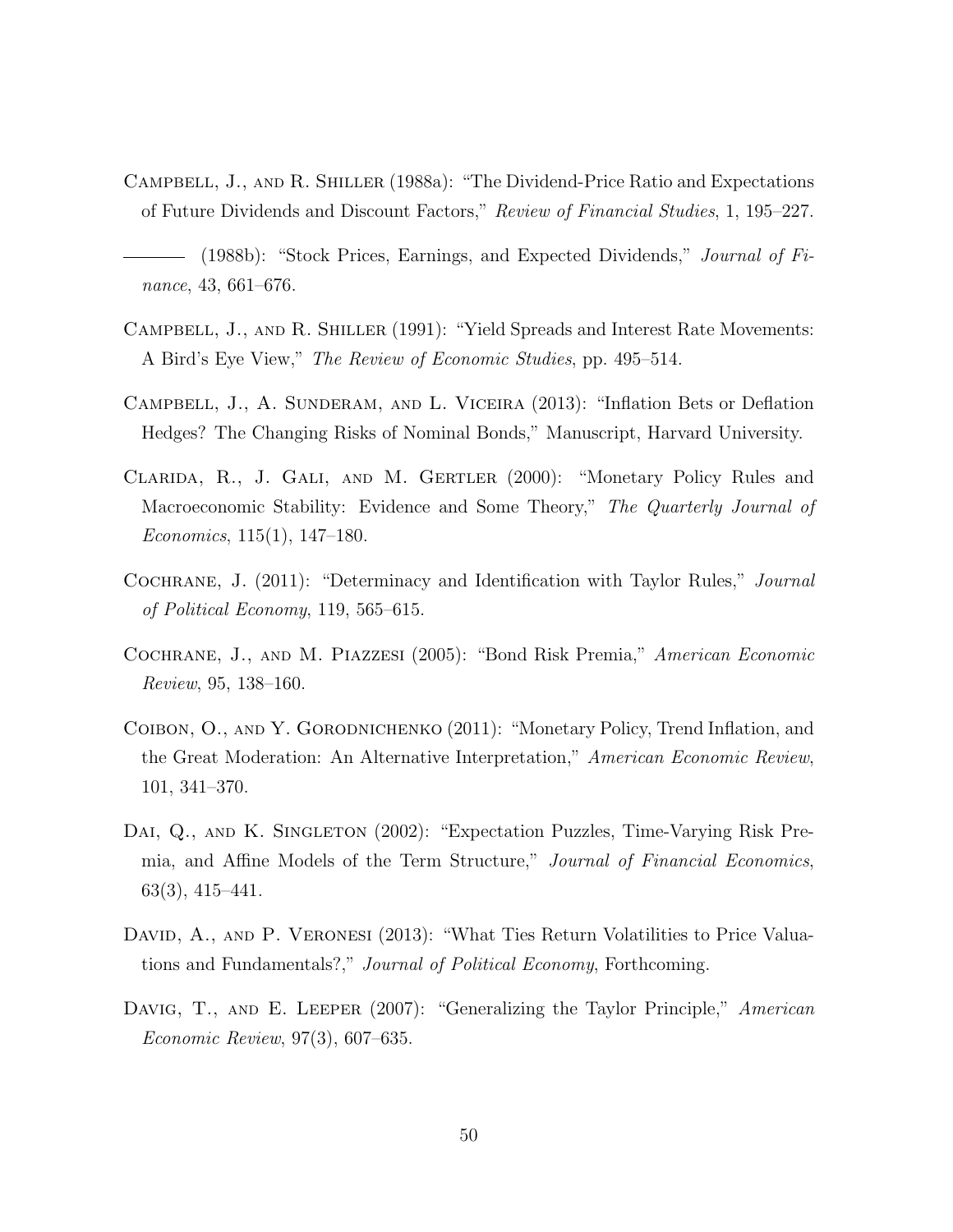- Doh, T. (2012): "Long-Run Risks in the Term Structure of Interest Rates: Estimation," Journal of Applied Econometrics, 28, 478–497.
- FERNÁNDEZ-VILLAVERDE, J., P. GUERRÓN-QUINTANA, AND J. RUBIO-RAMÍREZ (2010): "Fortune or Virtue: Time-Variant Volatilities Versus Parameter Drifting in U.S. Data," Manuscript, Duke University, Federal Reserve of Philadelphia, University of Pennsylvania.
- FERNÁNDEZ-VILLAVERDE, J., AND J. RUBIO-RAMÍREZ (2011): "Macroeconomics and Volatility: Data, Models, and Estimation," in D. Acemoglu, M. Arellano and E. Deckel (eds.), Advances in Economics and Econometrics: Theory and Applications, Tenth World Congress of the Econometric Society, Cambridge University Press, Forthcoming.
- Gallmeyer, M., B. Hollifield, F. Palomino, and S. Zin (2007): "Arbitrage-Free Bond Pricing with Dynamic Macroeconomic Models," The Federal Reserve Bank of St. Louis Review, July/August 2007.
- Geweke, J. (2005): Contemporary Bayesian Econometrics and Statistics. New Jersey: John Wiley & Sons.
- GÜRKAYNAK,  $R_{\cdot}$ , AND J. WRIGHT  $(2012)$ : "Macroeconomics and the Term Structure," Journal of Economic Literature, 50(2), 331–367.
- HODRICK, R. (1992): "Dividend Yields and Expected Stock Returns: Alternative Procedures for Inference and Measurement," The Review of Financial Studies, 5, 357–386.
- Joslin, S., M. Priebsch, and K. Singleton (2014): "Risk Premiums in Dynamic Term Structural Models with Unspanned Macro Risks," Journal of Finance, 69 (3), 1197–1233.
- Justiniano, A., and G. E. Primiceri (2008): "The Time-Varying Volatility of Macroeconomic Fluctuations," American Economic Re, 98(3), 604–641.
- Kim, C.-J., and C. Nelson (1999): State Space Models with Regime Switching. MIT Press.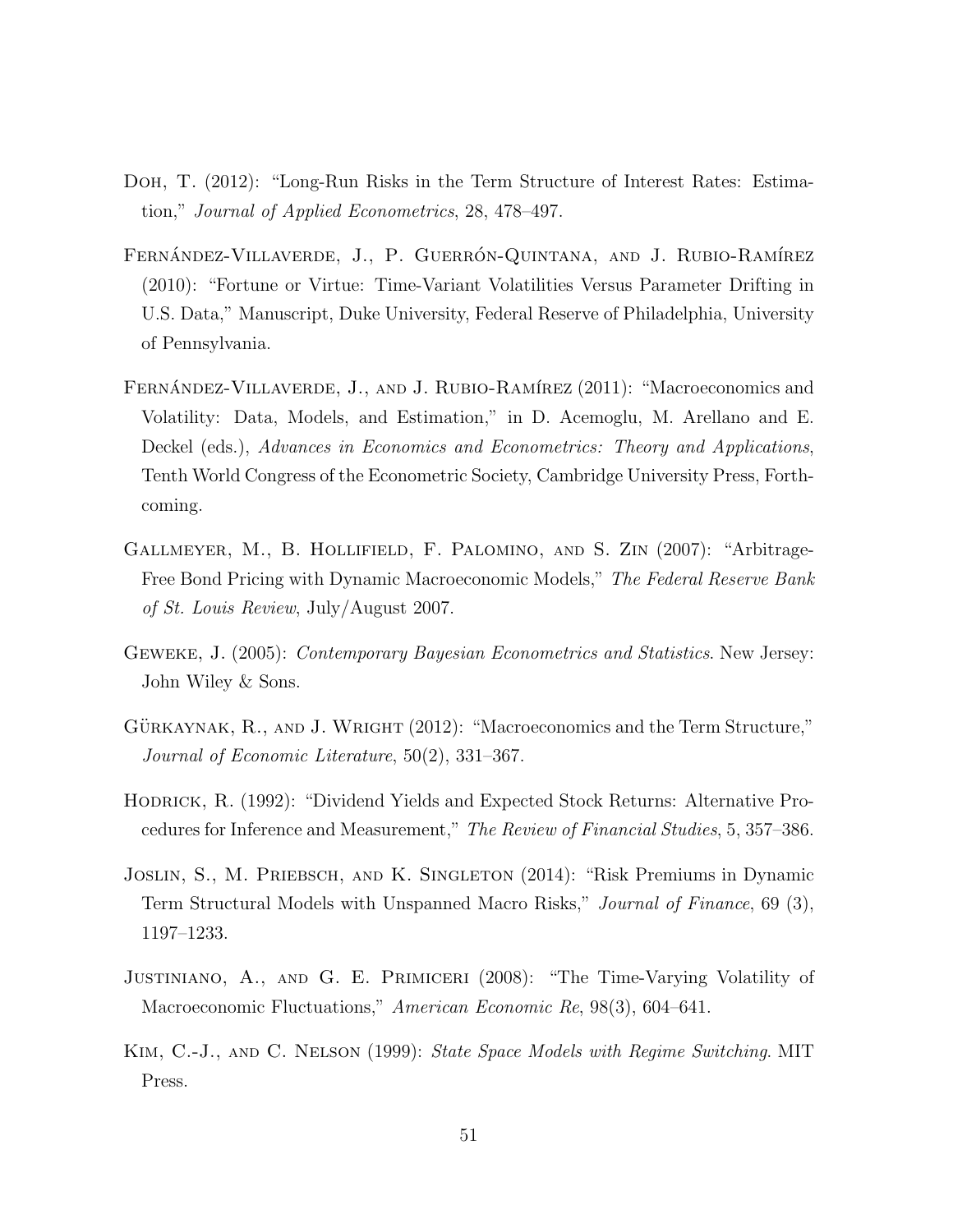- LE, A., AND K. SINGLETON (2010): "An Equilibrium Term Structure Model with Recursive Preferences," American Economic Review Papers and Proceedings, 100(2), 1–5.
- LUBIK, T. A., AND F. SCHORFHEIDE (2004): "Testing for Indeterminacy: An Application to U.S. Monetary Policy," American Economic Review, 94, 190–217.
- Ludvigson, S., and S. Ng (2009): "Macro Factors in Bond Risk Premia," Review of Financial Studies, 22, 5027–5067.
- PIAZZESI, M., AND M. SCHNEIDER (2006): "Equilibrium Yield Curves," NBER Macro Annual, pp. 389–442.
- RUDEBUSCH, G. (2002): "Term structure evidence on interest rate smoothing and monetary policy inertia," *Journal of monetary economics*, 49(6), 1161–1187.
- RUDEBUSCH, G., AND T. WU (2008): "A Macro-Finance Model of the Term Structure, Monetary Policy and the Economy," Economic Journal, 118(530), 906–926.
- SCHORFHEIDE, F. (2005): "Learning and Monetary Policy Shifts," Review of Economic Dynamics, 8, 392–419.
- SCHORFHEIDE, F., D. SONG, AND A. YARON (2013): "Identifying Long-Run Risks: A Bayesian Mixed-Frequency Approach," Manuscript, University of Pennsylvania.
- Sims, C., and T. Zha (2006): "Were There Regime Switches in U.S. Monetary Policy?," American Economic Review, 96, 54–81.
- Stock, J., and M. Watson (2003): "Forecasting Output and Inflation: The Role of Asset Prices," Journal of Economic Literature, 41, 788–829.
- van Binsbergen, J., J. Fernández-Villaverde, R. Koijen, and J. Rubio-RAMÍREZ (2012): "The Term Structure of Interest Rates in a DSGE Model with Recursive Preferences," Journal of Monetary Economics, 59(7), 634–648.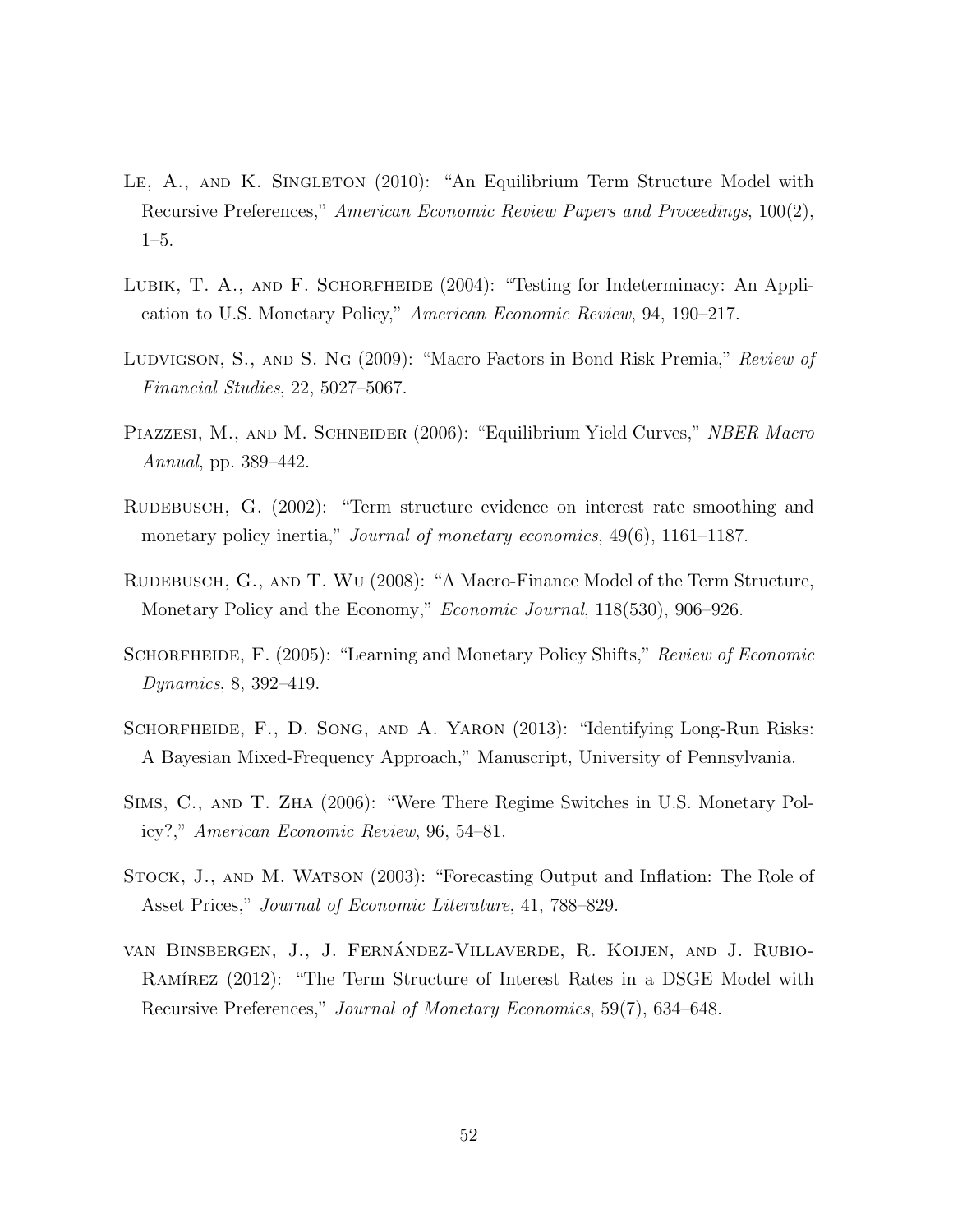# Online Appendix

## Bond Market Exposures to Macroeconomic and Monetary Policy Risks

## A Piazzesi and Schneider (2006) Revisited

Following Piazzesi and Schneider (2006), I assume that the vector of inflation and consumption growth has the following state space representation

$$
z_t = s_{t-1} + \varepsilon_t, \quad z_t = [\pi_t, \Delta c_t]'
$$
  
\n
$$
s_t = \phi s_{t-1} + \phi K \varepsilon_t, \quad \varepsilon_t \sim N(0, \Omega).
$$
\n(A.1)

The state vector  $s_t$  is 2-dimensional and contains expected inflation and consumption,  $\phi$  is the 2×2 autoregressive matrix, and K is the 2×2 gain matrix. Denote

$$
\phi = \left[ \begin{array}{cc} \phi_1 & \phi_{12} \\ \phi_{21} & \phi_2 \end{array} \right], \quad K = \left[ \begin{array}{cc} k_1 & k_{12} \\ k_{21} & k_2 \end{array} \right], \quad \Omega = \left[ \begin{array}{cc} \Omega_1 & \Omega_{12} \\ \Omega_{12} & \Omega_2 \end{array} \right].
$$

I estimate this system with data on consumption and inflation using Bayesian method. Table A-1 provides details of parameter prior and posterior distributions. The complete estimation information in the tables can be difficult to absorb fully, however, so here I briefly present aspects of the results in a more revealing way. The parameters to be estimated are those in the transition equation  $\phi$ , K and those in the covariance matrix  $\Omega$ . Hence I simply display the estimated transition equation and the estimated  $\Omega$  matrices.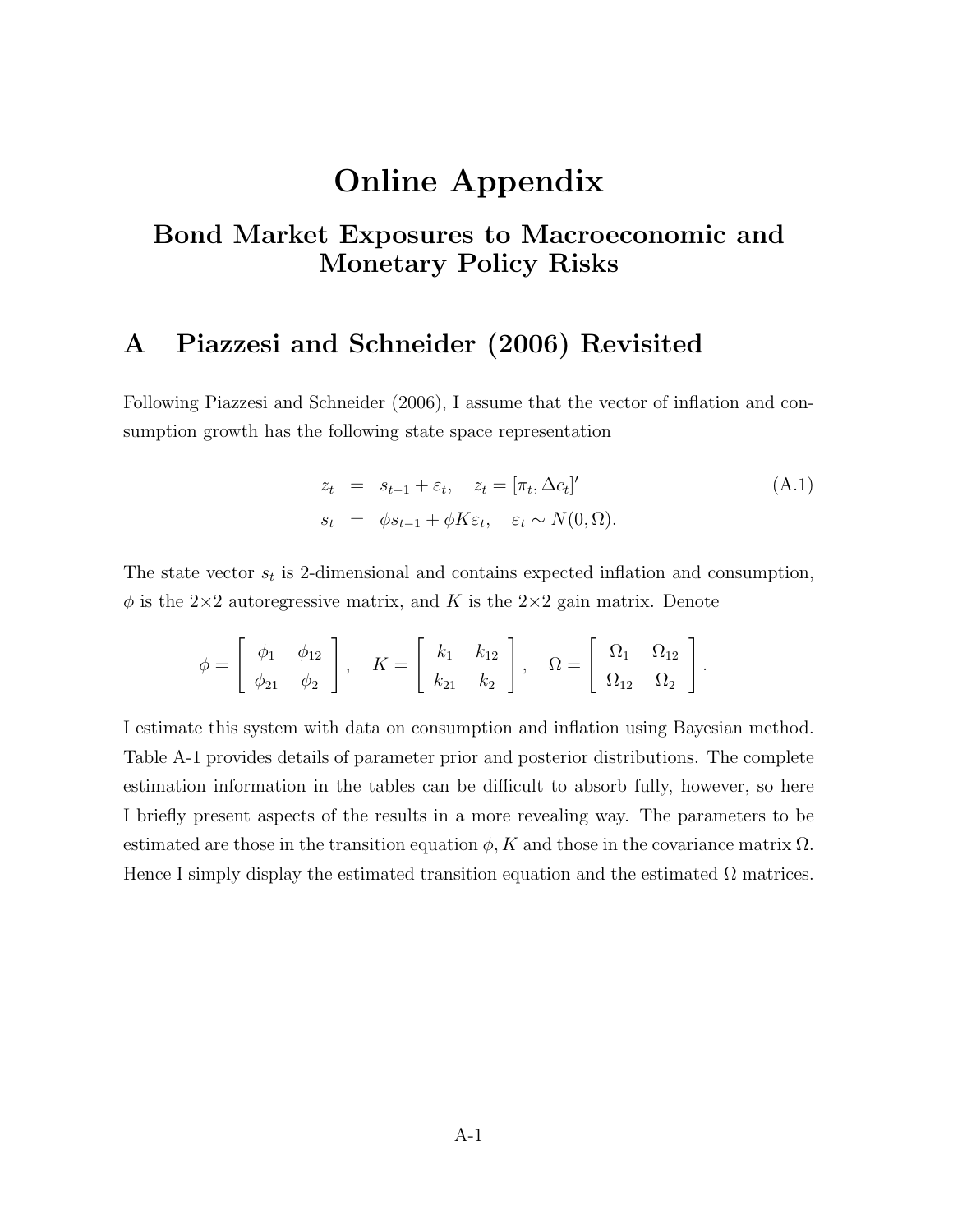#### 1. From 1959:Q1 to 1997:Q4

$$
s_{t} = \begin{bmatrix} 0.96 & 0.14 \\ [0.92, 0.98] & [0.03, 0.25] \\ -0.06 & 0.52 \\ [-0.10, -0.02] & [0.36, 0.69] \end{bmatrix} s_{t-1} + \begin{bmatrix} 0.63 & 0.25 \\ [0.57, 0.73] & [0.07, 0.50] \\ -0.21 & 0.27 \\ [-0.22, -0.16] & [0.11, 0.57] \end{bmatrix} \epsilon_{t}
$$

$$
\epsilon_{t} \sim N(0, \begin{bmatrix} 2.35 & -0.14 \\ [2.13, 2.60] & [-0.21, -0.05] \\ -0.14 & 2.68 \\ [-0.21, -0.05] & [2.40, 2.96] \end{bmatrix}), \quad var(\phi K \epsilon_{t}) = \begin{bmatrix} 1.06 & -0.14 \\ [0.68, 2.10] & [-0.26, 0.52] \\ -0.14 & 0.32 \\ [-0.26, 0.52] & [0.14, 1.02] \end{bmatrix}.
$$

#### 2. From 1998:Q1 to 2011:Q4

$$
s_{t} = \begin{bmatrix} 0.41 & 0.26 \\ [0.28, 0.55] & [0.12, 0.39] \\ [0.07 & 0.83 \\ [-0.03, 0.18] & [0.72, 0.91] \end{bmatrix} s_{t-1} + \begin{bmatrix} 0.33 & 0.43 \\ [0.12, 0.69] & [0.14, 0.86] \\ -0.02 & 0.71 \\ [-0.20, 0.24] & [0.48, 1.02] \end{bmatrix} \epsilon_{t}
$$

$$
\epsilon_{t} \sim N(0, \begin{bmatrix} 5.42 & -0.01 \\ [4.63, 6.37] & [-0.09, 0.07] \\ -0.01 & 1.10 \\ [-0.09, 0.07] & [0.93, 1.30] \end{bmatrix}), \quad var(\phi K \epsilon_{t}) = \begin{bmatrix} 0.78 & 0.29 \\ [0.08, 4.14] & [0.01, 2.28] \\ 0.29 & 0.55 \\ [0.01, 2.28] & [0.42, 1.77] \end{bmatrix}.
$$

Many aspects of the results are noteworthy; here I simply mention a few. First, the autoregressive matrix  $\phi$  estimates are quite different across the two periods. More specifically, I find a large decline in the persistence of the expected inflation process. Also, the lagged inflation used to predict negative future consumption, but in the last fifteen years it positively forecasts consumption. Second, the sign of the estimated covariance (in the reduced-form covariance matrix  $var(\phi K \varepsilon_t)$ ) changed from negative to positive during the recent periods.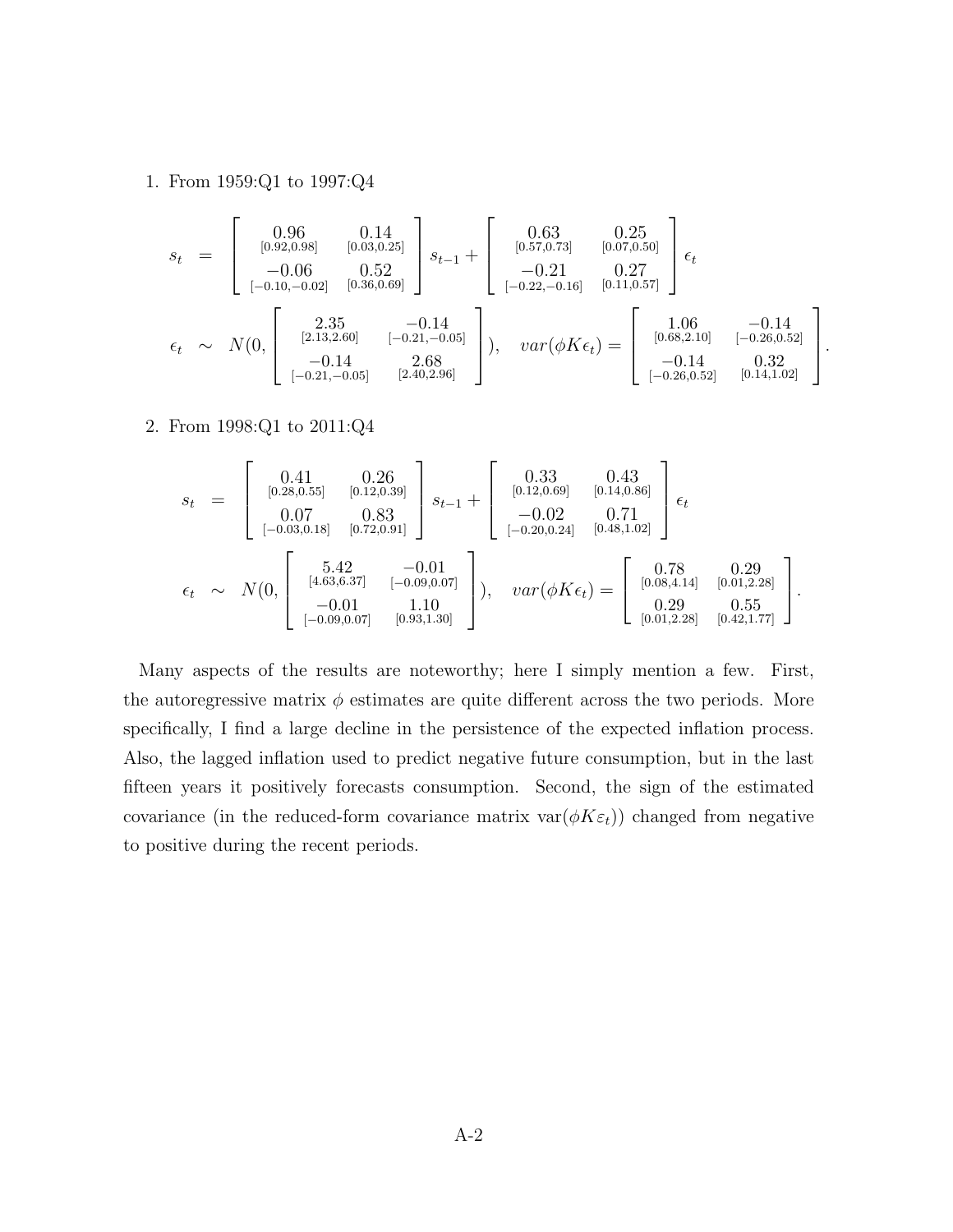|               |                |                     |      |           | $1959:Q1 - 1997:Q4$ |         |           |         | $1998:Q1 - 2011:Q4$ |      |
|---------------|----------------|---------------------|------|-----------|---------------------|---------|-----------|---------|---------------------|------|
|               | Prior          |                     |      | Posterior |                     |         | Posterior |         |                     |      |
|               | Distr.         | 20\%                | 80\% | 20\%      | 50%                 | 80\%    |           | $20\%$  | $50\%$              | 80\% |
| $\phi_1$      | $N^T$          | $[-.35]$            | .99  | 0.92      | 0.96                | 0.98    |           | 0.28    | 0.41                | 0.55 |
| $\phi_{12}$   | N              | -.82                | .82] | 0.03      | 0.14                | 0.25    |           | 0.12    | 0.26                | 0.39 |
| $\phi_{21}$   | $\overline{N}$ | $[-.82]$            | .82] | $-0.10$   | $-0.06$             | $-0.02$ |           | $-0.03$ | 0.07                | 0.18 |
| $\phi_2$      | $N^T$          | $[-.35]$            | .99] | 0.35      | 0.52                | 0.69    |           | 0.72    | 0.83                | 0.91 |
| $k_{1}$       | $\,N$          | $\overline{.15}$    | 1.81 | 0.63      | 0.71                | 0.80    |           | 0.53    | 0.87                | 1.26 |
| $k_{12}$      | N              | $[-.82]$            | .82] | 0.07      | 0.18                | 0.29    |           | 0.22    | 0.53                | 0.90 |
| $k_{21}$      | $\overline{N}$ | $[-.82]$            | .82  | $-0.44$   | $-0.32$             | $-0.20$ |           | $-0.26$ | $-0.10$             | 0.02 |
| $k_2$         | $\overline{N}$ | $\left[ .15\right]$ | 1.81 | 0.33      | 0.55                | 0.83    |           | 0.68    | 0.81                | 0.95 |
| $\Omega_1$    | IG             | [0.80]              | 5.78 | 2.13      | 2.35                | 2.60    |           | 4.63    | 5.42                | 6.37 |
| $\Omega_{12}$ | $\overline{N}$ | $[-.82]$            | .82] | $-0.21$   | $-0.14$             | $-0.05$ |           | $-0.09$ | $-0.01$             | 0.07 |
| $\Omega_2$    | ΙG             | [0.80]              | 5.78 | 2.40      | 2.68                | 2.96    |           | 0.93    | 1.10                | 1.30 |

Table A-1: Posterior Estimates

Notes: The estimation results are based on (annualized) quarterly consumption growth data and inflation data from 1959:Q1 to 2011:Q4. N,  $N^T$ , and IG are normal, truncated (outside of the interval (−1, 1)) normal, and inverse gamma distributions, respectively.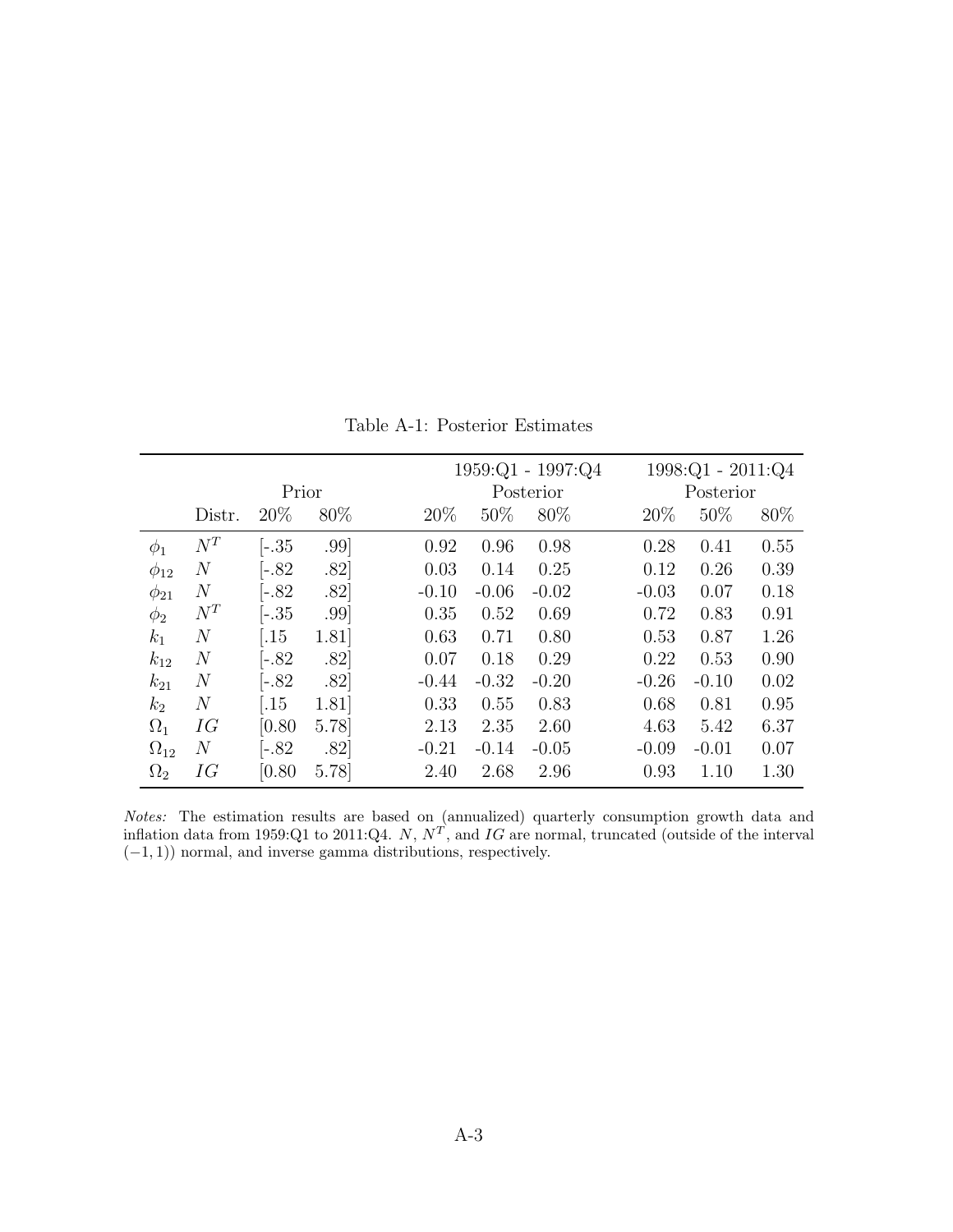### B Solving the LRR Model

This section provides approximate analytical solutions for the equilibrium asset prices.

### B.1 Exogenous Dynamics

The joint dynamics of consumption, dividend growth, and inflation are

$$
\begin{bmatrix} g_{c,t+1} \\ g_{d,t+1} \\ \pi_{t+1} \end{bmatrix} = \begin{bmatrix} \mu_c \\ \mu_d \\ \mu_{\pi} \end{bmatrix} + \begin{bmatrix} e_1 \\ \phi_x e_1 \\ \Gamma_x (S_{t+1}^X, S_{t+1}^M) \end{bmatrix} X_{t+1} + \begin{bmatrix} 1 & 0 & 0 \\ \phi_\eta & 1 & 0 \\ \Gamma_\eta (S_{t+1}^X, S_{t+1}^M) & 0 & 1 \end{bmatrix} \begin{bmatrix} \bar{\sigma}_c \eta_{c,t+1} \\ \bar{\sigma}_d \eta_{d,t+1} \\ \bar{\sigma}_\pi \eta_{\pi,t+1} \end{bmatrix} (A.2)
$$

The conditional mean and volatility processes evolve according to

$$
\begin{bmatrix}\nx_{c,t+1} \\
x_{\pi,t+1} \\
x_{\pi,t+1}\n\end{bmatrix} = \underbrace{\begin{bmatrix}\n\rho_c(S_{t+1}^X) & \rho_{c,\pi}(S_{t+1}^X) & \rho_{c,\pi}(S_{t+1}^X) \\
\rho_{\pi,c}(S_{t+1}^X) & \rho_{\pi,m}(S_{t+1}^X) & \rho_{\pi,m}(S_{t+1}^X) \\
0 & 0 & \rho_m(S_{t+1}^X)\n\end{bmatrix}}_{\Upsilon_{m,t}} \begin{bmatrix}\nx_{c,t} \\
x_{\pi,t} \\
x_{\pi,t}\n\end{bmatrix}
$$
\n
$$
+ \underbrace{\begin{bmatrix}\n1 & \chi_{c,\pi}(S_{t+1}^X) & 0 \\
\chi_{\pi,c}(S_{t+1}^X) & 1 & 0 \\
0 & 0 & 1\n\end{bmatrix}}_{\Omega(S_{t+1}^X)} \underbrace{\begin{bmatrix}\n\sigma_{c,t}e_{c,t+1} \\
\sigma_{\pi,t}e_{\pi,t+1} \\
\sigma_{m}e_{m,t+1}\n\end{bmatrix}}_{E_{t+1}}
$$
\n
$$
\underbrace{\begin{bmatrix}\n\sigma_{c,t+1}^2 \\
\sigma_{c,t+1}^2 \\
\sigma_{c,t+1}^2\n\end{bmatrix}}_{\Sigma_{t+1}} = \underbrace{\begin{bmatrix}\n(1-\nu_c)(\varphi_c\bar{\sigma})^2 \\
(1-\nu_{\pi})(\varphi_{\pi}\bar{\sigma})^2\n\end{bmatrix}}_{\Phi_{\mu}} + \underbrace{\begin{bmatrix}\nu_c & 0 \\
0 & \nu_{\pi}\n\end{bmatrix}}_{\Phi_{\nu}} \underbrace{\begin{bmatrix}\n\sigma_{c,t}^2 \\
\sigma_{c,t}^2 \\
\sigma_{c,t}^2 \\
\sigma_{c,t}^2\n\end{bmatrix}}_{E_{t+1}} + \underbrace{\begin{bmatrix}\n\sigma_{wc}w_{c,t+1} \\
\sigma_{w_{\pi}w_{\pi,t+1}}\n\end{bmatrix}}_{W_{t+1}},
$$
\n(A.3)

where  $\eta_{j,t+1}, e_{k,t+1}, w_{l,t+1} \sim N(0, 1)$  for  $j \in \{c, d, \pi\}$ ,  $k \in \{c, \pi, m\}$ , and  $l \in \{c, \pi\}$  and  $W_{t+1} \sim N(0, \Phi_w).$ 

Note that the VAR dynamics are generalized to allow for intertemporal feedback effects (captured by off-diagonal coefficients) and that the inflation target can become correlated with long-run growth innovation. Furthermore, the channels through which monetary policy shock affects long-run growth or inflation target, are not restricted to zero as in the main text. (Of course, one could set them equal to zero.)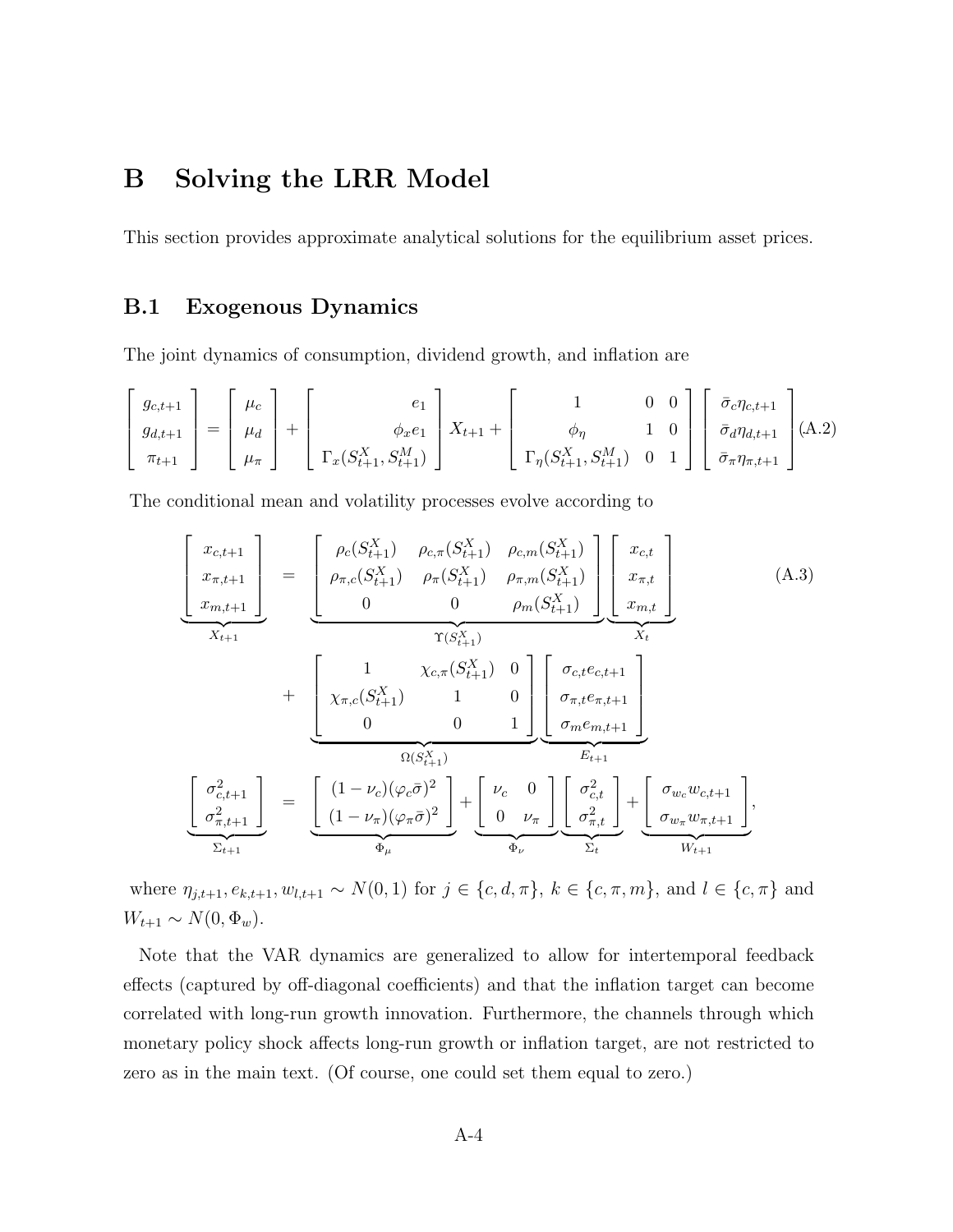#### B.2 Derivation of Approximate Analytical Solutions

The Euler equation for the economy is

$$
1 = E_t \left[ \exp \left( m_{t+1} + r_{k,t+1} \right) \right], \quad k \in \{c, m\}, \tag{A.4}
$$

where  $m_{t+1} = \theta \log \delta - \frac{\theta}{\psi}$  $\frac{\theta}{\psi}g_{t+1} + (\theta - 1)r_{c,t+1}$  is the log stochastic discount factor,  $r_{c,t+1}$ is the log return on the consumption claim, and  $r_{m,t+1}$  is the log market return. All returns are given by the approximation of Campbell and Shiller (1988a):

$$
r_{c,t+1} = \kappa_{0,c} + \kappa_{1,c} z_{c,t+1} - z_{c,t} + g_{c,t+1}
$$
  
\n
$$
r_{m,t+1} = \kappa_{0,m} + \kappa_{1,m} z_{m,t+1} - z_{m,t} + g_{d,t+1}.
$$
\n(A.5)

Let  $I_t$  denote the current information set  $\{S_{1:t}^X, X_t, \Sigma_t\}$  and define  $I_{t+1} = I_t \cup \{S_{t+1}^X\}$ that includes information regarding  $S_{t+1}^X$  in addition to  $I_t$ . Suppose  $S_t^X = i$  for  $i=1, 2$ . Derivation of (A.4) follows Bansal and Zhou (2002), who make repeated use of the law of iterated expectations and log-linearization, and Schorfheide, Song, and Yaron (2013) who utilize log-linear approximation for returns and for volatilities.

$$
1 = \mathbb{E}\left(\mathbb{E}\left[\exp\left(m_{t+1} + r_{m,t+1}\right) | I_{t+1}\right] | I_t\right)
$$
\n
$$
= \sum_{j=1}^4 \mathbb{P}_{ij} \mathbb{E}\left(\exp\left(m_{t+1} + r_{m,t+1}\right) | S_{t+1} = j, X_t, \Sigma_t\right)
$$
\n
$$
0 = \sum_{j=1}^4 \mathbb{P}_{ij} \underbrace{\left(\mathbb{E}\left[m_{t+1} + r_{m,t+1} | S_{t+1} = j\right] + \frac{1}{2} \mathbb{V}\left[m_{t+1} + r_{m,t+1} | S_{t+1} = j\right]\right)}_{B}
$$
\n(A.6)

The first line uses the law of iterated expectations, second line uses the definition of Markov-chain; and the third line applies log-linearization,  $\exp(B)-1 \approx B$ , log-normality assumption, and log-linearization for returns and for volatilities.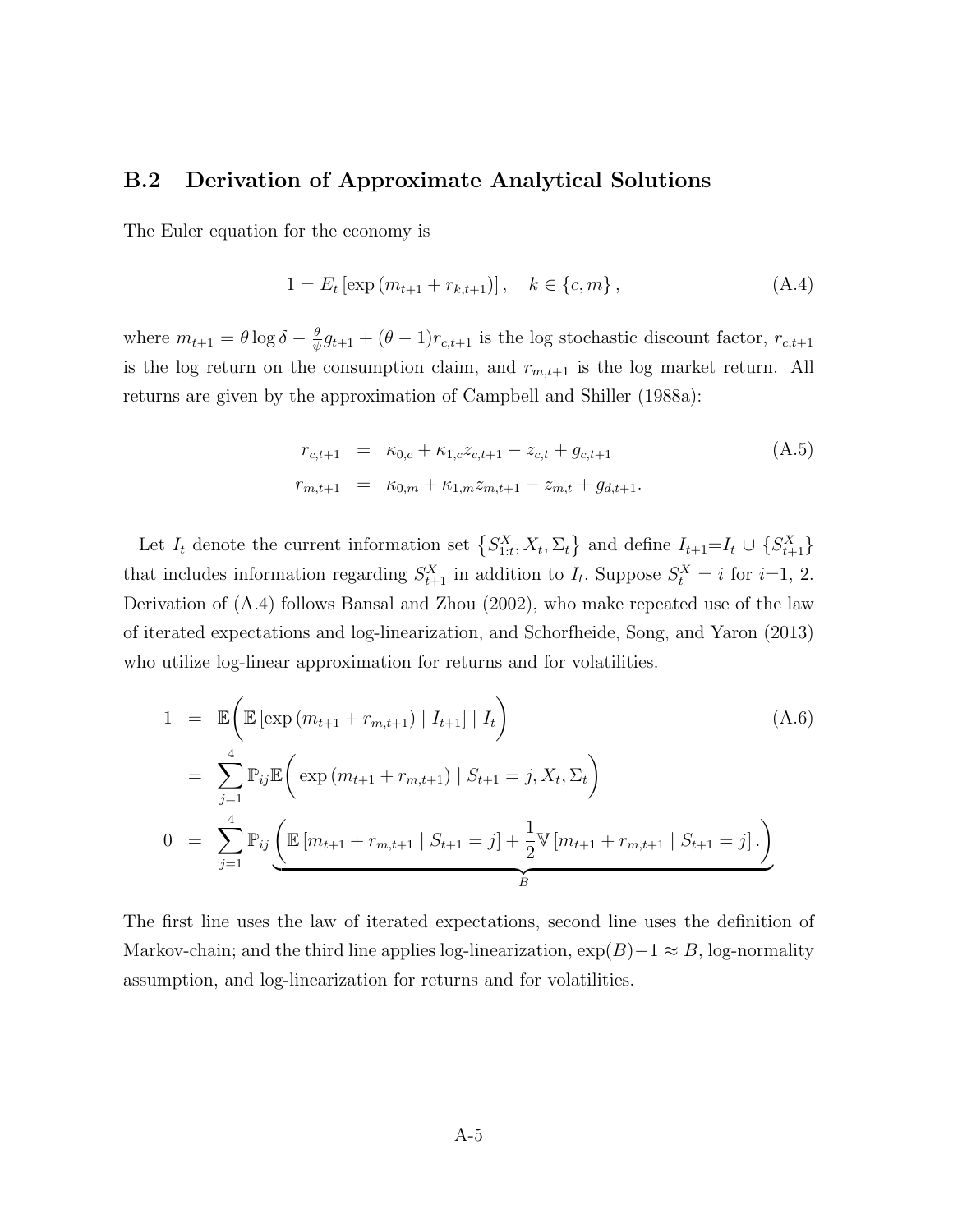### B.3 Real Consumption Claim

Conjecture that the price to consumption ratio follows

$$
z_t(S_t^X) = A_0(S_t^X) + A_1(S_t^X)X_t + A_2(S_t^X)\Sigma_t,
$$
\n(A.7)

 $A_1(S_t^X) = \begin{bmatrix} A_{1,c}(S_t^X) & A_{1,\pi}(S_t^X) & A_{1,m}(S_t^X) \end{bmatrix}$  and  $A_2(S_t^X) = \begin{bmatrix} A_{2,c}(S_t^X) & A_{2,\pi}(S_t^X) \end{bmatrix}$ . From (A.2), (A.3), (A.5), and (A.7),

$$
r_{c,t+1} = \kappa_{0,c} + \kappa_{1,c} A_0(S_{t+1}^X) - A_0(S_t^X) + \mu_c + \kappa_{1,c} A_2(S_{t+1}^X) \Phi_\mu
$$
\n
$$
+ \left\{ (e_1 + \kappa_{1,c} A_1(S_{t+1}^X)) \Upsilon(S_{t+1}^X) - A_1(S_t^X) \right\} X_t + \left\{ \kappa_{1,c} A_2(S_{t+1}^X) \Phi_\nu - A_2(S_t^X) \right\} \Sigma_t
$$
\n
$$
+ \bar{\sigma}_c \eta_{t+1} + (e_1 + \kappa_{1,c} A_1(S_{t+1}^X)) \Omega(S_{t+1}^X) E_{t+1} + \kappa_{1,c} A_2(S_{t+1}^X) W_{t+1}
$$
\n(A.8)

and from (A.2), (A.3), (A.5), (A.6), and (A.7)

$$
m_{t+1} = \theta \log \delta + (\theta - 1) \left\{ \kappa_{0,c} + \kappa_{1,c} A_0(S_{t+1}^X) - A_0(S_t^X) + \kappa_{1,c} A_2(S_{t+1}^X) \Phi_\mu \right\} - \gamma \mu(A.9)
$$
  
\n
$$
- \frac{1}{\psi} e_1 \Upsilon(S_{t+1}^X) X_t + (\theta - 1) \left\{ ((1 - \frac{1}{\psi})e_1 + \kappa_{1,c} A_1(S_{t+1}^X)) \Upsilon(S_{t+1}^X) - A_1(S_t^X) \right\} X_t
$$
  
\n
$$
+ (\theta - 1) \left\{ \kappa_{1,c} A_2(S_{t+1}^X) \Phi_\nu - A_2(S_t^X) \right\} \Sigma_t - \gamma \bar{\sigma}_c \eta_{c,t+1}
$$
  
\n
$$
+ \left\{ -\gamma e_1 + (\theta - 1) \kappa_{1,c} A_1(S_{t+1}^X) \right\} \Omega(S_{t+1}^X) E_{t+1} + (\theta - 1) \kappa_{1,c} A_2(S_{t+1}^X) W_{t+1}.
$$

The solutions for As that describe the dynamics of the price-consumption ratio are determined from (A.6), and they are,

$$
\begin{bmatrix}\nA_1(1) & A_1(2)\n\end{bmatrix} = e_1 \begin{bmatrix}\np_{X_1} \Upsilon(1) + (1 - p_{X_1}) \Upsilon(2) & (1 - p_{X_2}) \Upsilon(1) + p_{X_2} \Upsilon(2)\n\end{bmatrix} A.10)
$$
\n
$$
\times (1 - \frac{1}{\psi}) \begin{bmatrix}\n\mathbb{I}_2 - p_{X_1} \kappa_{1,c} \Upsilon(1) & -(1 - p_{X_2}) \kappa_{1,c} \Upsilon(1) \\
-(1 - p_{X_1}) \kappa_{1,c} \Upsilon(2) & \mathbb{I}_2 - p_{X_2} \kappa_{1,c} \Upsilon(2)\n\end{bmatrix}^{-1}
$$
\n
$$
\begin{bmatrix}\nA_{2,c}(1) \\
A_{2,c}(2)\n\end{bmatrix} = \frac{\theta}{2} \begin{bmatrix}\n\mathbb{I}_2 - \kappa_{1,c} \nu_c \mathbb{P}_X\n\end{bmatrix}^{-1} \times \mathbb{P}_X \times \begin{bmatrix}\n\xi_c(1) \\
\xi_c(2)\n\end{bmatrix}
$$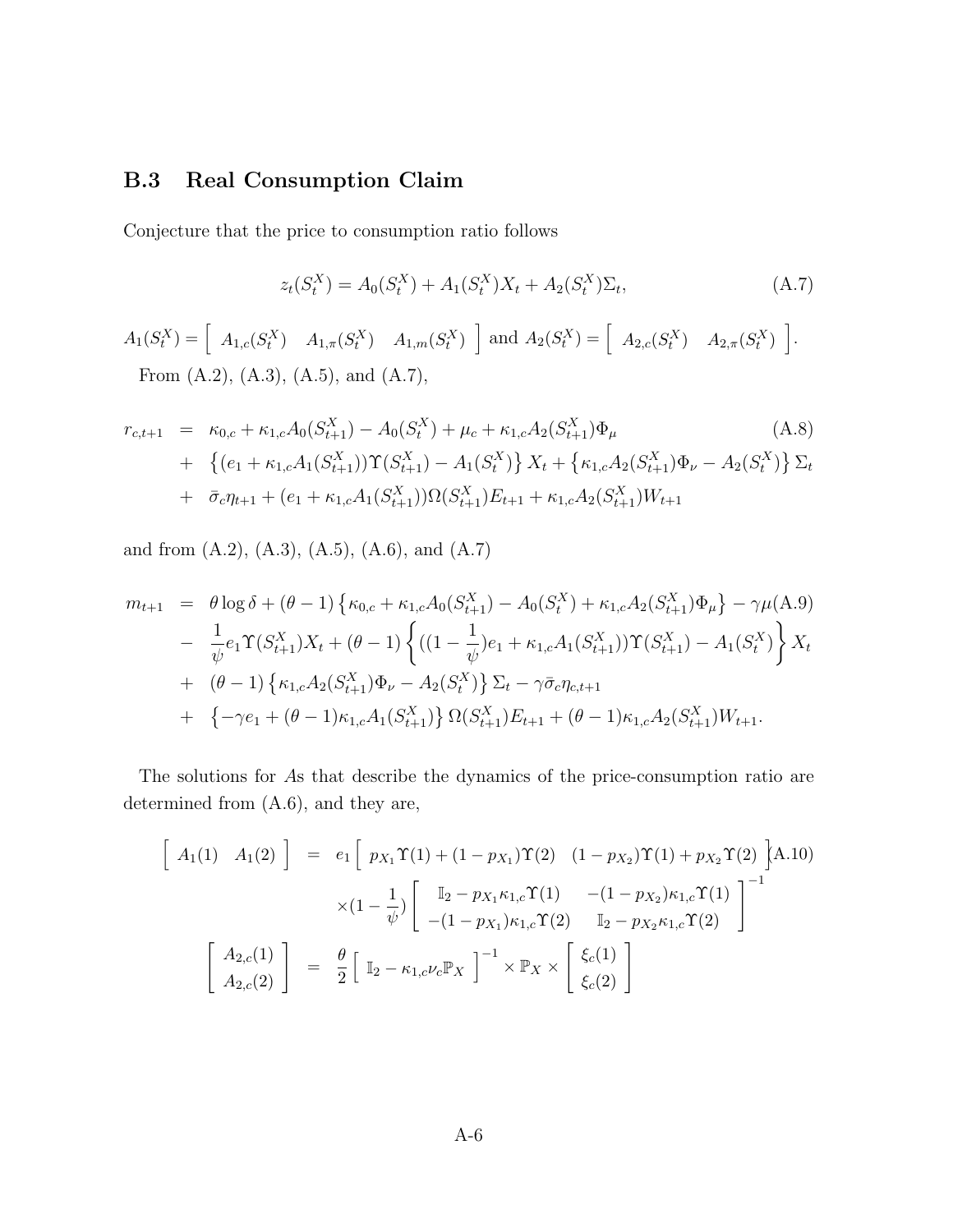$$
\begin{bmatrix}\nA_{2,\pi}(1) \\
A_{2,\pi}(2)\n\end{bmatrix} = \frac{\theta}{2} \begin{bmatrix}\n\mathbb{I}_2 - \kappa_{1,c}\nu_\pi \mathbb{P}_X\n\end{bmatrix}^{-1} \times \mathbb{P}_X \times \begin{bmatrix}\n\xi_\pi(1) \\
\xi_\pi(2)\n\end{bmatrix}
$$
\n
$$
\begin{bmatrix}\nA_0(1) \\
A_0(2)\n\end{bmatrix} = \begin{bmatrix}\n\mathbb{I}_2 - \kappa_{1,c}\mathbb{P}_X\n\end{bmatrix}^{-1} \times \mathbb{P}_X \times \begin{bmatrix}\n\bar{A}_0 + \kappa_{1,c}A_2(1)\Phi_\mu + \frac{\theta}{2}\kappa_{1,c}^2A_2(1)\Phi_w A_2(1)' + \frac{\theta}{2}\xi_m(1)\sigma_m^2(1) \\
\bar{A}_0 + \kappa_{1,c}A_2(2)\Phi_\mu + \frac{\theta}{2}\kappa_{1,c}^2A_2(2)\Phi_w A_2(2)' + \frac{\theta}{2}\xi_m(2)\sigma_m^2(2)\n\end{bmatrix}
$$

where  $\bar{A}_0 = \log \delta + \kappa_{0,c} + \mu_c (1 - \frac{1}{\psi})$  $\frac{1}{\psi})+\frac{\theta}{2}\bar{\sigma}_{c}^{2}(1-\frac{1}{\psi}% )\bar{\sigma}_{c}^{2}(1-\frac{1}{\psi})=0$  $(\frac{1}{\psi})^2$  and

$$
\xi_c(i) = \left\{ \left( (1 - \frac{1}{\psi})e_1 + \kappa_{1,c}A_1(i) \right) \cdot \Omega(i)e'_1 \right\}^2, \quad \xi_{\pi}(i) = \left\{ \left( (1 - \frac{1}{\psi})e_1 + \kappa_{1,c}A_1(i) \right) \cdot \Omega(i)e'_2 \right\}^2
$$
  

$$
\xi_m(i) = \left\{ \left( (1 - \frac{1}{\psi})e_1 + \kappa_{1,c}A_1(i) \right) \cdot \Omega(i)e'_3 \right\}^2, \quad i \in \{1, 2\}.
$$

### B.4 Real Market Returns

Similarly, using the conjectured solution to the price-dividend ratio

$$
z_{m,t}(S_t^X) = A_{0,m}(S_t^X) + A_{1,m}(S_t^X)X_t + A_{2,m}(S_t^X)\Sigma_t,
$$
\n(A.11)

the market return equation can be expressed as

$$
r_{m,t+1} = \kappa_{0,m} + \kappa_{1,m} A_{0,m} (S_{t+1}^X) - A_{0,m} (S_t^X) + \mu_d + \kappa_{1,m} A_{2,m} (S_{t+1}^X) \Phi_\mu \quad (A.12)
$$
  
+  $\{ (\phi_x e_1 + \kappa_{1,m} A_{1,m} (S_{t+1}^X)) \Upsilon (S_{t+1}^X) - A_{1,m} (S_t^X) \} X_t$   
+  $\{ \kappa_{1,m} A_{2,m} (S_{t+1}^X) \Phi_\nu - A_{2,m} (S_t^X) \} \Sigma_t + \phi_\eta \overline{\sigma}_c \eta_{c,t+1} + \overline{\sigma}_d \eta_{d,t+1}$   
+  $(\phi_x e_1 + \kappa_{1,m} A_{1,m} (S_{t+1}^X)) \Omega (S_{t+1}^X) E_{t+1} + \kappa_{1,m} A_{2,m} (S_{t+1}^X) W_{t+1}.$ 

From  $(A.2)$ ,  $(A.3)$ ,  $(A.5)$ , and  $(A.11)$ , the solutions for  $A<sub>m</sub>$ -s that describe the dynamics of the price-dividend ratio are

$$
\begin{bmatrix}\nA_{1,m}(1) & A_{1,m}(2)\n\end{bmatrix} = (\phi_x - \frac{1}{\psi})e_1 \begin{bmatrix}\np_{X_1}\Upsilon(1) + (1 - p_{X_1})\Upsilon(2) & (1 - p_{X_2})\Upsilon(1) + p_{X_2}\Upsilon(2)\n\end{bmatrix} \times \begin{bmatrix}\n\mathbb{I}_2 - p_{X_1}\kappa_{1,m}\Upsilon(1) & -(1 - p_{X_2})\kappa_{1,m}\Upsilon(1) \\
-(1 - p_{X_1})\kappa_{1,m}\Upsilon(2) & \mathbb{I}_2 - p_{X_2}\kappa_{1,m}\Upsilon(2)\n\end{bmatrix}^{-1}
$$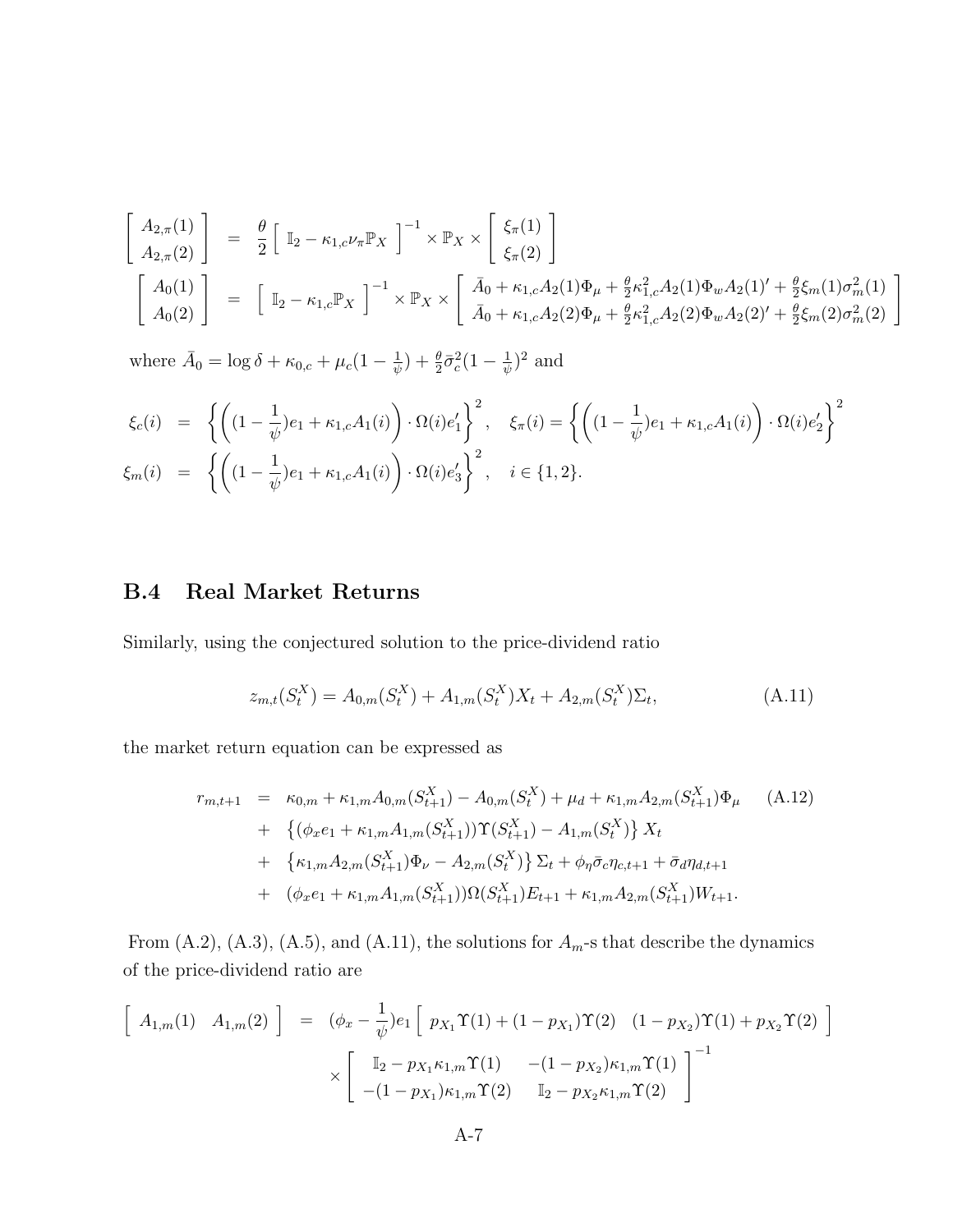$$
\begin{bmatrix}\nA_{2,c,m}(1) \\
A_{2,c,m}(2)\n\end{bmatrix} = \begin{bmatrix}\n\mathbb{I}_{2} - \kappa_{1,m}\nu_{c}\mathbb{P}_{X}\n\end{bmatrix}^{-1} \begin{bmatrix}\n\mathbb{P}_{X}\n\begin{bmatrix}\n(\theta - 1)\kappa_{1,c}\nu_{c}A_{2,c}(1) + \frac{1}{2}f_{c}(1) \\
(\theta - 1)\kappa_{1,c}\nu_{c}A_{2,c}(2) + \frac{1}{2}f_{c}(2)\n\end{bmatrix} - (\theta - 1)\begin{bmatrix}\nA_{2,c}(1) \\
A_{2,c}(2)\n\end{bmatrix}\n\end{bmatrix}
$$
\n
$$
f_{c}(i) = \begin{bmatrix}\n(\phi_{x} - \gamma)e_{1} \cdot \Omega(i)e'_{1} + \begin{bmatrix}\nA_{1}(i) \cdot \Omega(i)e'_{1} & A_{1,m}(i) \cdot \Omega(i)e'_{1}\n\end{bmatrix}\n\begin{bmatrix}\n(\theta - 1)\kappa_{1,c} \\
\kappa_{1,m}\n\end{bmatrix}\n\end{bmatrix}^{2},
$$
\n
$$
\begin{bmatrix}\nA_{2,\pi,m}(1) \\
A_{2,\pi,m}(2)\n\end{bmatrix} = \begin{bmatrix}\n\mathbb{I}_{2} - \kappa_{1,m}\nu_{\pi}\mathbb{P}_{X}\n\end{bmatrix}^{-1} \begin{bmatrix}\n\mathbb{P}_{X}\begin{bmatrix}\n(\theta - 1)\kappa_{1,c}\nu_{\pi}A_{2,\pi}(1) + \frac{1}{2}f_{\pi}(1) \\
(\theta - 1)\kappa_{1,c}\nu_{\pi}A_{2,\pi}(2) + \frac{1}{2}f_{\pi}(2)\n\end{bmatrix} - (\theta - 1)\begin{bmatrix}\nA_{2,\pi}(1) \\
A_{2,\pi}(2)\n\end{bmatrix}\n\end{bmatrix}^{2},
$$
\n
$$
f_{\pi}(i) = \begin{bmatrix}\n(\phi_{x} - \gamma)e_{1} \cdot \Omega(i)e'_{2} + \begin{bmatrix}\nA_{1}(i) \cdot \Omega(i)e'_{2} & A_{1,m}(i) \cdot \Omega(i)e'_{2}\n\end{bmatrix}\n\begin{bmatrix}\n(\theta - 1)\kappa_{1,c} \\
\kappa_{1,m}\n\end{bmatrix}\n\end{bmatrix}^{2},
$$
\n
$$
\begin{b
$$

for  $i \in \{1, 2\}$ .

## B.5 Linearization Parameters

Let  $\bar{p}_j = \frac{1-p_l}{2-p_l-1}$  $\frac{1-p_l}{2-p_l-p_j}$ . For any asset, the linearization parameters are determined endogenously by the following system of equations

$$
\bar{z}_i = \sum_{j=1}^2 \bar{p}_j \left( A_{0,i}(j) + A_{2,c,i}(j) (\varphi_c \bar{\sigma})^2 + A_{2,\pi,i}(j) (\varphi_\pi \bar{\sigma})^2 \right)
$$
  
\n
$$
\kappa_{1,i} = \frac{\exp(\bar{z}_i)}{1 + \exp(\bar{z}_i)}
$$
  
\n
$$
\kappa_{0,i} = \log(1 + \exp(\bar{z}_i)) - \kappa_{1,i} \bar{z}_i.
$$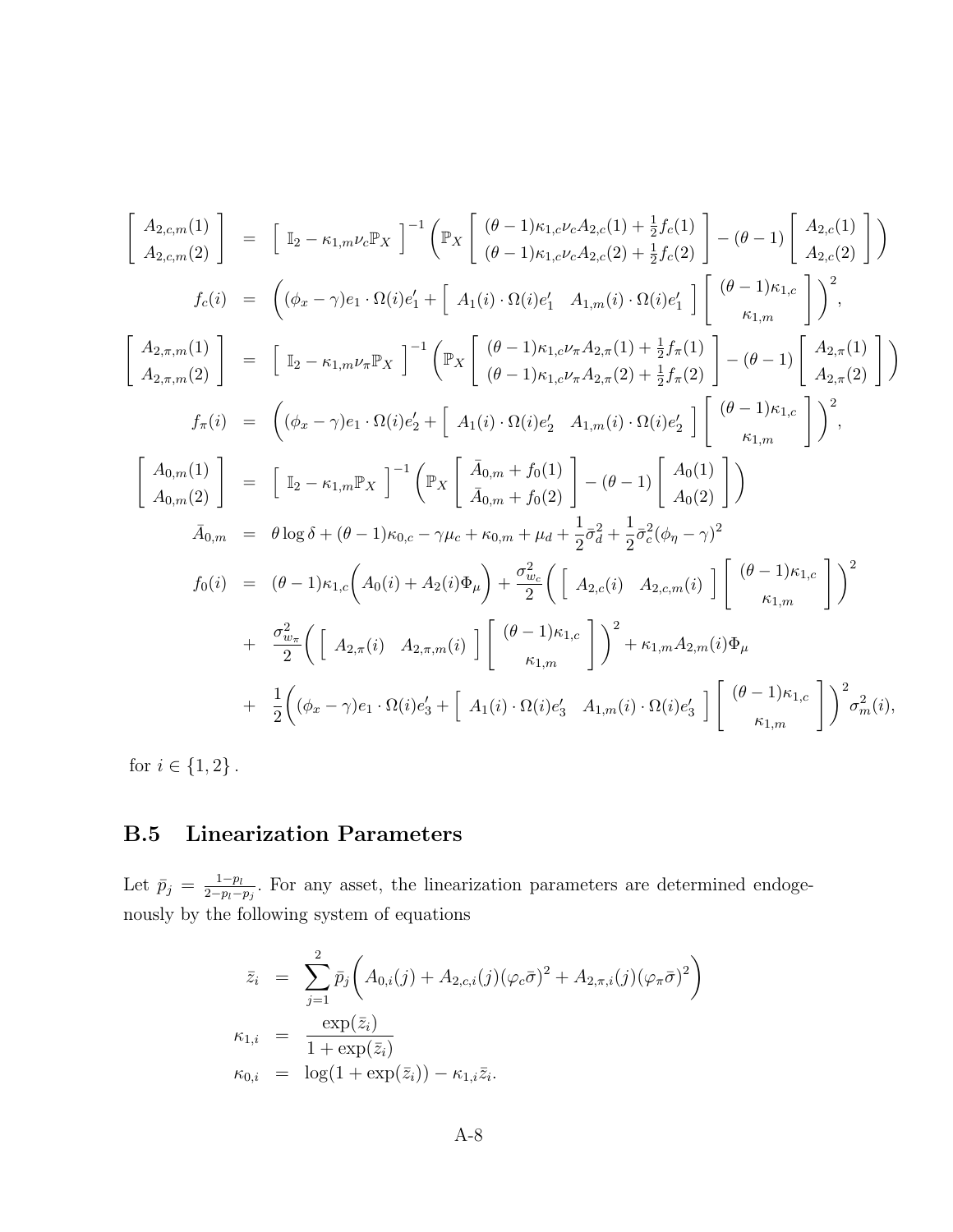The solution is determined numerically by iteration until reaching a fixed point of  $\bar{z}_i$  for  $i \in \{1, 2\}$ .

### B.6 Nominal Bond Prices

### B.6.1 Endogenous Inflation Determination under a Regime-Switching Taylor Rule

I consider a version of the model where inflation is endogenous. The natural framework in which to this is a model where monetary policy is implemented by a central bank that follows a Taylor rule

$$
i_t = \mu_i^{MP}(S_t^M) + \tau_c(S_t^M)(g_{c,t} - \mu_c) + \tau_\pi(S_t^M)(\pi_t - x_{\pi,t}) + x_{\pi,t} + x_{m,t}, \quad (A.13)
$$
  

$$
= \mu_i^{MP}(S_t^M) + \left[ \tau_c(S_t^M) \left(1 - \tau_\pi(S_t^M) \right) \left(1 - \tau_c(S_t^M) \right) \right] X_t^B + \tau_\pi(S_t^M)\pi_t,
$$

where  $g_{c,t}$  is consumption growth,  $x_{\pi,t}$  is the long-run inflation, and  $x_{m,t}$  is the monetary policy shock. Assume for simplicity that  $\pi_t$  is "demeaned" inflation and  $X_t^B$  =  $[x_{c,t}, x_{\pi,t}, x_{m,t}, \eta_{c,t}]'.$ 

The asset pricing equation for the short-rate is

$$
\begin{split}\ni_{t} &= -E_{t}[m_{t+1}] + E_{t}[\pi_{t+1}] - \frac{1}{2}Var_{t}[m_{t+1}] - \frac{1}{2}Var_{t}[\pi_{t+1}] + Cov_{t}[m_{t+1}, \pi_{t+1}](A.14) \\
&= \tilde{\mu}_{i}^{AP}(S_{t}^{X}) + \alpha_{X^{B}}(S_{t}^{X})X_{t}^{B} + \alpha_{\Sigma}(S_{t}^{X})\Sigma_{t} \\
&\approx \tilde{\mu}_{i}^{AP}(S_{t}^{X}) + \alpha_{X^{B}}(S_{t}^{X})X_{t}^{B} + \alpha_{\Sigma}(S_{t}^{X})\bar{\Sigma} \\
&= \mu_{i}^{AP}(S_{t}^{X}) + [\frac{1}{\psi}\mathbb{E}_{t}[e_{1}\Upsilon(S_{t+1}^{X})], 0]X_{t}^{B} + E_{t}[\pi_{t+1}].\n\end{split}
$$

The first to second line uses the log normality assumption, the second to third line uses the fact that stochastic volatility contribute very little to the short-rate, and the third to fourth line rearranges parameter values such that the short-rate is expressed in terms of  $X_t^B$  and  $E_t[\pi_{t+1}]$ .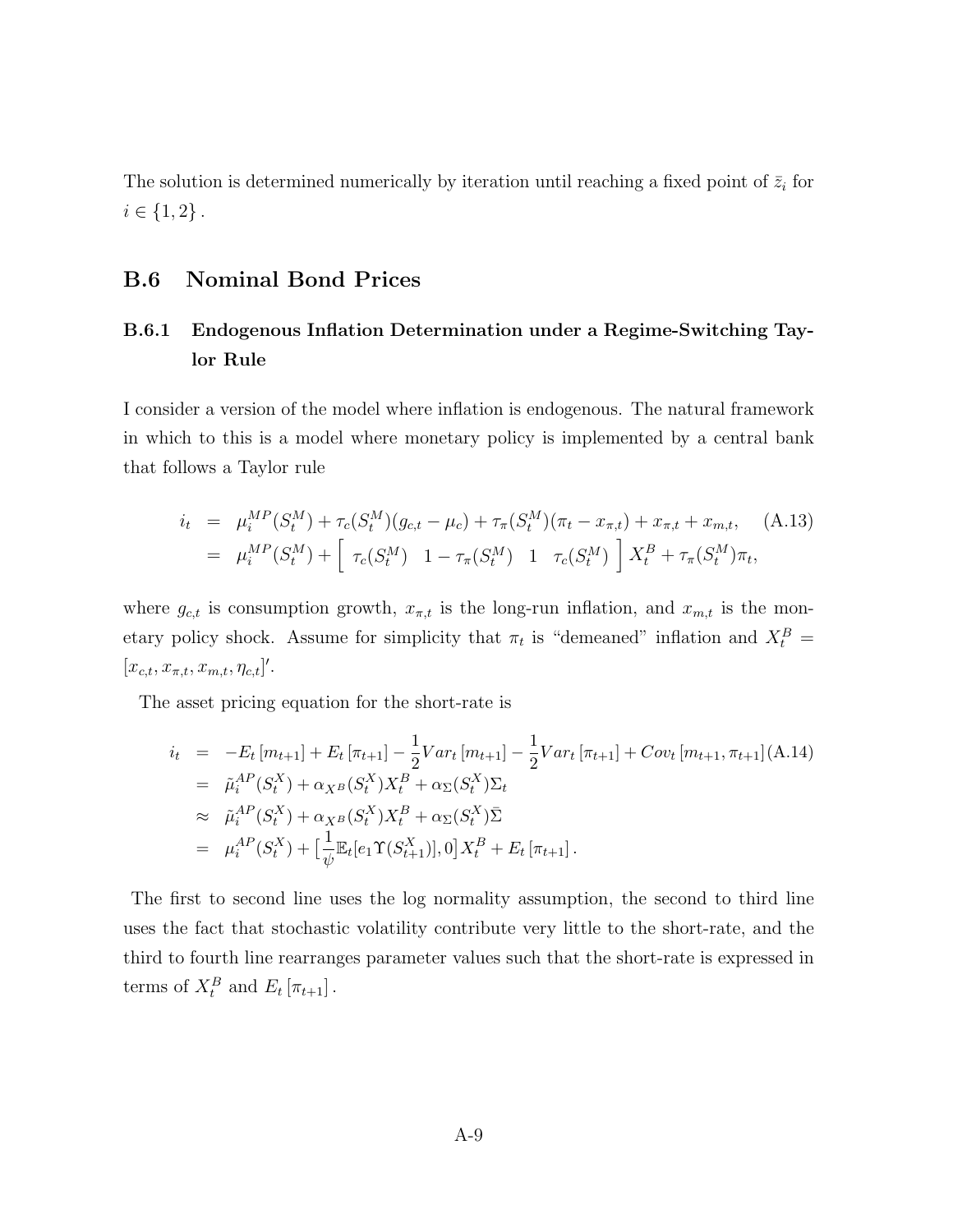$S_t^X$  and  $S_t^M$  are discrete-valued random variables that follow a two-state Markov chain,

$$
\mathbb{P}_X = \left[ \begin{array}{cc} p_{X_1} & 1 - p_{X_1} \\ 1 - p_{X_2} & p_{X_2} \end{array} \right], \quad \mathbb{P}_M = \left[ \begin{array}{cc} p_{M_1} & 1 - p_{M_1} \\ 1 - p_{M_2} & p_{M_2} \end{array} \right],
$$

where  $X_1$  ( $X_2$ ) stands for negative (positive) correlation regime and  $M_1$  ( $M_2$ ) stands for active (passive) monetary policy regime. For notational convenience, define

$$
S_t = \begin{cases} 1 & \text{if} \quad S_t^X = X_1 \quad \text{and} \quad S_t^M = M_1 \\ 2 & \text{if} \quad S_t^X = X_1 \quad \text{and} \quad S_t^M = M_2 \\ 3 & \text{if} \quad S_t^X = X_2 \quad \text{and} \quad S_t^M = M_1 \\ 4 & \text{if} \quad S_t^X = X_2 \quad \text{and} \quad S_t^M = M_2 \end{cases}
$$

and  $\mathbb{P} = \mathbb{P}_X \otimes \mathbb{P}_M$ .

Joint restriction of (A.13) and (A.14) gives

$$
\tau_{\pi}(S_t^M)\pi_t = E_t[\pi_{t+1}] + \underbrace{\left(\left[\frac{1}{\psi}\mathbb{E}_t[e_1\Upsilon(S_{t+1}^X)], 0\right] - \left[\tau_c(S_t^M), 1 - \tau_{\pi}(S_t^M), 1, \tau_c(S_t^M)\right]\right)}_{\Lambda(S_t^X, S_t^M)}(\mathbf{X}_t^B)
$$
\n
$$
= E_t[\pi_{t+1}] + \Lambda(S_t^X, S_t^M)X_t^B,
$$

assuming  $\mu_i^{MP}(S_t^M) = \mu_i^{AP}(S_t^X)$ . Since (A.15) is satisfied for each current state, I can express them as

$$
\operatorname{Diag}\left(\begin{bmatrix} \tau_{\pi}(S_t=1) \\ \tau_{\pi}(S_t=2) \\ \tau_{\pi}(S_t=3) \\ \tau_{\pi}(S_t=4) \end{bmatrix}\right) \times \begin{bmatrix} \pi_t(S_t=1) \\ \pi_t(S_t=2) \\ \pi_t(S_t=3) \\ \pi_t(S_t=4) \end{bmatrix} = \begin{bmatrix} E\left[\pi_{t+1}|S_t=1\right] \\ E\left[\pi_{t+1}|S_t=2\right] \\ E\left[\pi_{t+1}|S_t=3\right] \\ E\left[\pi_{t+1}|S_t=4\right] \end{bmatrix} + \begin{bmatrix} \Lambda(S_t=1) \\ \Lambda(S_t=2) \\ \Lambda(S_t=3) \\ \Lambda(S_t=4) \end{bmatrix} X_t(A.16)
$$

In a slight abuse of notation, I use  $(i)$  to denote the current state instead of  $(S_t = i)$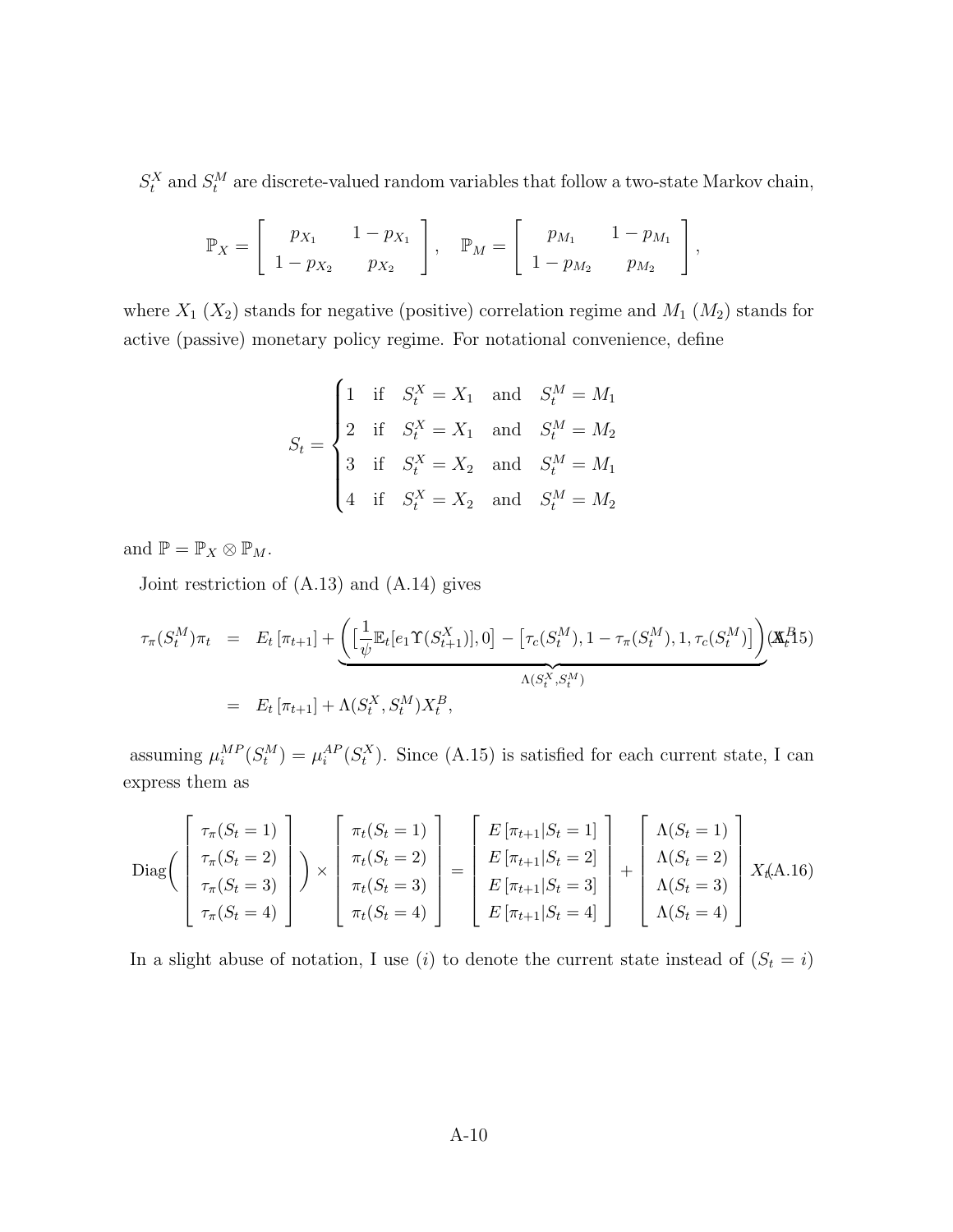for  $i=1,2,3,4$ . From  $(A.9)$ , observe that

$$
\begin{bmatrix}\n\Lambda(1) \\
\Lambda(2) \\
\Lambda(3) \\
\Lambda(4)\n\end{bmatrix} = \mathbb{P} \times \begin{bmatrix}\n\frac{1}{\psi}e_1 \Upsilon(1) & 0 \\
\frac{1}{\psi}e_1 \Upsilon(2) & 0 \\
\frac{1}{\psi}e_1 \Upsilon(3) & 0 \\
\frac{1}{\psi}e_1 \Upsilon(4) & 0\n\end{bmatrix} - \begin{bmatrix}\n\tau_c(1) & 1 - \tau_{\pi}(1) & 1 & \tau_c(1) \\
\tau_c(2) & 1 - \tau_{\pi}(2) & 1 & \tau_c(2) \\
\tau_c(3) & 1 - \tau_{\pi}(3) & 1 & \tau_c(3) \\
\tau_c(4) & 1 - \tau_{\pi}(4) & 1 & \tau_c(4)\n\end{bmatrix}.
$$
\n(A.17)

I posit regime-dependent linear solutions of the form as in Davig and Leeper (2007).

$$
\begin{bmatrix} \pi_t(1) \\ \pi_t(2) \\ \pi_t(3) \\ \pi_t(4) \end{bmatrix} = \begin{bmatrix} \Gamma(1) \\ \Gamma(2) \\ \Gamma(3) \\ \Gamma(4) \end{bmatrix} X_t^B
$$
\n(A.18)

where  $\Xi(i) = \left[ \begin{array}{cc} \Gamma_{x,c}(i) & \Gamma_{x,\pi}(i) & \Gamma_{x,m}(i) & \Gamma_{\eta}(i) \end{array} \right]$  for  $i=1,2,3,4$ .

Necessary and Sufficient Conditions for the Existence of a Unique Bounded Solution. According to Proposition 2 of Davig and Leeper (2007), there exists a unique bounded solution if the following conditions are satisfied:

1.  $\tau_{\pi}(i) > 0$ , for  $i=1,2,3,4$ ,

2. All the eigenvalues of 
$$
\begin{pmatrix} \tau_{\pi}(1) & 0 & 0 & 0 \\ 0 & \tau_{\pi}(2) & 0 & 0 \\ 0 & 0 & \tau_{\pi}(3) & 0 \\ 0 & 0 & 0 & \tau_{\pi}(4) \end{pmatrix}^{-1} \times \mathbb{P} \text{ lie inside the unit}
$$

circle.

Solution. Substituting (A.18) to (A.16) yields

$$
\begin{bmatrix}\n\tau_{\pi}(1) & 0 & 0 & 0 \\
0 & \tau_{\pi}(2) & 0 & 0 \\
0 & 0 & \tau_{\pi}(3) & 0 \\
0 & 0 & 0 & \tau_{\pi}(4)\n\end{bmatrix}\n\begin{bmatrix}\n\Gamma(1) \\
\Gamma(2) \\
\Gamma(3) \\
\Gamma(4)\n\end{bmatrix}\nX_{t}^{B} = \mathbb{P} \times\n\begin{bmatrix}\n\Gamma(1)\Upsilon(1) \\
\Gamma(2)\Upsilon(2) \\
\Gamma(3)\Upsilon(3) \\
\Gamma(4)\Upsilon(4)\n\end{bmatrix}\nX_{t}^{B} + \begin{bmatrix}\n\Lambda(1) \\
\Lambda(2) \\
\Lambda(3) \\
\Lambda(4)\n\end{bmatrix}\nX_{t}^{B}A.19
$$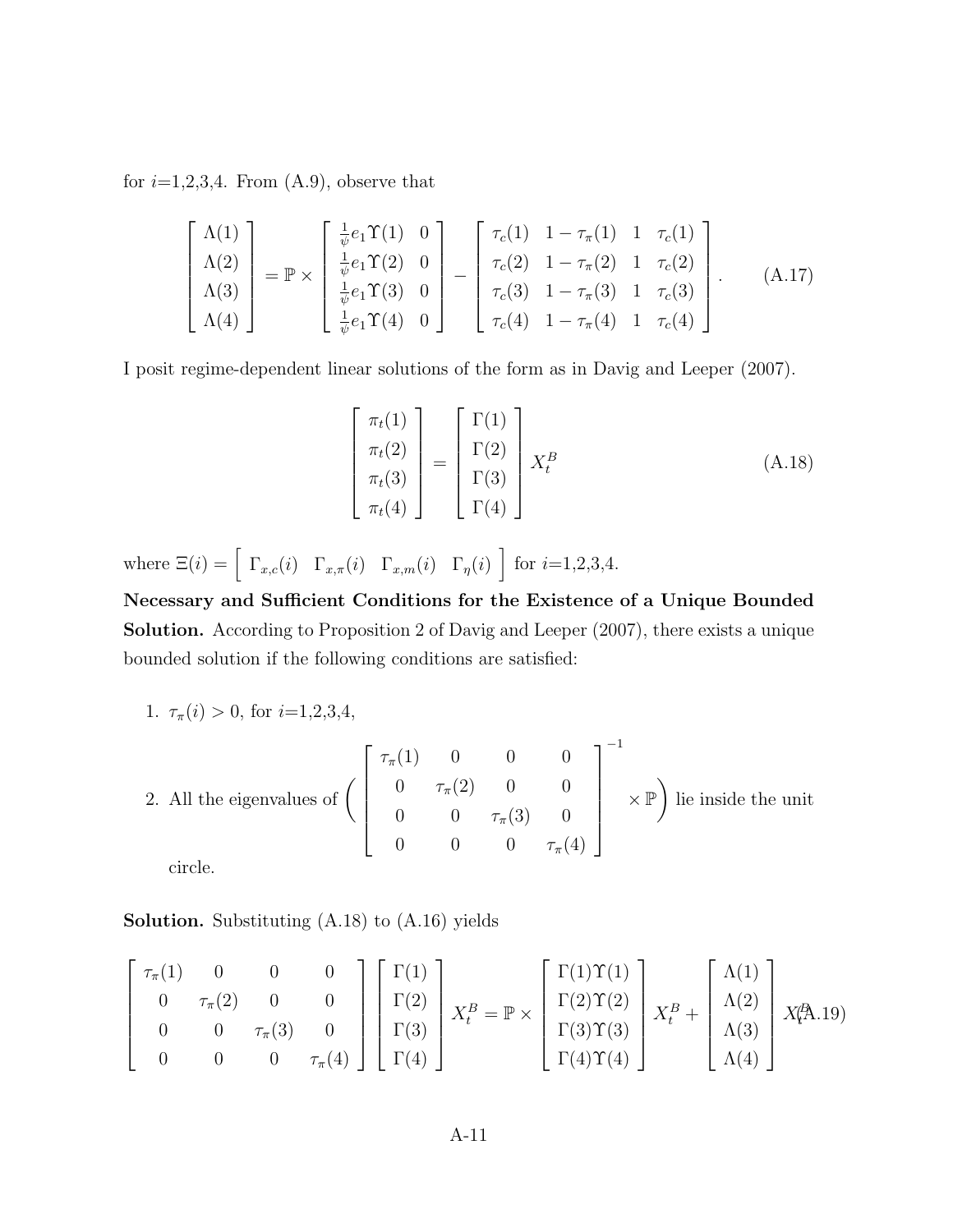Analytical expressions for  $\Gamma(i)$ s are quite difficult to interpret, but are easily obtained from solving (A.19).

#### B.6.2 Nominal Bond Prices

Define  $m_{t+1}^s = m_{t+1} - \pi_{t+1}$ . Let  $P_{n,t}$  be the price at date t of a nominal bond with n periods to maturity. Conjecture that  $p_{n,t}$  depends on the regime  $S_t$  and the current state variables,

$$
p_{n,t} = C_{n,0}(S_t) + C_{n,1}(S_t)X_t + C_{n,2}(S_t)\Sigma_t
$$
\n(A.20)

where  $C_{n,1}(S_t) = \begin{bmatrix} C_{n,1,c}(S_t) & C_{n,1,\pi}(S_t) & C_{n,1,m}(S_t) \end{bmatrix}$  and  $C_{n,2}(S_t) = \begin{bmatrix} C_{n,2,c}(S_t) & C_{n,2,\pi}(S_t) \end{bmatrix}$ .

Exploit the law of iterated expectations

$$
P_{n,t} = E_t \bigg( E[\exp(m_{t+1}^{\$} + p_{n-1,t+1}) | I_{t+1}] \bigg)
$$

and log-linearization to solve for  $p_{n,t}$ 

$$
p_{n,t} \approx \sum_{j=1}^4 \mathbb{P}_{ij} \log \bigg( E[\exp(m_{t+1}^{\$} + p_{n-1,t+1}^{\$}) | S_t = i, S_{t+1} = j] \bigg).
$$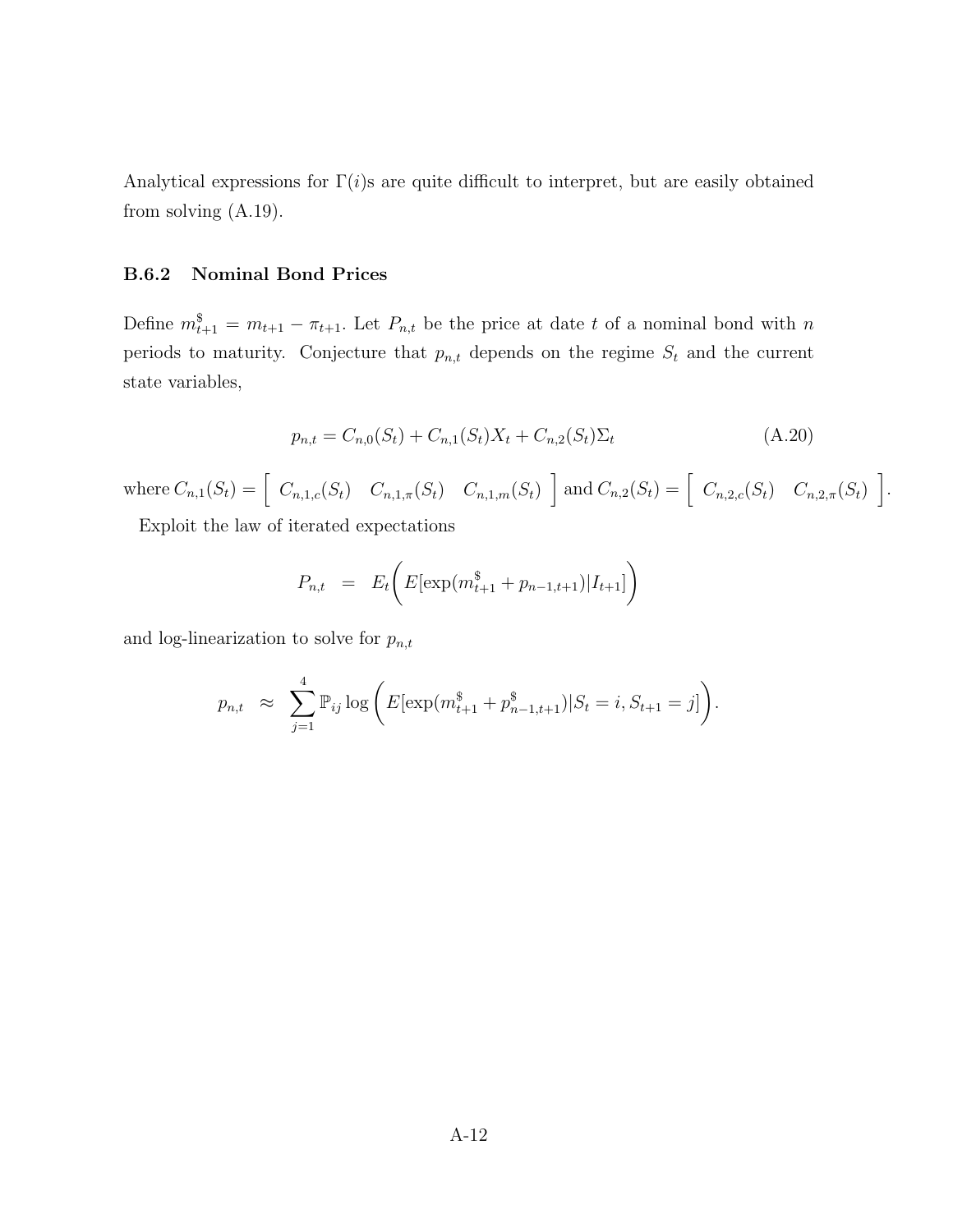The solution to (A.20) is

$$
C_{n,1}(i) = \sum_{j=1}^{4} \mathbb{P}_{ij} \Big( C_{n-1,1}(j) - \frac{1}{\psi} e_1 - \Gamma_x(j) \Big) \Upsilon(j)
$$
  
\n
$$
C_{n,2}(i) = \sum_{j=1}^{4} \mathbb{P}_{ij} \Big( C_{n-1,2}(j) \Phi_{\nu} + (\theta - 1) \{ \kappa_{1,c} A_2(j) \Phi_{\nu} - A_2(i) \}
$$
  
\n
$$
+ \frac{1}{2} \Big[ \Big\{ \big( C_{n-1,1}(j) - \gamma e_1 - \Gamma_x(j) + (\theta - 1) \kappa_{1,c} A_1(j) \big) \cdot \Omega(j) e'_1 \}^2 \Big\}' \Big\}' \Big\}
$$
  
\n
$$
C_{n,0}(i) = \sum_{j=1}^{4} \mathbb{P}_{ij} \Big( \theta \log \delta + (\theta - 1) \{ \kappa_{0,c} + \kappa_{1,c} A_0(j) + \kappa_{1,c} A_2(j) \Phi_{\mu} \} - (\theta - 1) A_0(i) - \gamma \mu - \mu_{\pi}
$$
  
\n
$$
+ C_{n-1,0}(j) + C_{n-1,2}(j) \Phi_{\mu} + \frac{1}{2} \overline{\sigma}_c^2(\Gamma_{\eta}(j) + \gamma)^2 + \frac{1}{2} \overline{\sigma}_{\pi}^2
$$
  
\n
$$
+ \frac{1}{2} \{ (C_{n-1,2,c}(j) + (\theta - 1) \kappa_{1,c} A_{2,c}(j)) \sigma_{w_c} \}^2 + \frac{1}{2} \{ (C_{n-1,2,\pi}(j) + (\theta - 1) \kappa_{1,c} A_{2,\pi}(j)) \sigma_{w_{\pi}} \}^2
$$
  
\n
$$
+ \frac{1}{2} \{ (C_{n-1,1}(j) - \gamma e_1 - \Gamma_x(j) + (\theta - 1) \kappa_{1,c} A_1(j)) \cdot \Omega(j) e'_3 \}^2 \sigma_m(j)^2 \Big),
$$

with initial conditions  $C_{0,0}(i) = 0, C_{0,1}(i) = \begin{bmatrix} 0 & 0 & 0 \end{bmatrix}$ , and  $C_{0,2}(i) = \begin{bmatrix} 0 & 0 \end{bmatrix}$  for  $i \in \{1, 2, 3, 4\}$ .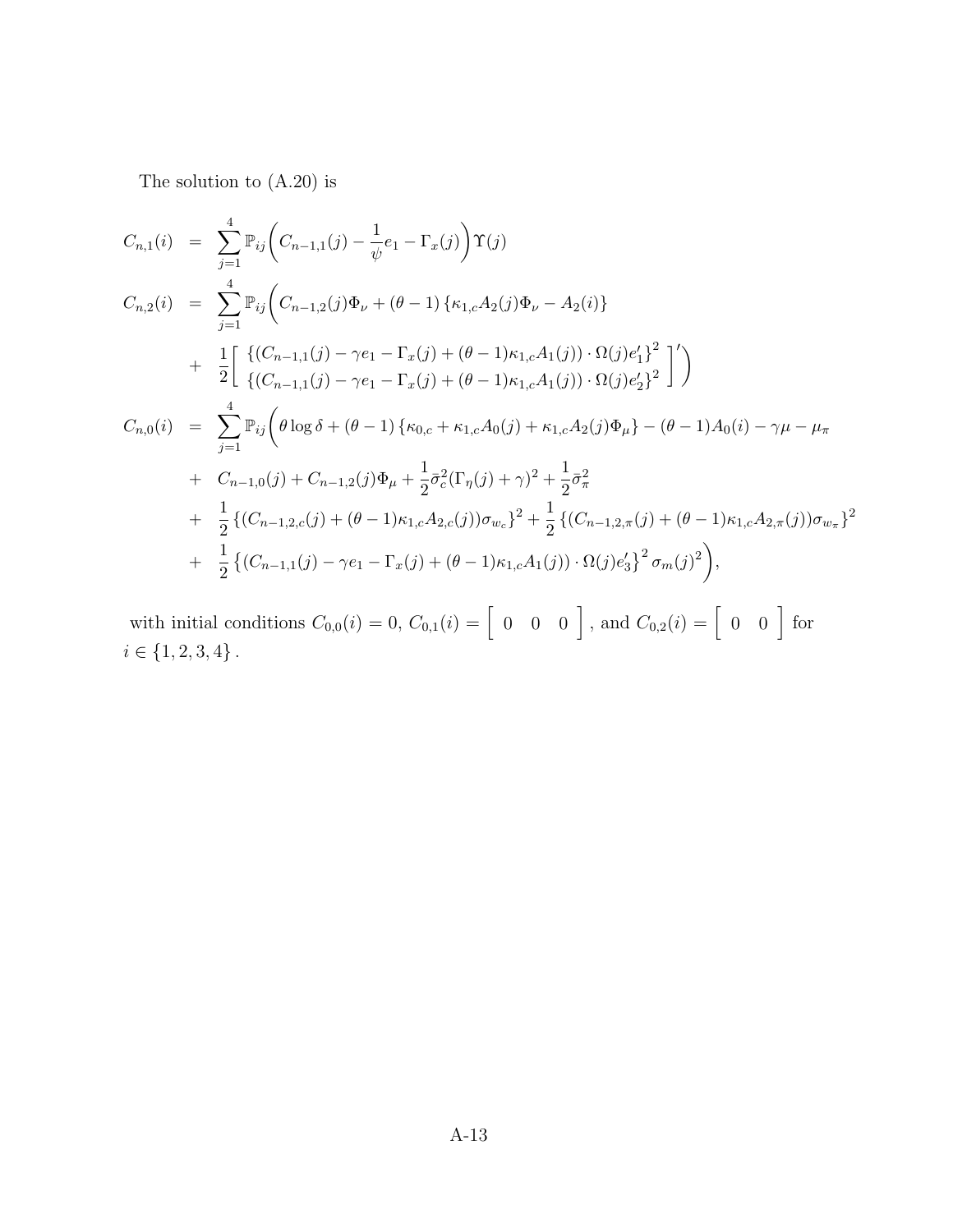# C Supplementary Figures



Notes: Black lines represent posterior medians of smoothed states and the dark gray shaded area corresponds to 90% credible intervals. Light gray shaded bars indicate NBER recession dates. I overlay the smoothed long-run growth with monthly consumption growth and the smoothed long-run inflation with realized inflation (blue solid lines).



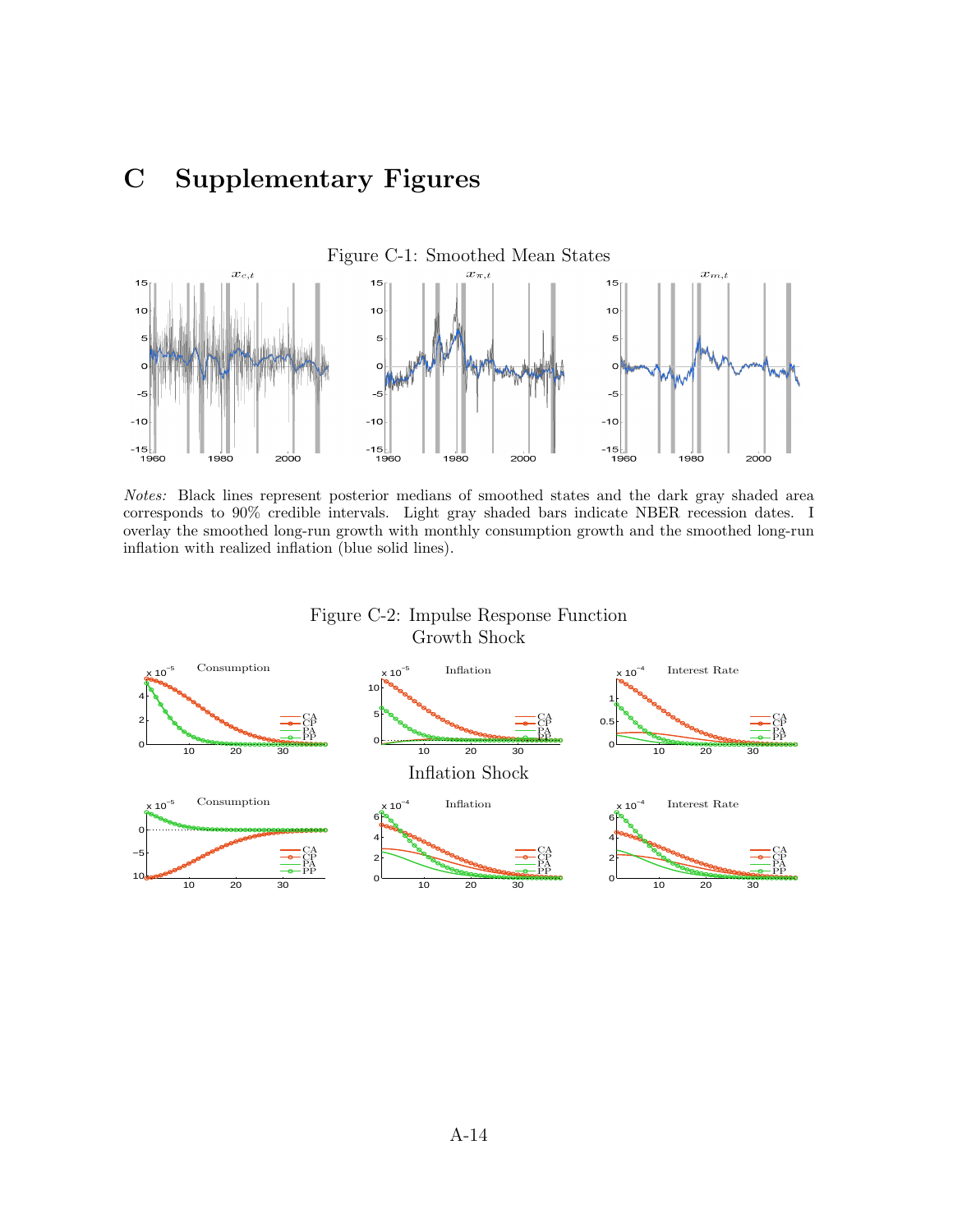



Figure C-4: Model-Generated Unconditional Standard Deviation



Notes: Black squares indicate values from actual data. The figure also depicts medians (red lines) and 90% credible intervals (top and bottom lines of boxes) of the distribution of yield spreads obtained with model-generated data. "CA" stands for the countercyclical inflation and the active monetary policy regimes while "PP" stands for the procyclical inflation and the passive monetary policy regimes. "CP" and "PA" indicate the remaining combinations of regimes. Numbers are displayed in percents (annualized).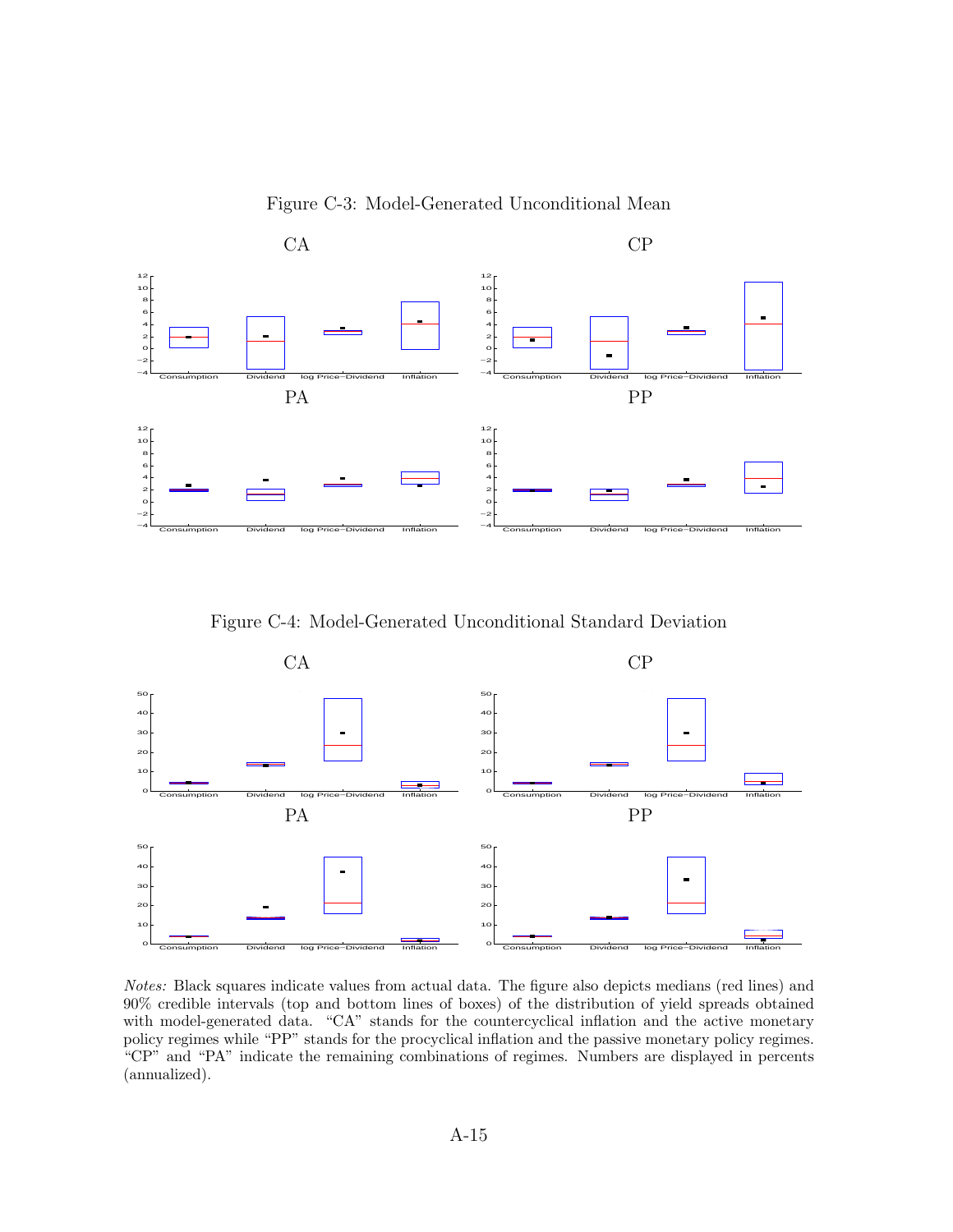

Note: Numbers are displayed in percents (annualized). In-sample RMSE numbers

|  |               | $1y$ 2y 3y 4y 5y 10y |
|--|---------------|----------------------|
|  | 21 8 5 7 5 28 |                      |

are also provided in basis points (annualized).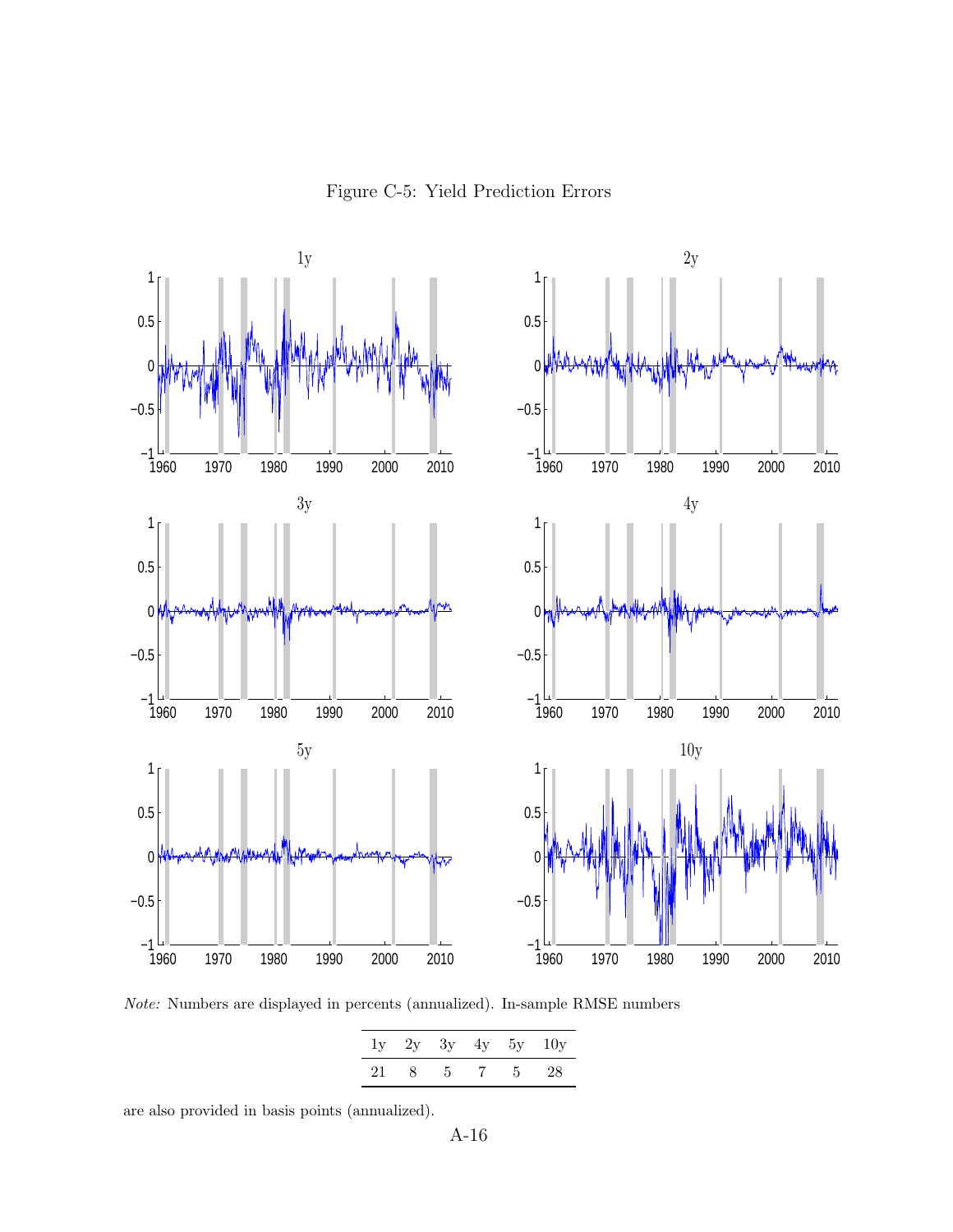

Figure C-6: Model-Generated Yield Spread: Unconditional Standard Deviation

Notes: The "spread" is the difference between the 3m yield and yields with maturities of 1y–10y. Black squares indicate values from actual data. The figure also depicts medians (red lines) and 90% credible intervals (top and bottom lines of boxes) of the distribution of yield spreads obtained with modelgenerated data. "CA" stands for the countercyclical inflation and the active monetary policy regimes while "PP" stands for the procyclical inflation and the passive monetary policy regimes. "CP" and "PA" indicate the remaining combinations of regimes. Numbers are displayed in percents (annualized).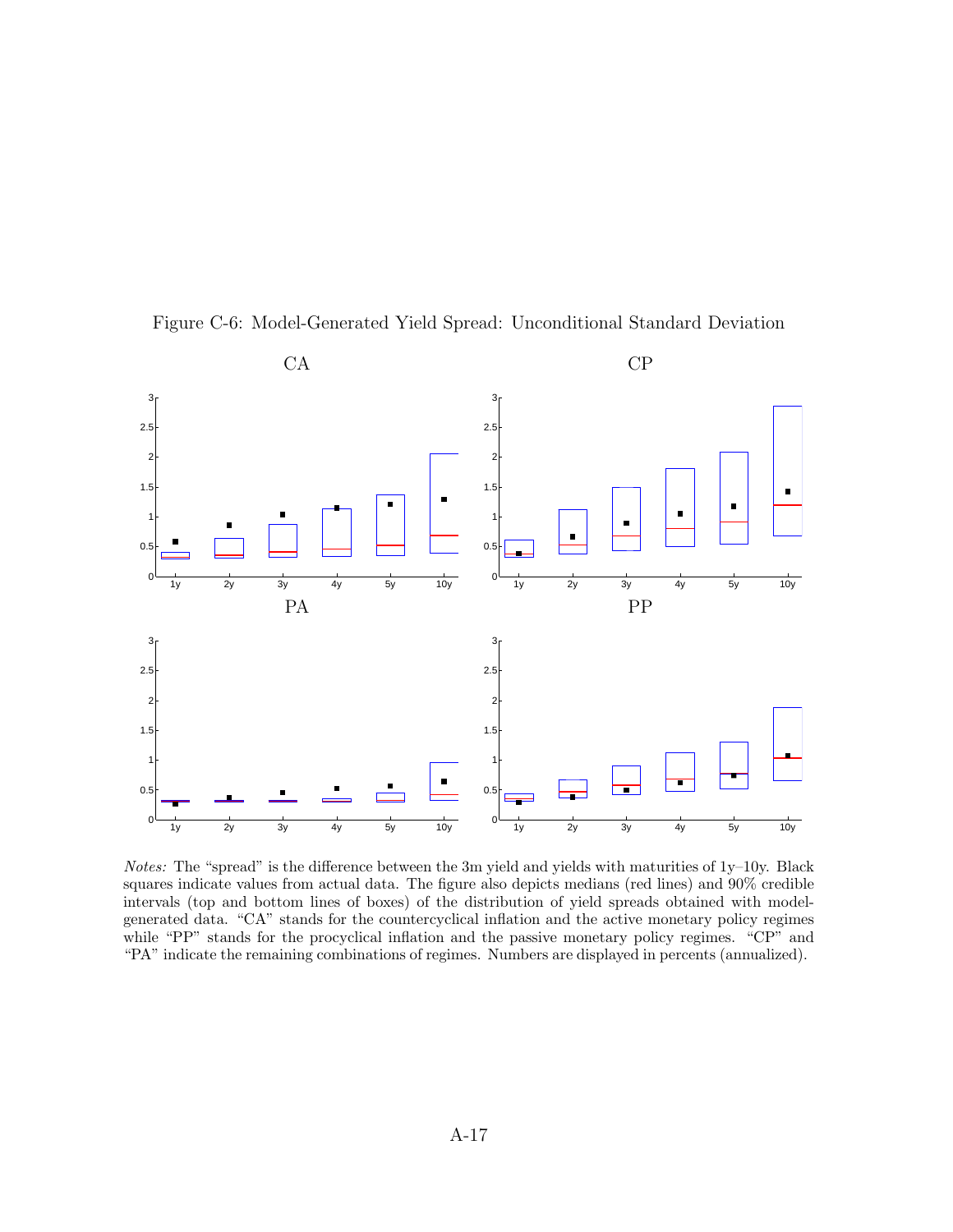





*Note:* The median estimates of term  $\text{premium}_{t,n} = y_{t,n} - \frac{1}{n} \sum_{i=0}^{n-1} \mathbb{E}_t(y_{t+i,1})$  and risk  $\text{premium}_{t,n} =$  $-cov_t(m_{t+1} - \pi_{t+1}, rx_{t+1,n})$  are provided.